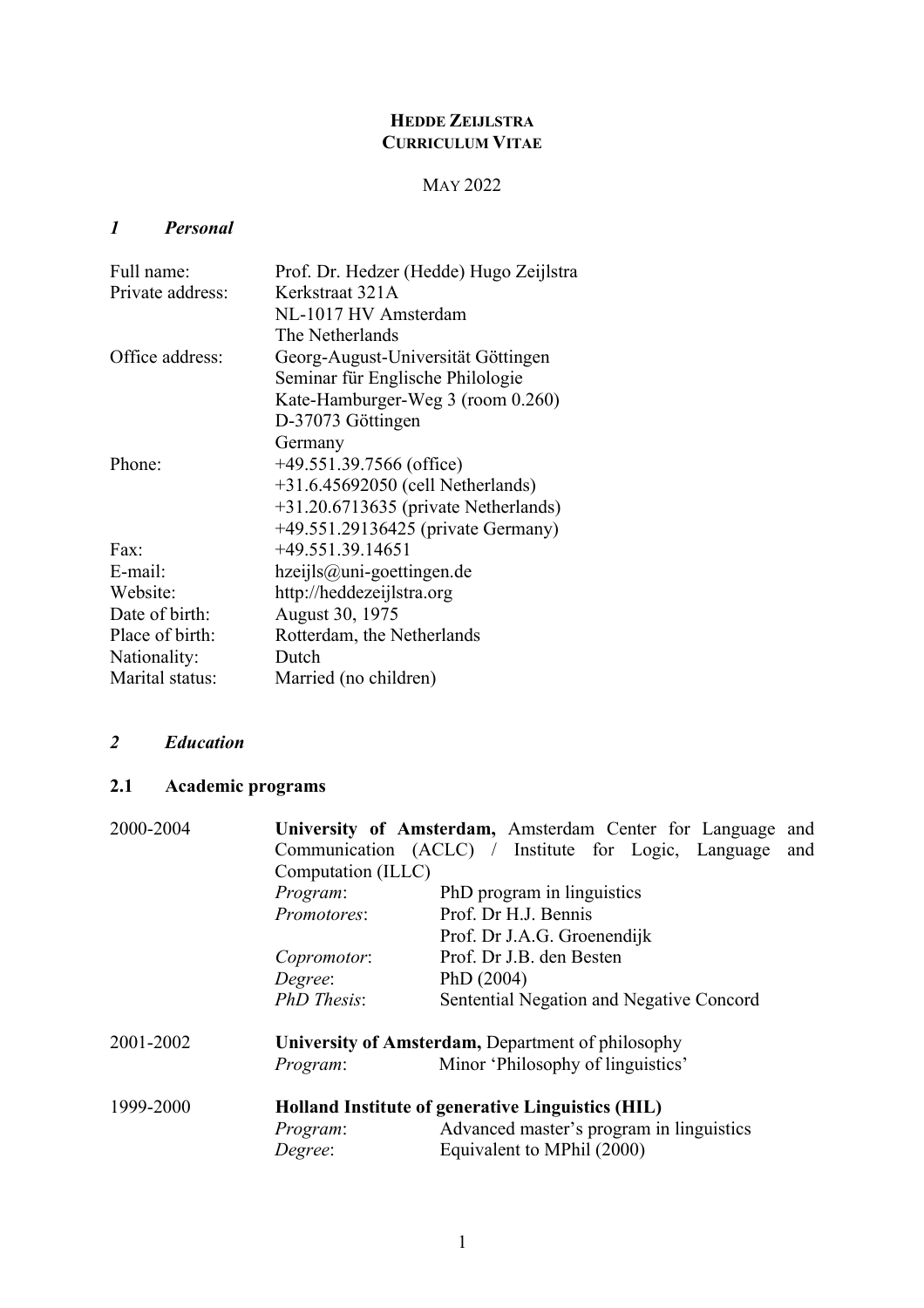| 1997-1999 |                              | <b>Utrecht University, Department of Dutch language &amp; literature</b> |
|-----------|------------------------------|--------------------------------------------------------------------------|
|           | Program:                     | Dutch language and literature                                            |
|           | Specialisation:              | Language and linguistic structure                                        |
|           | Advisor:                     | Prof. Dr H.J. Verkuyl                                                    |
|           | Degrees:                     | BA+MA (1999)                                                             |
|           | MA Thesis:                   | Temporal and Aspectual Representation:                                   |
|           |                              | a proposal for a three-track structure of temporal                       |
|           |                              | representations, based on tense and aspectuality                         |
|           |                              | in an algebraic context (Grade: 9/10)                                    |
| 1993-1997 |                              | <b>Utrecht University, Departments of physics</b>                        |
|           | Program:                     | Physics and mathematics (not completed)                                  |
|           |                              |                                                                          |
| 2.2       | Visited programs as student  |                                                                          |
| 2003      | <b>New York University</b>   |                                                                          |
|           |                              | Department of linguistics. Visiting student, spring term.                |
| 2003      |                              | The Graduate Center of the City University of New York                   |
|           |                              | Department of linguistics. Visiting student, spring term.                |
| 2003      | Ca'Foscari University Venice |                                                                          |
|           |                              | Department of linguistics. Visiting student, summer term.                |

*3 Positions held*

## **3.1 Positions in linguistics**

| 2013-onward | <b>Georg August University Göttingen</b><br>Full professor of syntax and theory of grammar at the Seminar for<br>English Philology.                                                                                                                                              |
|-------------|----------------------------------------------------------------------------------------------------------------------------------------------------------------------------------------------------------------------------------------------------------------------------------|
| 2009        | <b>Massachusetts Institute of Technology (MIT)</b><br>Visiting Assistant Professor at the Department of Linguistics and<br>Philosophy. Teaching included one co-taught syntax course for $2nd$ and<br>$3rd$ year graduate students and general advising in the graduate program. |
| 2006-2013   | <b>University of Amsterdam</b><br>Assistant Professor at the Department of Dutch Linguistics. Tenure<br>obtained in 2008. Due to having obtained a <i>veni</i> -grant (see 4), I was<br>replaced for 75% of my time during the period of 2008-2012.                              |

2004-2006 **Eberhard Karls University of Tübingen** Postdoc position 'Typology and Logical Form of Sentential Negation' at the Collaborative Research Centre (Sonderforschungsbereich) 441 'Linguistic datastructures'.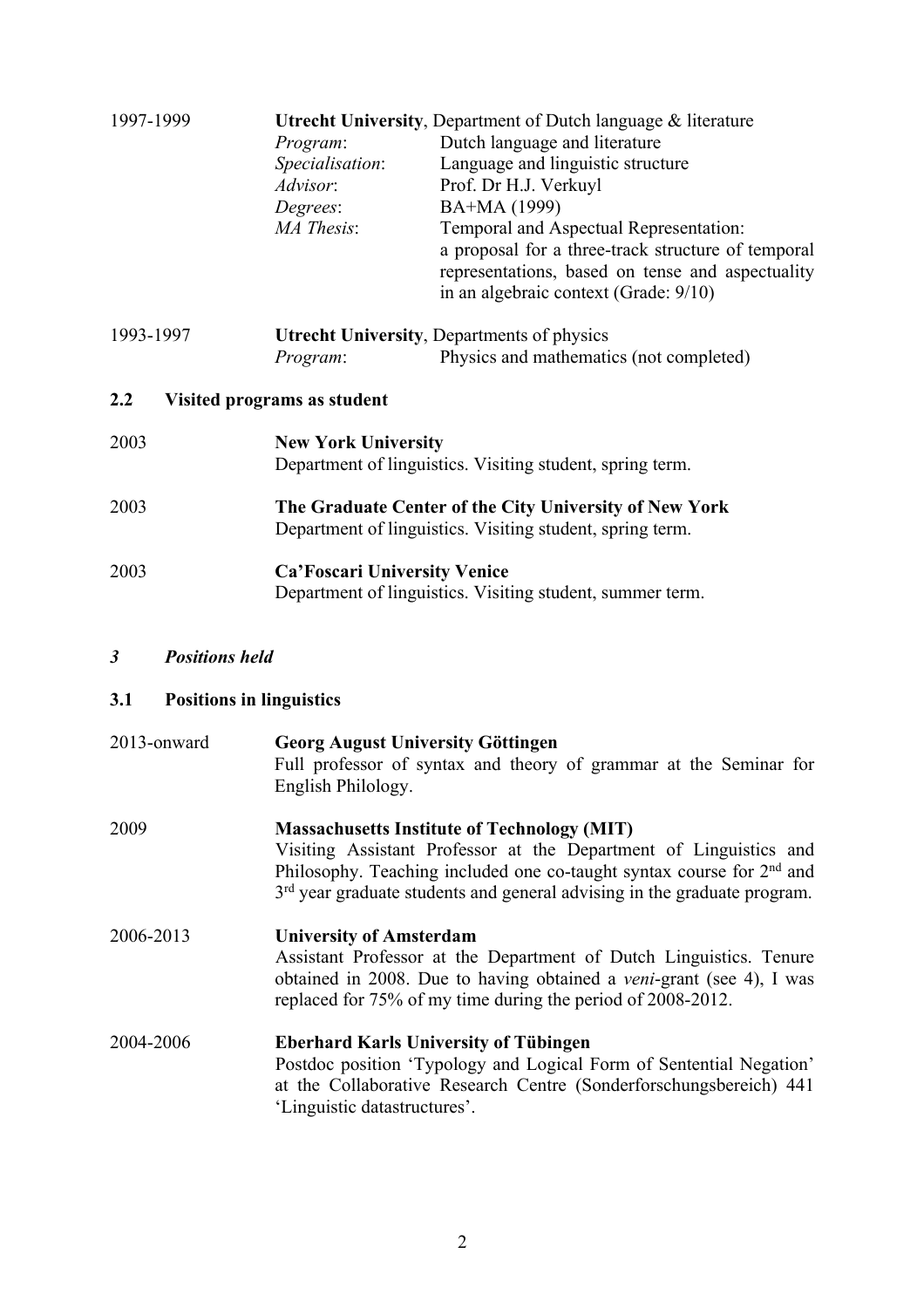| 2002-2004                           | <b>University of Amsterdam</b><br>position at the Amsterdam Center for Language<br>PhD<br>and<br>Communication (ACLC) and the Institute for Logic, Language and<br>Computation (ILLC) (see also under 'education'). |
|-------------------------------------|---------------------------------------------------------------------------------------------------------------------------------------------------------------------------------------------------------------------|
| 1999                                | <b>Utrecht University</b><br>Teaching-assistant at the department of General Linguistics.                                                                                                                           |
| 3.2                                 | <b>Positions in language training</b>                                                                                                                                                                               |
| 2013-onward                         | <b>Georg August University Göttingen</b><br>Director of the English language proficiency section at the Seminar for<br>English Philology, overseeing all lecturers; part of my Göttingen<br>professorial position.  |
| 2008-2010                           | University of Amsterdam, Institute for Logic, Language and<br><b>Information</b><br>Lecturer 'Dutch as a second language'.                                                                                          |
| 2006-2008                           | <b>Utrecht University, Institute for Linguistics UiL OTS</b><br>Lecturer 'Dutch as a second language'.                                                                                                              |
| 2004-2005                           | <b>Free University of Amsterdam</b><br>Co-authoring for <i>CODE</i> , a teaching method for Dutch as a second<br>language.                                                                                          |
| 2002-2004                           | <b>Free University of Amsterdam</b><br>Lecturer 'Dutch as a second language'.                                                                                                                                       |
| 2001-2003                           | Language Institute 'Volksuniversiteit Amstelland'<br>Director of the Dutch language program.                                                                                                                        |
| 2000-2003                           | Language Institute 'Volksuniversiteit Amstelland'<br>Lecturer 'Dutch as a second language'.                                                                                                                         |
| 2001                                | Language Institute 'Pace'<br>Lecturer 'Dutch language'.                                                                                                                                                             |
| 3.3<br><b>Visiting scholarships</b> |                                                                                                                                                                                                                     |
| 2020                                | <b>University of California Los Angeles</b><br>Department of linguistics. Guest lecturer, two-week period.                                                                                                          |
| 2014                                | <b>Massachusetts Institute of Technology</b><br>Department of linguistics and philosophy. Visiting scholar, two-week<br>period.                                                                                     |
| 2012                                | <b>University of Southern California</b><br>Department of linguistics. Visiting scholar, two-week period.                                                                                                           |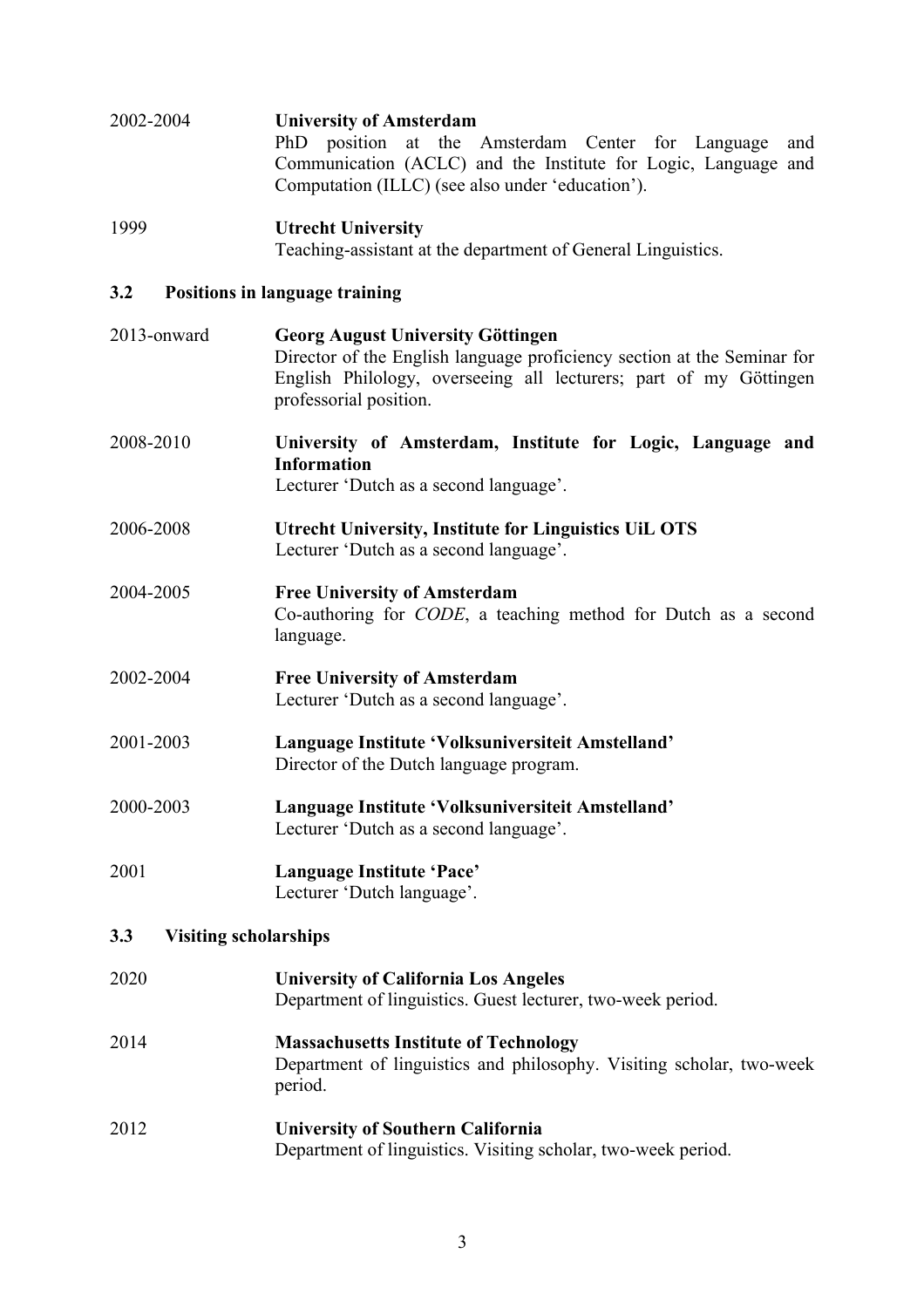| 2010 | <b>Cambridge University</b><br>Department of linguistics. Visiting lecturer, two-week period.                                                                                                                                                                                                                                                                                          |
|------|----------------------------------------------------------------------------------------------------------------------------------------------------------------------------------------------------------------------------------------------------------------------------------------------------------------------------------------------------------------------------------------|
| 4    | <b>Grants, funding and awards</b>                                                                                                                                                                                                                                                                                                                                                      |
| 2021 | • DFG (German Research Foundation) funding (appr. $\epsilon$ 350.000) for<br>the project 'Addressee in Syntax'. Funding includes 1 postdoc position.                                                                                                                                                                                                                                   |
| 2021 | • DFG (German Research Foundation) funding (appr. $\epsilon$ 350.000) for<br>the project 'Action sensitivity in grammar, together with Thomas<br>Weskott (Göttingen University). Funding includes 1 postdoc position.                                                                                                                                                                  |
| 2021 | • Joint AHRC (UK Arts and Humanities Research Council) / DFG<br>(German Research Foundation) funding (appr. $\epsilon$ 750.000) for the<br>project 'Locality and the argument/ adjunct distinction: Structure-<br>building vs. structure-enrichment', together with Thomas McFadden<br>(Leibniz-ZAS, Berlin) and Robert Truswell (Edinburgh). Funding<br>includes 3 postdoc positions. |
| 2020 | • DFG (German Research Foundation) funding (appr. $\epsilon$ 5.500.000) for<br>Research Training Group 2636 'Form-meaning mismatches' (of which I<br>am the main applicant $/$ director), together with 11 other linguistic,<br>psychology and digital humanities professors in Göttingen. Funding<br>includes 24 PhD positions and 2 staff positions.                                 |

- 2019 DFG (German Research Foundation) funding (appr.  $\epsilon$  450.000) for the project '(A)symmetry and movement in spoken and sign language', together with Markus Steinbach (Göttingen University). Funding includes 1 postdoc position and 1 PhD position.
- 2018 Volkswagen Foundation and the Shota Rustaveli National Science Foundation of Georgia (appr.  $\epsilon$  1.800.000) for 12 joint PhD positions between Göttingen University and Ilia State University, Georgia in various disciplines, including 2 PhD positions in linguistics. One of these PhD students is supervised by Anke Holler and me on the Göttingen side.
- 2017 Humboldt Stiftung stipendium (appr.  $\epsilon$  150.000) for a two-year postdoc position for Gurmeet Kaur. • DFG (German Research Foundation) funding (appr.  $\epsilon$  350.000) for the project 'The interpretation and processing of quantifiers in structurally ambiguous sentences; insights from child language', together with Nivedita Mani and Markus Steinbach (Göttingen
- 2016 Volkswagen Foundation *Opus Magnum* grant (appr. € 140.000) for a 1.5 year replacement to work on a book project, entitled 'Negation and Negative Dependencies'.

University). Funding includes 1 postdoc position.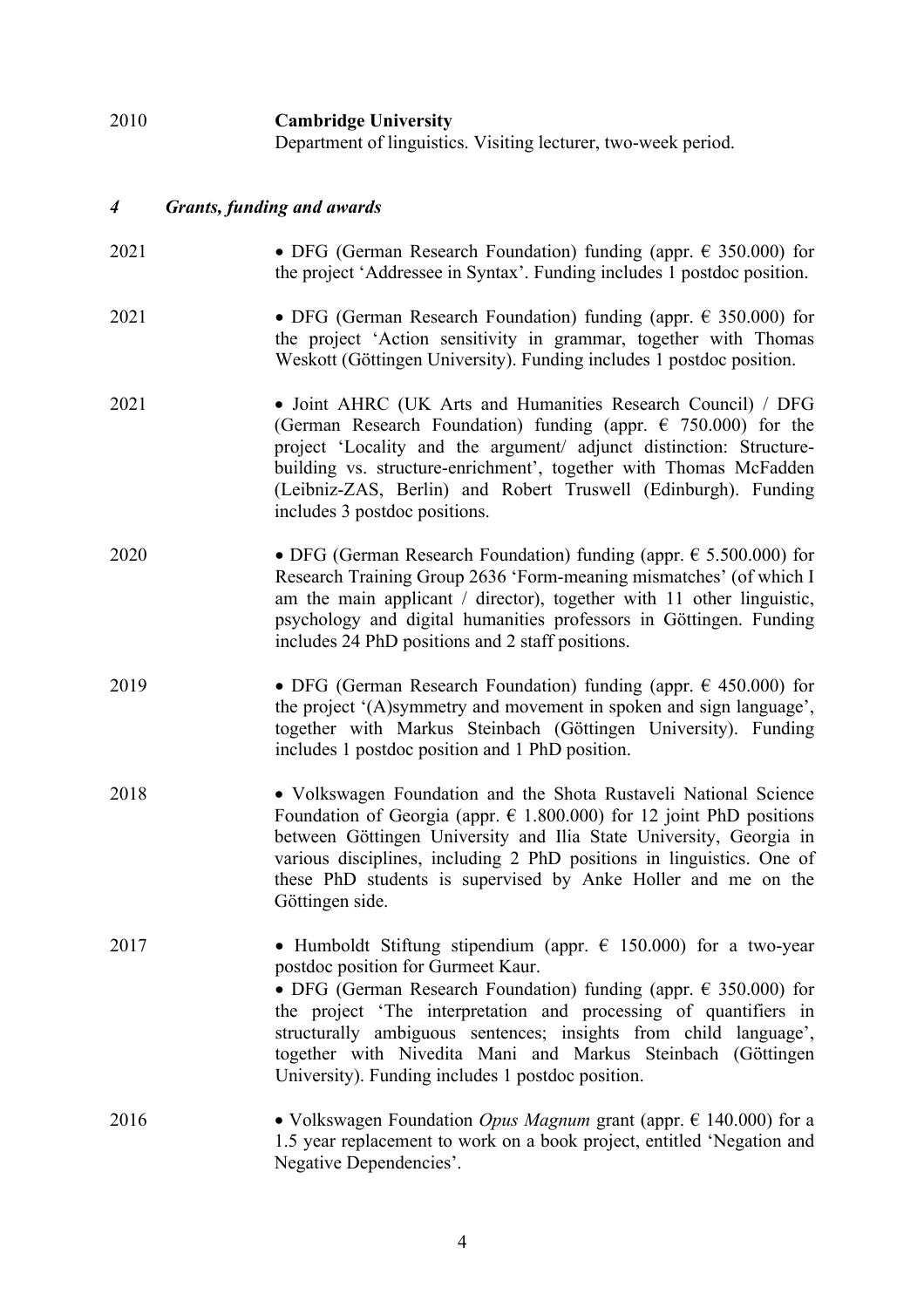| • DFG (German Research Foundation) funding (appr. $\epsilon$ 450.000) for<br>the project 'Tense and Modality', together with Manfred Krifka<br>(Humboldt University / Leibniz-ZAS, Berlin). Funding includes 1<br>postdoc position and 1 PhD position.                                                                                                                                                                                                                                                                                                                                                                               |
|--------------------------------------------------------------------------------------------------------------------------------------------------------------------------------------------------------------------------------------------------------------------------------------------------------------------------------------------------------------------------------------------------------------------------------------------------------------------------------------------------------------------------------------------------------------------------------------------------------------------------------------|
| • DFG (German Research Foundation) funding (appr. $\epsilon$ 350.000) for<br>the project 'Exploring the Anaphor Agreement Effect', together with<br>Sandhya Sundaresan (Leipzig). Funding includes 2 PhD positions.<br>• Volkswagen Foundation funding (appr. $\epsilon$ 250.000) for the Lower-<br>Saxony – Israel scientific collaboration project 'The landscape of neg-<br>words', together with Luka Crnic & Ivy Sichel (Hebrew University<br>Jerusalem, Israel). Funding includes 1 postdoc position and 2 PhD<br>positions.<br>• Lichtenberg Kolleg fellowship for Cleo Condoravdi (three months<br>fellowship, spring 2017). |
| • Awarded a $\epsilon$ 20.000 grant for organizing and hosting a Göttingen<br>SPIRIT summerschool on negation (co-applicant Anke Holler).                                                                                                                                                                                                                                                                                                                                                                                                                                                                                            |
| • An Erasmus Lifelong Learning Programme grant ( $\epsilon$ 2000) for a two<br>week visiting lecturer position at Cambridge University.                                                                                                                                                                                                                                                                                                                                                                                                                                                                                              |
| • The annual award of the Faculty of Humanities (University of<br>Amsterdam) for the best course for <i>Inleiding Nederlands Taalkunde</i><br>(Introduction to Dutch Linguistics).                                                                                                                                                                                                                                                                                                                                                                                                                                                   |
| • An NWO (Dutch Research Foundation) veni grant (appr. $\epsilon$ 200.000)<br>for the project 'Doubling and Redundancy'.                                                                                                                                                                                                                                                                                                                                                                                                                                                                                                             |
| • A DFG (German Research Foundation) grant for a full-time postdoc<br>position at the Eberhard Karls University of Tübingen within the<br>Collaborative Research Center SFB 441 (linguistic datastructures). I<br>have conducted this postdoc position until august 2006.                                                                                                                                                                                                                                                                                                                                                            |
| • A <i>Maurits van Kattendyke</i> grant for printing 100 extra copies of my<br>PhD thesis.                                                                                                                                                                                                                                                                                                                                                                                                                                                                                                                                           |
| • An NWO (Dutch Research Foundation) scholarship as visiting student<br>at the linguistic departments of NYU (New York University) and the<br>graduate center of CUNY (City University of New York).                                                                                                                                                                                                                                                                                                                                                                                                                                 |
|                                                                                                                                                                                                                                                                                                                                                                                                                                                                                                                                                                                                                                      |

### *5 Academic duties and service*

## **5.1 Administrative duties**

2021-onwards • Georg August University Göttingen, Speaker/Director of Research Training Group *Form meaning mismatches*.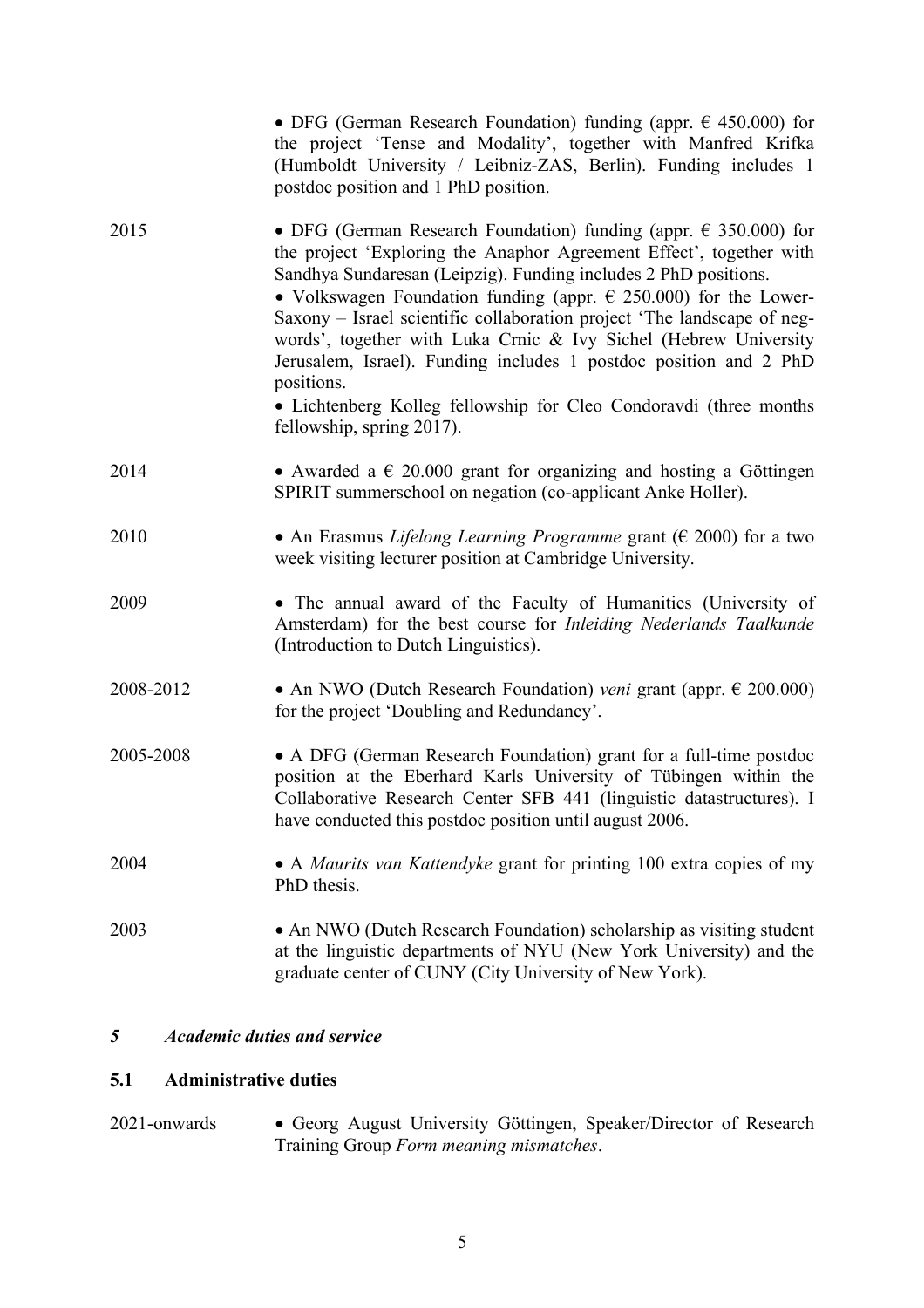| 2019-onwards            | • Georg August University Göttingen, Member of the Council of the<br>Faculty of Humanities.                                                                                |
|-------------------------|----------------------------------------------------------------------------------------------------------------------------------------------------------------------------|
| 2015-2017               | • Georg August University Göttingen, Director of the Seminar for<br>English Philology.                                                                                     |
| 2015-onwards            | • Georg August University Göttingen, Member of the Promotion<br>Committee of the Philosophical Faculty.                                                                    |
| 2014-2019               | • Georg August University Göttingen, Member of the Structural and<br>Financial Committee of the Philosophical Faculty.                                                     |
| 2013- onwards           | • Georg August University Göttingen, Director of the English language<br>proficiency section (Seminar for English Philology).                                              |
| 2012-2013               | • University of Amsterdam, Coordinator of the Research MA Program<br>Linguistics.                                                                                          |
| 2010-2013               | • University of Amsterdam, Coordinator of the BA Program Dutch<br>language and culture.                                                                                    |
| 2008-2012               | • University of Amsterdam, Member of the educational committee of<br>the MPhil Program Brain and Cognitive Sciences.                                                       |
| 2006-2010               | • University of Amsterdam, Member of the educational committee of<br>the BA and MA Programs Dutch language and culture.                                                    |
| 2000-2002               | • Student representative in the organizing committee of the LOT<br>Summer- and Winterschools.                                                                              |
| 1998-1999               | • Student representative in the 'Extended Management Team' of the<br>Department of Dutch language and literature.                                                          |
| Academic service<br>5.2 |                                                                                                                                                                            |
| 2019-onwards            | • General editor of Linguistic Variation.<br>• Member of the advisory board of the German Society for Linguistics<br>(DGfS).<br>• Member of the editorial board of Glossa. |
| 2018-onwards            | • Associate editor of Natural Language and Linguistic Theory (NLLT)<br>and Linguistic Variation.<br>• Member of the editorial boards of Linguistic Inquiry and Journal of  |

- *Linguistics*.
- 2017-2018 Member of the editorial board of *Natural Language and Linguistic Theory (NLLT)*.
- 2017-onwards Member of the editorial board of *Semantics & Pragmatics.*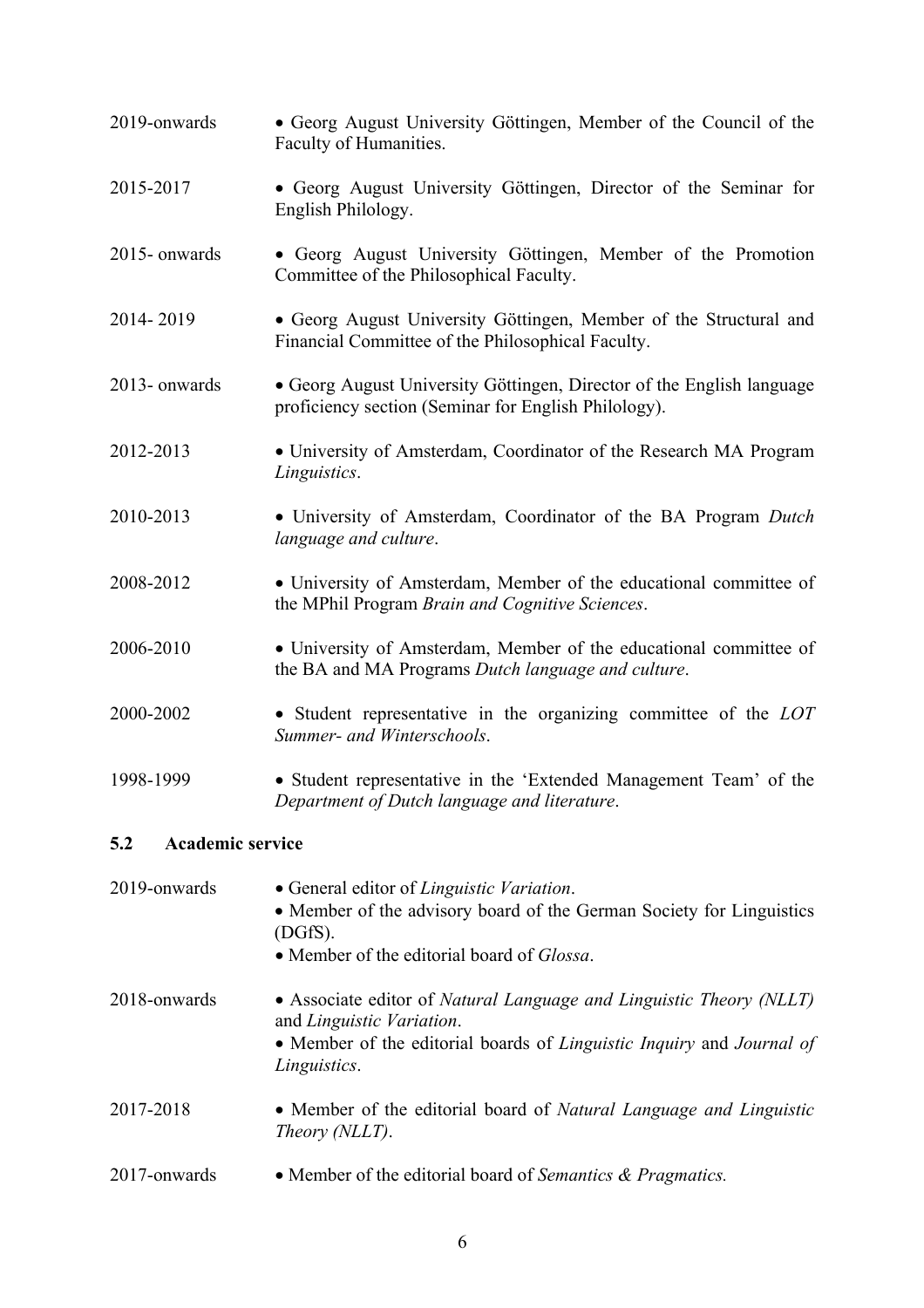- 2016-onwards Member of the editorial board of the *Open Access Linguistics Handbooks*.
- 2016 Board member and conference chair of *Generative Linguistics in the Old World (GLOW).*
- 2014-onwards Georg August University Göttingen, Coordinator of the LinG Colloquium.
- 2013-onwards Georg August University Göttingen, Seminar for English Philology. Coordinator of the Oberseminar lecture series.
- 2011-2013 University of Amsterdam, Coordinator of the ACLC-ILLC research group *Cross-linguistic semantics.*
- 2009-2011 University of Amsterdam, With Anne Baker and Fred Weerman. Coordinator of the ACLC-research group *Grammar & Cognition.*
- 2008-2012 With Judith Rispens. Editor-in-Chief of *Linguistics in Amsterdam*.
- 2008-2009 University of Amsterdam, With Fred Weerman. Coordinator of the ACLC-research group *Encoding Grammatical Information*.
- 2007-2010 With Gertjan Postma. Co-founder and organiser of *diachronie.nl*, a national network for diachronic studies.
- 2001-onwards Chair and treasurer of 'Generative Linguistics in Eastern Europe', the foundation responsible for the *Central and Eastern European Summerschool in Linguistics*.
- 2002-onwards Numerous reviewing activities for funding agencies, linguistic journals and book series and conferences.

### **5.3 Organizational activities**

- 2022 Co-organizer of *Agency & intentions in Language (AIL2).*
- 2021 Co-organizer of *Agency & intentions in Language (AIL).* • Co-organizer of *the workshop on Locality and the argument/adjunct* 
	- *distinction: Structure-building vs. structure-enrichment (LASER).*
- 2020 Co-organizer of *Linguistics in Göttingen (LinG) 3*.
- 2019 Co-organizer of the workshop *Dependency In Syntactic COvariance (DISCO)*.
- 2018 Organizer of the 33rd *Comparative Germanic Syntax Workshop*. • Organizer of *Linguistics in Göttingen (LinG) 1*.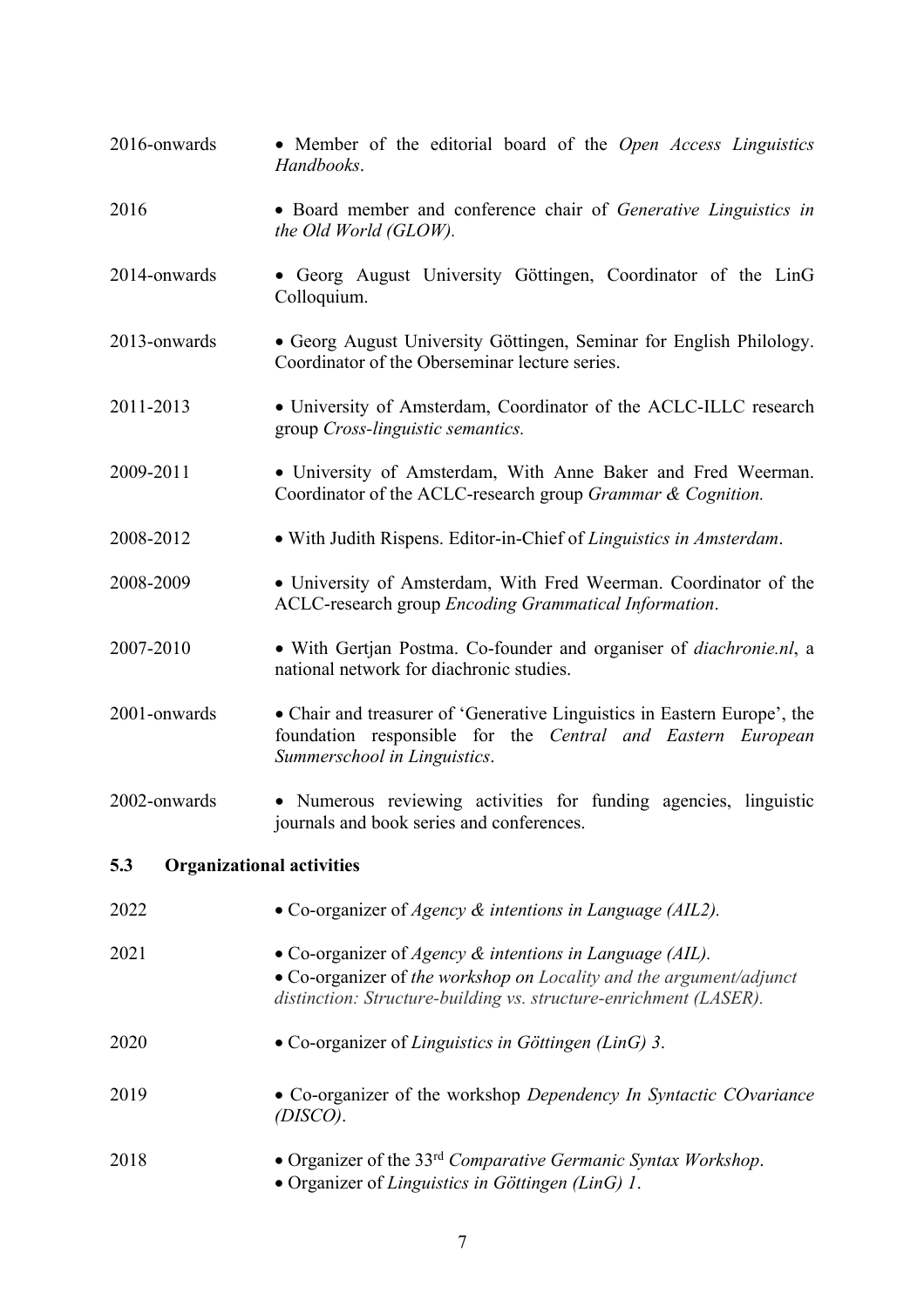| 2018      | • Co-organizer of the Göttingen SPIRIT Summerschool on form-<br>meaning mismatches.                                                                                                                                                                                                                                                                                                                                                                               |
|-----------|-------------------------------------------------------------------------------------------------------------------------------------------------------------------------------------------------------------------------------------------------------------------------------------------------------------------------------------------------------------------------------------------------------------------------------------------------------------------|
| 2016      | • Conference chair and main organizer of the Generative Linguistics in<br>the Old Word (GLOW 39).                                                                                                                                                                                                                                                                                                                                                                 |
| 2015      | • Co-organizer of the Göttingen SPIRIT Summerschool on negation and<br>subsequent workshop on negation.                                                                                                                                                                                                                                                                                                                                                           |
| 2013-2014 | • Co-organizer of Sinn & Bedeutung 19.                                                                                                                                                                                                                                                                                                                                                                                                                            |
| 2013      | • Co-organizer of the $19th Amsterdam$ Colloquium (workshop 'More on<br>Modals. New Empirical and Theoretical Perspectives').                                                                                                                                                                                                                                                                                                                                     |
| 2011      | • Co-organizer of the $26th$ Comparative Germanic Syntax Workshop.<br>• Co-organizer of the $18th Amsterdam$ Colloquium.                                                                                                                                                                                                                                                                                                                                          |
| 2010      | • Co-organizer of the Amsterdam-Tromso workshop on verb movement.                                                                                                                                                                                                                                                                                                                                                                                                 |
| 2008      | • Co-organizer of the Workshop 'Windows on inflection'.                                                                                                                                                                                                                                                                                                                                                                                                           |
| 2007      | • Co-organiser of the Amsterdam Colloquium 2007.<br>• Co-organizer of the workshop on uninterpretability. Organised as part<br>of the Amsterdam Colloquium 2007.<br>• Co-organizer of the Workshop on Negation and Polarity, held in<br>Tübingen.<br>• With Boban Arsenijevic. Co-founder and -organiser of the reading<br>group on foundational issues in grammar.<br>• Co-organizer of the workshop on language change, held at the<br>University of Amsterdam. |
| 2006      | • Co-organizer of the workshop Concord Phenomena at the Syntax-<br>Semantics Interface. Organised as Part of the 18 <sup>th</sup> European<br>Summerschool in Logic, Language and Information (ESSLLI),<br>University of Malaga, August 7-11.                                                                                                                                                                                                                     |
| 2003-2019 | • Organizer of the Central and Eastern European Summerschool in<br>Linguistics.                                                                                                                                                                                                                                                                                                                                                                                   |
| 2003      | • Founder and organizer of <i>Nieuw Amsterdams Peil</i> , an annual graduate<br>student conference of the Amsterdam Center for Language and<br>Communication.                                                                                                                                                                                                                                                                                                     |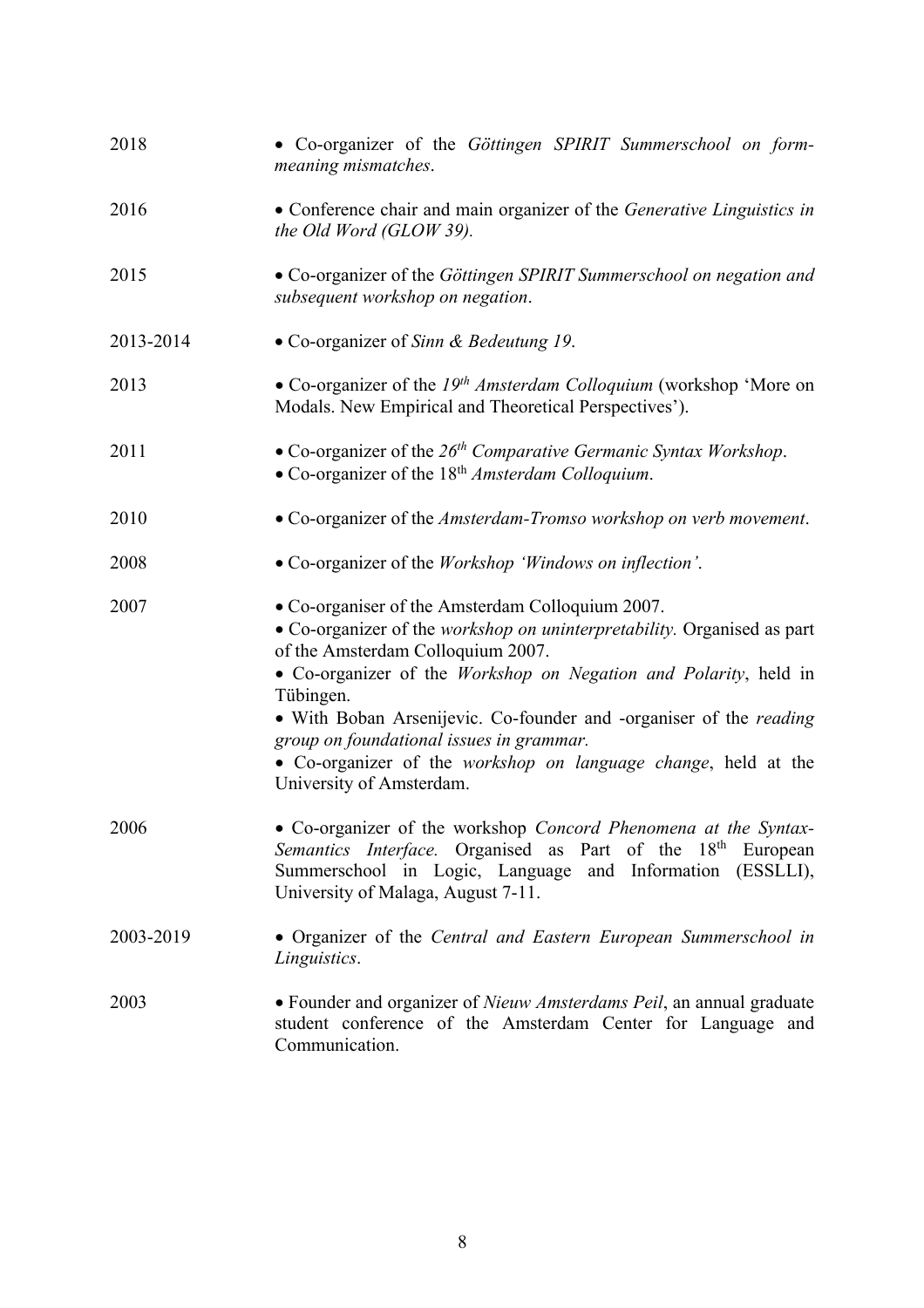### *6 Publications*

## **6.1 Books**

| To appear                    | • O. Koeneman & H. Zeijlstra. Introducing syntax. Translated Chinese<br>edition. To appear with Peking University Press.                                                                                                        |
|------------------------------|---------------------------------------------------------------------------------------------------------------------------------------------------------------------------------------------------------------------------------|
|                              | • P. Poelmans et al. Handboek Taalkunde [Handbook linguistics].<br>Textbook on linguistics for future language teachers in secondary<br>education. Co-responsibility for the syntax part with O. Koeneman.<br>Bussum: Coutinho. |
| In press                     | • H. Zeijlstra. Negation and Negative Dependencies. Oxford: Oxford<br>University Press.                                                                                                                                         |
| 2020                         | • H. Zeijlstra. De geniale eenvoud van taal [The brilliant simplicity of<br>language]. Popular scientific book on linguistics. Amsterdam:<br>Wereldbibliotheek.                                                                 |
| 2017                         | • O. Koeneman & H. Zeijlstra. <i>Introducing syntax</i> . Cambridge:<br>Cambridge University Press.                                                                                                                             |
| 2004                         | • H. Zeijlstra. Sentential Negation and Negative Concord. PhD<br>Dissertation, University of Amsterdam. Utrecht: LOT Publications.                                                                                              |
| 6.2<br><b>Edited volumes</b> |                                                                                                                                                                                                                                 |
| In prep.                     | · J. Goncharov & H. Zeijlstra (eds.). Agency and Intentions in<br>Language. Current Research in the Semantic-Pragmatics Interface<br>(CRiSPI). Leiden: Brill.                                                                   |
| 2015                         | • E. Csipak & H. Zeijlstra (eds.). Proceedings of Sinn & Bedeutung 19.<br>Göttingen: LinG.                                                                                                                                      |
| 2007                         | · H. Zeijlstra & J.P. Söhn (eds.). Proceedings of the Workshop on<br>Negation and Polarity. Tübingen, UB/SFB 441.                                                                                                               |

2006 • P. Dekker & H. Zeijlstra (eds.). *Concord Phenomena and the Syntax-Semantics Interface*. Malaga: ESSLLI.

## **6.3 Edited journals**

| In prep. | • S. Sundaresan & H. Zeijlstra (eds.). The grammar of Agree(ment) and<br>Reference. Glossa 1412.                                    |
|----------|-------------------------------------------------------------------------------------------------------------------------------------|
| 2012     | • P. Dekker & H. Zeijlstra (eds.). Concord Phenomena<br>and<br>Uninterpretablity. Special Issue, <b>Journal of Semantics 29:3</b> . |
| 2010     | • D. Penka & H. Zeijlstra (eds.). Negation and Polarity. Special Issue,<br><b>Natural Language and Linguistic Theory 28:4.</b>      |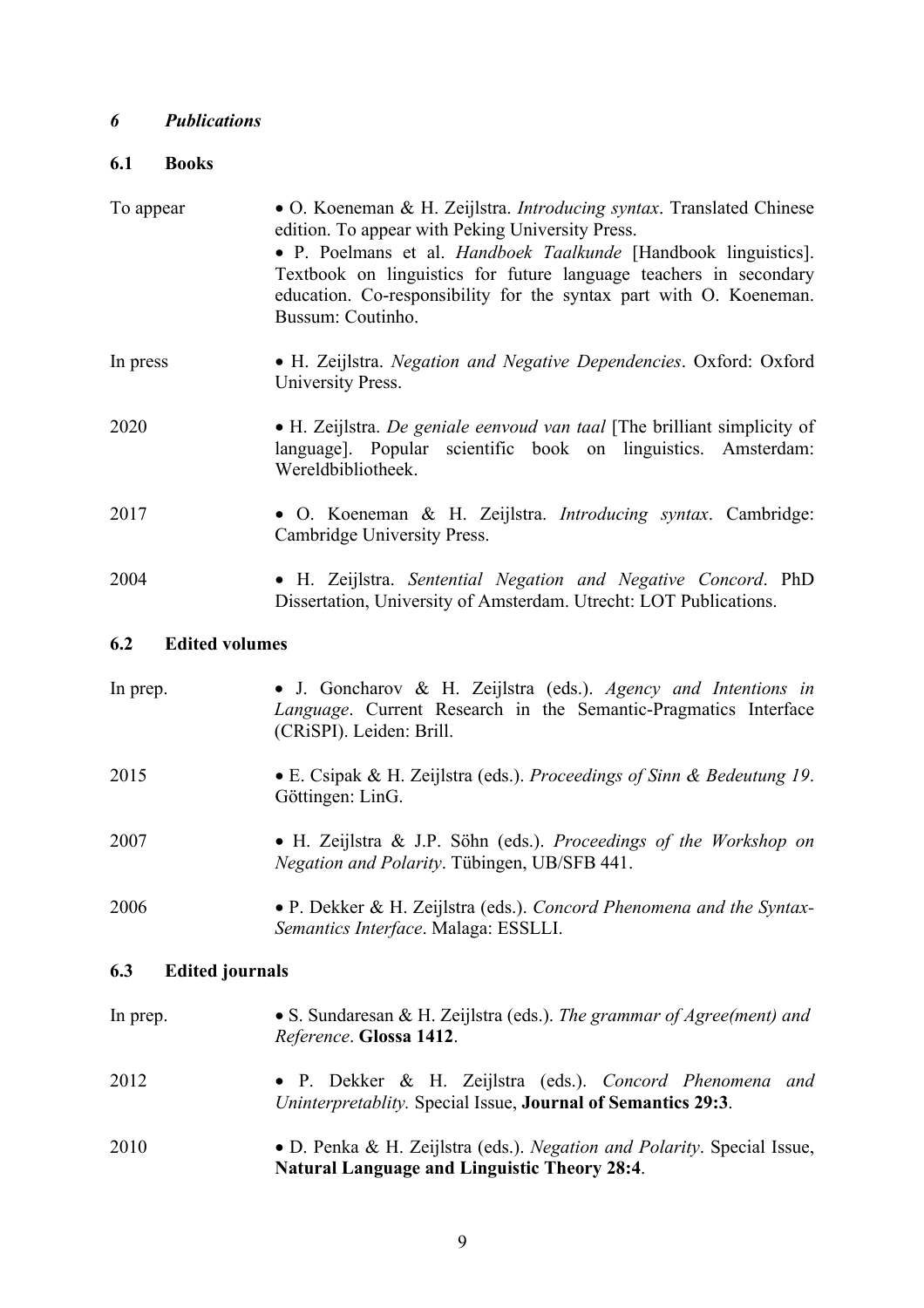#### **6.4 Journal articles**

| Submitted | S latridou & H. Zeijlstra. On the formal identity between<br>and conditional complementizers:<br>interrogative<br>synchrony<br>or<br>diachrony?                               |
|-----------|-------------------------------------------------------------------------------------------------------------------------------------------------------------------------------|
|           | • S. Alexeyenko & H. Zeijlstra. Linearization of complex modifiers:<br>Ways of (dis) obeying the Head-Final Filter.                                                           |
|           | • H. Karawani & H. Zeijlstra. If you want a future, darling, why don't<br>you get a past?                                                                                     |
|           | Th. McFadden, S. Sundaresan & H. Zeijlstra. On the nature of<br>crosslinguistic variation: Insights from anaphora.                                                            |
|           | • S. Keine & H. Zeijlstra. Morphology of extraction: Reassessing vP<br>phasehood.                                                                                             |
| Revisions | • C. Kauf & H. Zeijlstra. Towards a new explanation of Sequence-of-<br>Tense.                                                                                                 |
|           | O. Koeneman & H. Zeijlstra. Deriving pro drop in a non-<br>paradigmatic way.                                                                                                  |
| Accepted  | • H. Zeijlstra. FOFC and what left-right asymmetries may tell us abou<br>syntactic structure building. Journal of Linguistics.                                                |
|           | • H. Zeijlstra. Two varieties of Korean: rightward head movement or                                                                                                           |
|           | polarity sensitivity? Linguistic Inquiry.<br>· R. Pfau, T. Makharoblidze & H. Zeijlstra. Negation and Negative<br>Concord in Georgian Sign Language. Frontiers in Psychology. |
| 2021      | • S. Iatridou & H. Zeijlstra. The complex beauty of boundary<br><i>adverbials:</i> in years <i>and</i> until. Linguistic Inquiry 52: 89-142.                                  |
|           | J. Lin, F. Weerman & H. Zeijlstra. NPIs of different strengths:<br>acquisition and beyond. Natural Language and Linguistic Theory 40:<br>123-158.                             |
| 2019      | • B. Bjorkman & H. Zeijlstra. Checking up on $(\Phi)$ Agree. Linguistic<br><b>Inquiry 50: 527–569.</b>                                                                        |
| 2018      | J. Lin, F. Weerman & H. Zeijlstra. Acquisition of the Dutch NPI<br>hoeven 'need': From lexical frames to abstract knowledge. Language<br><b>Acquisition 25: 150-177.</b>      |
| 2017      | H. Zeijlstra. Universal Positive Polarity Items. Glossa: a<br>journal of general linguistics 2: 91.                                                                           |
|           | • H. Zeijlstra. Does Neg-Raising involve Neg-Raising? Topoi: An<br>International Review of Philosophy 37: 417-433.                                                            |
|           | · H. Zeijlstra & D. Goddard. On Berbice Dutch VO status. Language<br>Sciences 60: 120-132.                                                                                    |
| 2016      | • H. Zeijlstra. Diachronic developments in the domain of negation.<br>Language & Linguistics Compass 10: 284-295.                                                             |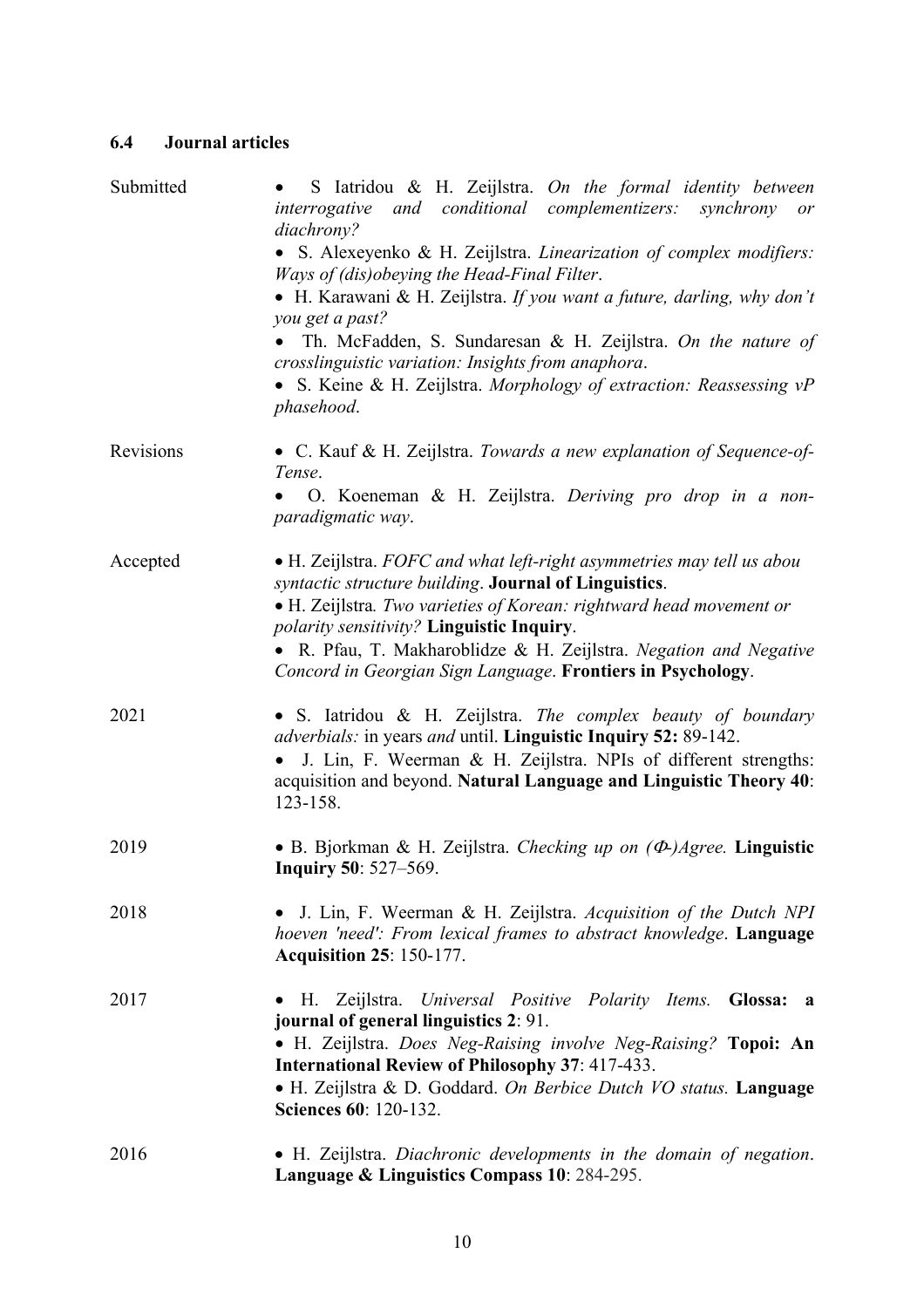|      | • H. Zeijlstra. Negation and Negative Dependencies. Annual Review<br>of Linguistics $2: 233-254$ .<br>• S. Miyagawa, N. Nishioka, & H. Zeijlstra. Negative sensitive items<br>and the discourse-configurational nature of Japanese. Glossa: a<br>journal of general linguistics 1:33. |
|------|---------------------------------------------------------------------------------------------------------------------------------------------------------------------------------------------------------------------------------------------------------------------------------------|
| 2015 | • H. Zeijlstra. Let's talk about you and me. Journal of Linguistics 51:<br>465-500.<br>• J. Ling, F. Weerman & H. Zeijlstra. Emerging NPIs: the acquisition                                                                                                                           |
|      | of Dutch hoeven ('need'). The Linguistic Review 32: 333-374.                                                                                                                                                                                                                          |
| 2014 | • O. Koeneman & H. Zeijlstra. The Rich Agreement Hypothesis<br>Rehabilitated. Linguistic Inquiry 45: 571-615.<br>• E. Veenendaal, K. Straatjes & H. Zeijlstra. What negation can tell us<br>about the origin of African American Vernacular English. Linguistics                      |
|      | in Amsterdam 7: 25-44.                                                                                                                                                                                                                                                                |
| 2013 | • S. Iatridou & H. Zeijlstra. Negation, polarity and deontic modals.<br>Linguistic Inquiry 44: 529-568.                                                                                                                                                                               |
|      | • H. Zeijlstra. Not in the first place. Natural Language and Linguistic<br>Theory 31: 865-900.                                                                                                                                                                                        |
|      | • H. Karawani & H. Zeijlstra. The semantic contribution of the past<br>tense morpheme kaan in Palestinian counterfactuals. Journal of<br>Portuguese Linguistics 12: 105-120.                                                                                                          |
| 2012 | • H. Zeijlstra. There is only one way to agree. The Linguistic Review<br>29: 491-539.                                                                                                                                                                                                 |
|      | • P. Dekker & H. Zeijlstra. 2012. Concord and doubling phenomena:<br>an introduction. Journal of Semantics 29: 295-303.                                                                                                                                                               |
|      | • Th. Biberauer & H. Zeijlstra. Negative Concord in Afrikaans: filling<br>the typological gap. Journal of Semantics 29: 345-371.                                                                                                                                                      |
|      | · H. Zeijlstra. Wat het Nederlands in nog meer kan leren over de<br>Jespersencyclus. Nederlandse Taalkunde 17: 414-420.                                                                                                                                                               |
| 2011 | • H. Zeijlstra. On the Lexical Status of Negative Indefinites in Dutch<br>and German. Journal of Comparative Germanic Linguistics 14: 111-<br>138.                                                                                                                                    |
| 2010 | • H. Zeijlstra. Emphatic Multiple Negative Expressions in Dutch.<br>The Linguistic Review 27: 37-73.                                                                                                                                                                                  |
|      | • D. Penka & H. Zeijlstra. Negation and Polarity: an introduction.<br>Natural Language and Linguistic Theory 28: 771-786.                                                                                                                                                             |
| 2009 | • H. Zeijlstra. How parameters arise. Linguistics in Amsterdam 2: 1-<br>22.                                                                                                                                                                                                           |
| 2007 | • H. Zeijlstra. Zero licensers. Snippets 16: 21-22.                                                                                                                                                                                                                                   |
|      |                                                                                                                                                                                                                                                                                       |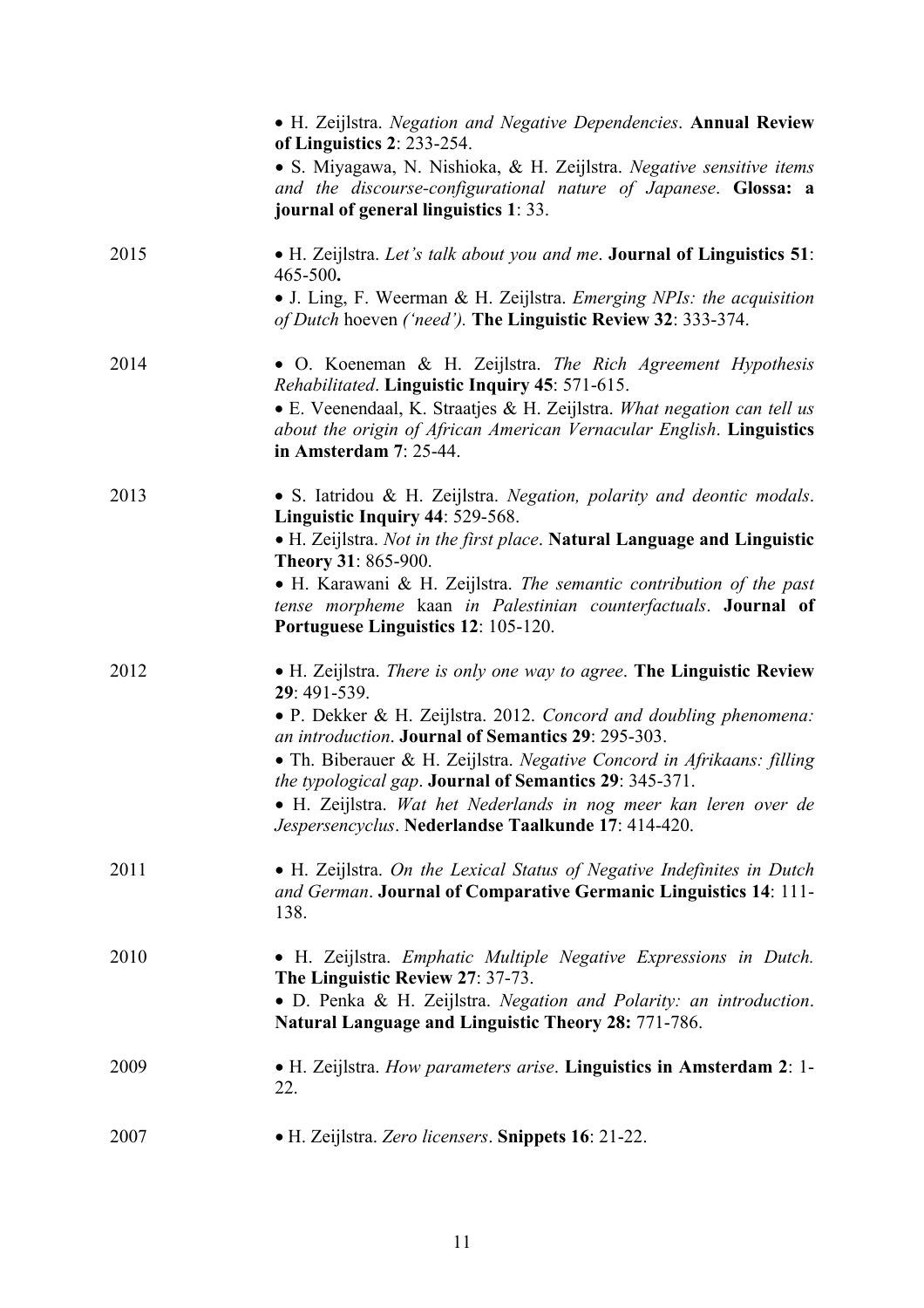• H. Zeijlstra. *Negation in Natural language: on the Form and Meaning of Negative Elements*. **Language and Linguistics Compass 1**: 498- 518. 2006 • H. Zeijlstra. *The Ban on True Negative Imperatives.* **Empirical Issues** 

2005 • H. Zeijlstra. *Dislocation triggers uninterpretability.* **Linguistic** 

**in Syntax and Semantics 6**: 405-425.

**Analysis 35**: 331-372.

2002 • H. Zeijlstra. 'What the Dutch Jespersen Cycle may reveal about Negative Concord'. **Linguistics in Potsdam 19**: 183-206.

#### **6.5 Reviewed book contributions**

- Accepted H. Zeijlstra. 'Word classes and their underlying features in minimalist syntax.' In E. van Lier (ed.), *Oxford Handbook of Word Classes*. Oxford: Oxford University Press. • S. Sundaresan & H. Zeijlstra. 'The syntactic limits of probe-goal (a)symmetries.' In K. Grohmann & E. Leivada (eds.), *Cambridge Handbook of Minimalism. Cambridge: Cambridge* University Press.
- In press O. Koeneman, S. Tvica & H. Zeijlstra. 'Rich agreement and verbal syntax.' In *The Wiley Blackwell Companion to Morphology*. London: Wiley.
- 2020 H. Zeijlstra. 'Rethinking remerge: merge, movement and music.' To appear in a Festschrift. In A. Barany, Th. Biberauer, J. Douglas & S. Vikner (eds.), *Syntactic architecture and its consequences. Vol. I: Syntax inside the grammar*. Berlin: Language Science Press. 571-598. • O. Koeneman & H. Zeijlstra. 'Form and Meaning of (Indefinite) Pronouns.' In R. Lieber (ed.), Oxford Encyclopedia of Morphology. Oxford University Press. • H. Zeijlstra. 'Labeling, selection, and feature checking.' In P. Smith, J. Mursell & K. Hartmann (eds.), *Agree to Agree: Agreement in the*

*Minimalist Programme*. Berlin: Language Science Press. 137-174. • H. Zeijlstra. 'Negative Quantifiers.' In V. Déprez & M.-T. Espinal (eds.), *The Oxford Handbook of Negation*. Oxford: Oxford University Press. 426-440.

- 2019 O. Koeneman & H. Zeijlstra. 'Morphology and pro drop.' In R. Lieber (ed.), Oxford Encyclopedia of Morphology. Oxford University Press. doi:10.1093/acrefore/9780199384655.013.610.
- 2017 A. Giannakidou & H. Zeijlstra. 'The Landscape of Negative Dependencies: Negative Concord and Neg-Words.*'* In M. Everaert & H. van Riemsdijk (eds.). *The Blackwell Companion to Syntax, 2nd Edition*. London: Blackwell.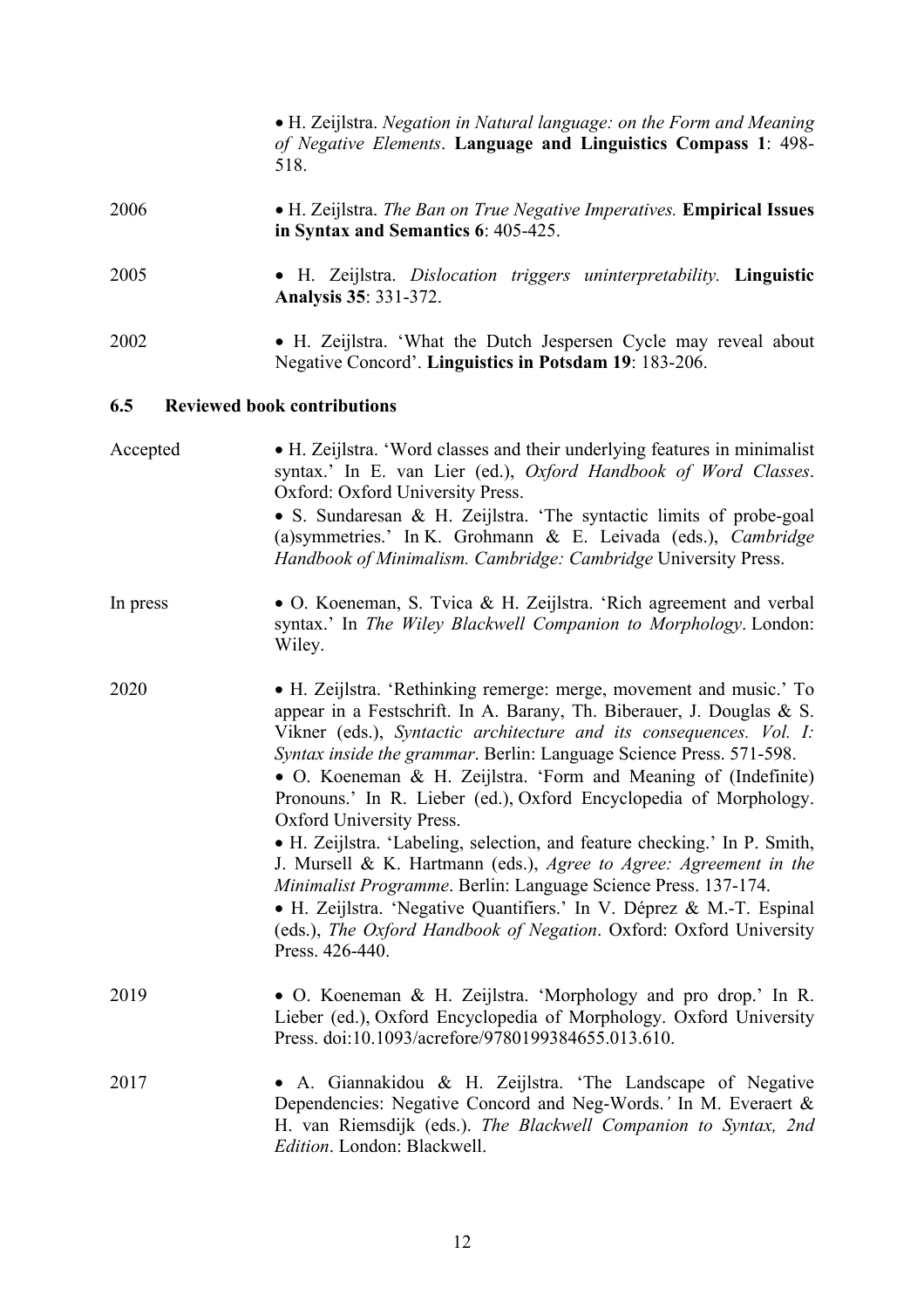|      | • H. Zeijlstra. 'Contentives: a lexical supercategory above nouns and<br>verbs.' In C. Mayr & E. Williams (eds). Festschrift für Martin<br>Prinzhorn. Vienna: WLG. 313-322.                                                                                                                                                                                                                                                    |
|------|--------------------------------------------------------------------------------------------------------------------------------------------------------------------------------------------------------------------------------------------------------------------------------------------------------------------------------------------------------------------------------------------------------------------------------|
|      | • S. Iatridou & H. Zeijlstra. 'Negated perfects and temporal in-<br>adverbials'. In C. Halpert, H. Kotek & C. van Urk (eds.), A Pesky Set:<br>Papers for David Pesetsky. Cambridge, MA: MITWPL. 65-74                                                                                                                                                                                                                          |
| 2015 | • H. Zeijlstra. 'The morpho-syntactic realization of sentential negation.'<br>In A. Alexiadou & T. Kiss (eds.). The International Syntax Handbook.<br>Berlin: Mouton de Gruyter. 275-310.                                                                                                                                                                                                                                      |
| 2014 | • H. Zeijlstra. 'On the uninterpretability of interpretable features.' In P.<br>Kosta e.a. (eds.): Minimalism and beyond. Amsterdam: Benjamins.<br>109-129.                                                                                                                                                                                                                                                                    |
| 2013 | • H. Zeijlstra. 'Negation and polarity.' In M. Den Dikken (ed.). The<br>Cambridge handbook of generative syntax. Cambridge, Cambridge<br>University Press. 793-826.<br>• H. Zeijlstra. 'Hard and soft conditions on the Faculty of Language:<br>constituting parametric variation.' In H. Broekhuis & R. Vogel (eds.).<br>Linguistic Derivations and Filtering: Minimalism and Optimality<br>Theory. London: Equinox. 298-314. |
| 2012 | • Th. Biberauer & H. Zeijlstra. 'Negative changes: three factors and the<br>diachrony of Afrikaans negation'. In Ch. Galves et al. (eds.).<br>Diachronic syntax. Parameter Theory and dynamics of change. Oxford:<br>Oxford University Press. 238-264.                                                                                                                                                                         |
| 2011 | • A. Aguilar Guevara, M. Aloni, A. Port, R. Simik, M. de Vos & H<br>Zeijlstra. 'Semantics and pragmatics of indefinites: methodology for a<br>synchronic and diachronic corpus study.' In Proceedings of the<br>workshop Beyond Semantics. Corpus-based investigations of pragmatic<br>and discourse phenomena. Bochum: Bochumer Linguistische Arbeiten.                                                                       |
| 2010 | • S. Iatridou & H. Zeijlstra. 'On the scopal interaction of negation and<br>deontic modals.' In M. Aloni et al. (eds.). Proceedings of the<br>Amsterdam Colloquium 2009. Berlin: Springer Verlag. 315-324.                                                                                                                                                                                                                     |
| 2009 | • H. Zeijlstra. 'Functional structure, formal features and parametric<br>variation: consequences of conflicting interface conditions.' In K.<br>Grohmann (ed.). InterPhases. Oxford: Oxford University Press. 82-113.                                                                                                                                                                                                          |
| 2008 | • H. Zeijlstra. 'On the syntactic flexibility of formal features.' In Th.<br>Biberauer, (ed.). The Limits of Syntactic Variation. Amsterdam:<br>Benjamins. 143-174.                                                                                                                                                                                                                                                            |
| 2007 | • H. Zeijlstra. 'Doubling: the semantic driving force behind functional<br>categories.' In B. ten Cate & H. Zeevat (eds.). Logic, Language and<br>Computation. Lecture Notes in Artificial Intelligence 4363. Hamburg:<br>Springer Verlag. 260-280.                                                                                                                                                                            |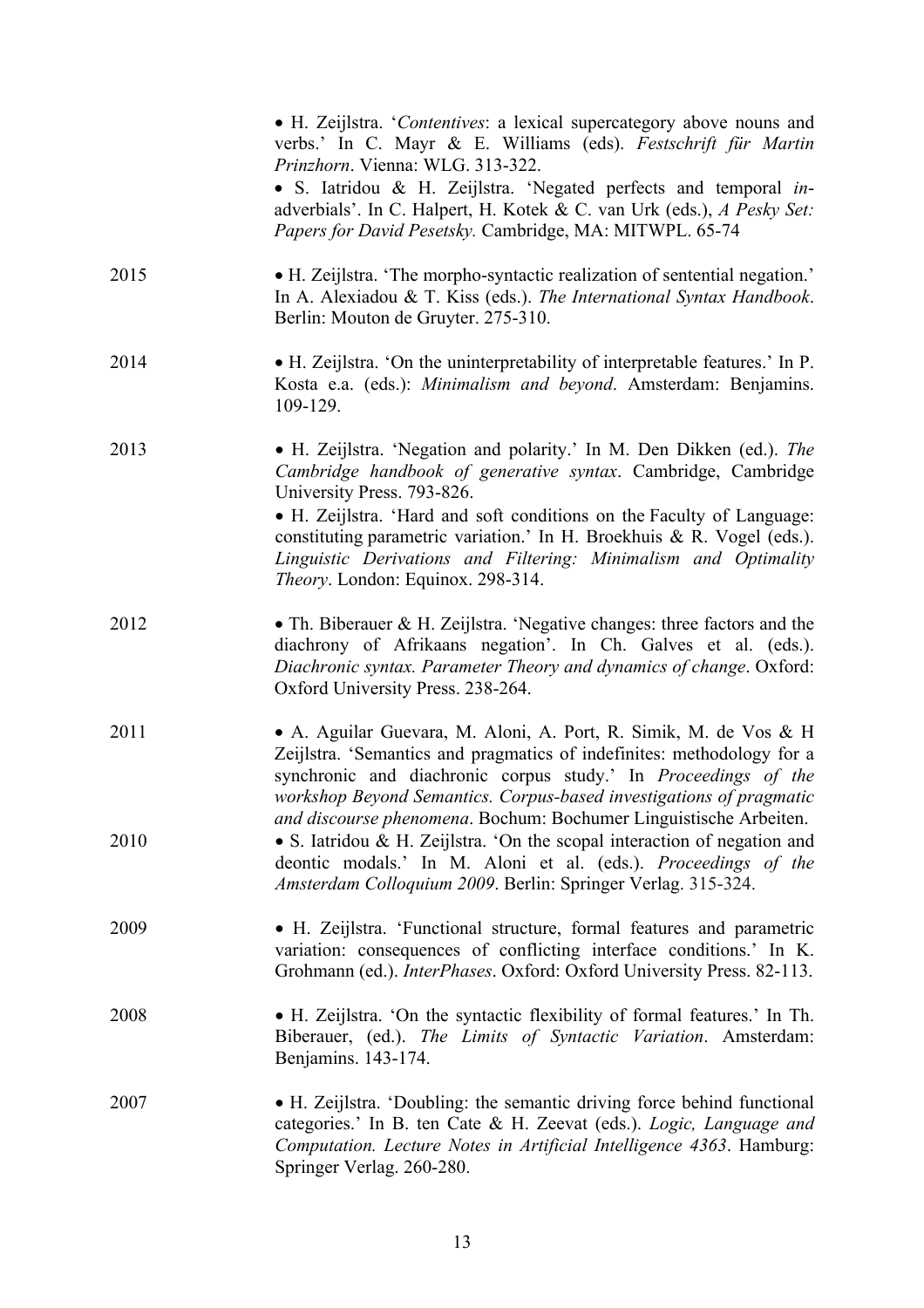## **6.6 Other book contributions**

| In press | · O. Koeneman & H. Zeijlstra. 'The lack of full pro drop as a<br>consequence of featural overspecification.' In <i>U. Penn Working Papers</i><br>in Linguistics.<br>• Z. Mirrazi & H. Zeijlstra. 'Neg-raising without lexical excluded<br>middle inferences: Resolving Horn Clauses and other problems.' In<br>Proceedings of SICOGG 23.<br>· S. Alexeyenko & H. Zeijlstra. '(Dis)obeying the the Head-Final<br>Filter.' In <i>Proceedings of WCCFL 37</i> . |
|----------|--------------------------------------------------------------------------------------------------------------------------------------------------------------------------------------------------------------------------------------------------------------------------------------------------------------------------------------------------------------------------------------------------------------------------------------------------------------|
| 2020     | • H. Karawani, C. Kauf & H. Zeijlstra. 'The asymmetry of fake tense'<br>In J. Schlöder, D. McHugh & F Roelofsen (eds.), Proceedings of the<br>22 <sup>nd</sup> Amsterdam Colloquium 2019. Amsterdam: ILLC. 211-217.                                                                                                                                                                                                                                          |
| 2018     | • C. Kauf & H. Zeijlstra. 'Towards a New Explanation of Sequence of<br>Tense.' In S. Maspong, B. Stefánsdóttir, K. Blake & F. Davis (eds.),<br>Proceedings of the 28th Semantics and Linguistic Theory Conference,<br>held at the Massachusetts Institute of Technology, Cambridge May 18-<br>20, 2018. 59-77.                                                                                                                                               |
| 2017     | • C. Kauf & H. Zeijlstra. 'Explaining the Ambiguity of Past-Under-Past<br>Embeddings.' In A. Cremers, F. van Gessel & F. Roelofsen (eds),<br>Proceeding of the 21st Amsterdam Colloquium. Amsterdam: ILLC. 315-<br>324.                                                                                                                                                                                                                                      |
| 2016     | • J. Lin, F. Weerman & H. Zeijlstra. Acquisition as a window on the<br>nature of NPIs. In N. Bade, P. Berezovskaya & A. Schöller (eds.),<br>Proceedings of Sinn Bedeutung 20. Semanticsarchive.net. 462-479.                                                                                                                                                                                                                                                 |
| 2015     | • H. Zeijlstra. 'NEG-raising does not involve syntactic reconstruction.'<br>In Th. Brochhagen, F. Roelofsen & N. Theiler (eds.), Proceedings of<br>the $20th$ Amsterdam Colloquium 2015. Amsterdam: ILLC. 458-467.                                                                                                                                                                                                                                           |
| 2013     | • H. Zeijlstra. 'Universal Quantifier PPIs.' In M. Aloni, M. Franke & F.<br>Roelofsen (eds.), Proceedings of the Amsterdam Colloquium 2009,<br>Amsterdam: ILLC. 273-280.                                                                                                                                                                                                                                                                                     |
| 2012     | • H. Zeijlstra. 'Not a light negation.' In A. Chereches (ed.).<br>Proceedings of the 22nd Semantics and Linguistic Theory Conference.<br>Elanguage 545-564.                                                                                                                                                                                                                                                                                                  |
| 2011     | • Th. Biberauer and H. Zeijlstra. 'Negation in Afrikaans: in search for<br>the missing language.' In S. Lima, K. Mullin & Br. Smith (eds.),<br>Proceedings of NELS 39. Amherst, MA: GLSA.                                                                                                                                                                                                                                                                    |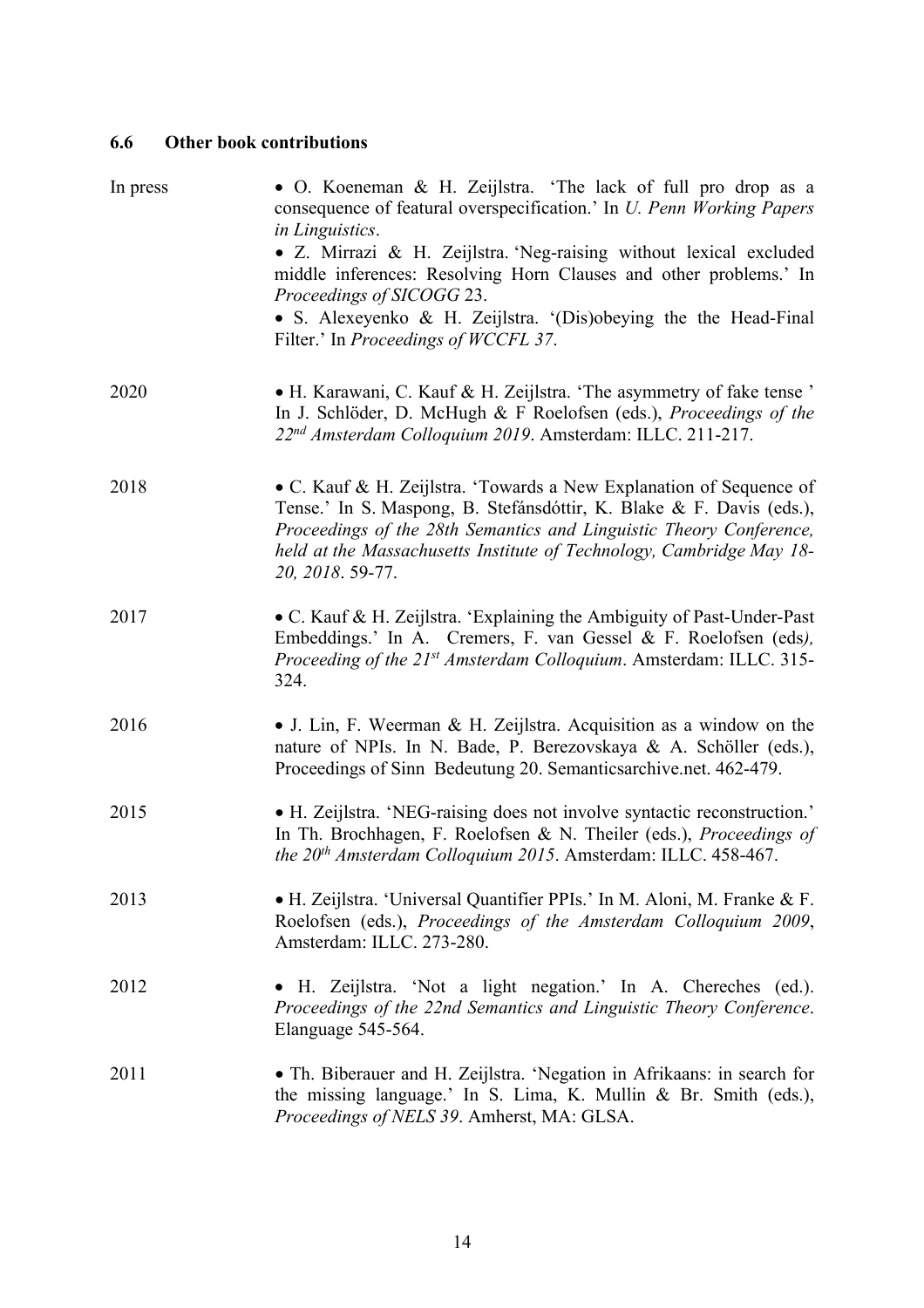| 2010 | • O. Koeneman & H. Zeijlstra. 'Weak isn't strong enough: resurrecting<br>the Rich Agreement Hypothesis.' In Proceedings of the 12th Seoul<br>International Conference on Generative Grammar (SICOGG 12).<br>• H. Zeijlstra. 'On French Negation.' In I. Kwon. H. 'Pritchett and J.<br>Spence (eds.), Proceedings of the 35th annual meeting of the Berkely<br>Linguistics Society. Berkely, CA: BLS. 447-458.                                                                                                                                                                                                                               |
|------|---------------------------------------------------------------------------------------------------------------------------------------------------------------------------------------------------------------------------------------------------------------------------------------------------------------------------------------------------------------------------------------------------------------------------------------------------------------------------------------------------------------------------------------------------------------------------------------------------------------------------------------------|
| 2009 | • S. Iatridou & H. Zeijlstra. 'On the scopal interaction of negation and<br>deontic modals.' In M. Aloni & K.Schulz (eds.). Preproceedings of the<br>Amsterdam Colloquium 2009. Amsterdam, ILLC.                                                                                                                                                                                                                                                                                                                                                                                                                                            |
| 2008 | • H. Zeijlstra. 'Modal Concord.' In M. Gibson & T. Friedman (eds.).<br>Proceedings of SALT XVII. Ithaca: CLS Publications.<br>• H. Zeijlstra. 'Formal Features as a Consequence of Doubling Effects.'<br>In C. Davis, A.R. Deal & Y. Zabbal (eds.). Proceedings of NELS 36.<br>Amherst, MA: GLSA.                                                                                                                                                                                                                                                                                                                                           |
| 2007 | • H. Zeijlstra. 'Emphatic Multiple Negative Expressions in Dutch.' In<br>E. Aboh & M. Van Staden (eds.). ACLC Working Papers in Linguistics<br>2.77-103.                                                                                                                                                                                                                                                                                                                                                                                                                                                                                    |
| 2006 | • H. Zeijlstra. <i>Emphatic Multiple Negative Expressions in Dutch: A by-</i><br>product of the loss of Negative Concord. In S. Barbiers, O. Koeneman<br>& M. Lekakou (eds.). Papers presented at the Workshop on Syntactic<br>Doubling, Amsterdam, March 2006.<br>• H. Zeijlstra. 'How semantic dictates the syntactic vocabulary.' In C.<br>Ebert & C. Endriss (eds.). Proceedings of Sinn und Bedeutung 10. ZAS,<br>Berlin. 453-468.<br>• H. Zeijlstra. 'Don't negate imperatives! Imperatives and the semantic<br>of negative markers.' In C. Ebert & C. Endriss (eds.). Proceedings of<br>Sinn und Bedeutung 10. ZAS, Berlin. 437-452. |
| 2005 | • H. Zeijlstra. 'What the Dutch Jespersen Cycle may reveal about<br>Negative Concord.' In M. Andronis, E. Debenport, A. Pycha & K.<br>Yoshimura (eds.). Proceedings of the Chicago Linguistics Society 38<br>(Vol. II). Chicago: University of Chicago Press. 143-158.                                                                                                                                                                                                                                                                                                                                                                      |
| 2004 | • H. Zeijlstra. 'Syntactic vs. Semantic Negation.' In C. Meier & M.<br>Weisgerber (eds.). Proceedings of the Conference "SUB8 - Sinn und<br>117.<br>Bedeutung."<br>Arbeitspapier<br>Konstanz:<br>Fachbereich<br>Sprachwissenschaft Universität Konstanz. 333-348.<br>· H. Zeijlstra. 'Two Ways of Expressing Negation.' In S. Blaho, L.<br>Vicente & M. de Vos (eds.). Proceedings of ConSOLE XII. 245-259.                                                                                                                                                                                                                                 |
| 2002 | • H. Zeijlstra. 'A Three-Track Structure of Temporal and Aspectual<br>Representation.' In Proceedings of the conference 'Perspectives on<br>Aspect'. UiL OTS Working Papers in Linguistics.                                                                                                                                                                                                                                                                                                                                                                                                                                                 |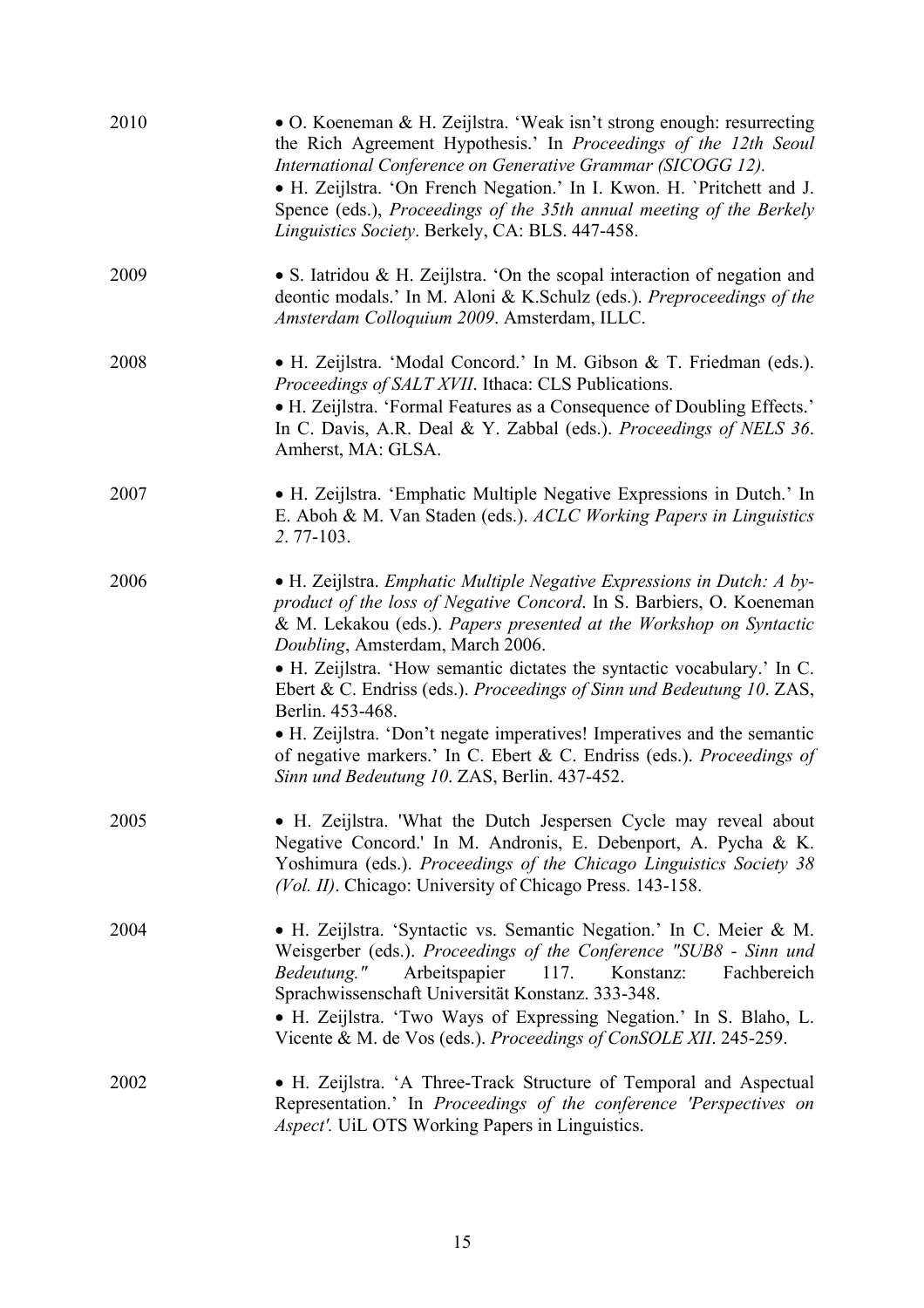# **6.7 Reviews, manuscripts, bibliography**

| 2010 | • H. Zeijlstra. Review of 'Daniel Harbour, David Adger & Susana Bejar<br>(eds.), Phi theory: Phi-features across modules and interfaces'.<br>Journal of Linguistics 46: 739-748.<br>• H. Zeijlstra. Boekbeoordeling van 'J.M. van der Horst, Geschiedenis<br>van de Nederlandse Syntaxis.' Tijdschrift voor Nederlandse Taal- en<br>Letterkunde 126: 94-95. |
|------|-------------------------------------------------------------------------------------------------------------------------------------------------------------------------------------------------------------------------------------------------------------------------------------------------------------------------------------------------------------|
| 2008 | • H. Zeijlstra. Negative Concord is syntactic agreement. Ms<br>University of Amsterdam. Lingbuzz/000645                                                                                                                                                                                                                                                     |
| 2005 | • D. Penka & H. Zeijlstra. Negative Indefinites in Dutch and German.<br>Ms. University of Tübingen. Lingbuzz/000192.                                                                                                                                                                                                                                        |
| 2003 | • Negation revisited. A review of Paul Rowlett's 'Negation in French.'<br>Glot 7-7/8: 1-4.                                                                                                                                                                                                                                                                  |
| 2000 | • J. van Cranenbroeck, A. Neuckemans, S. van der Kleij, M. van<br>Koppen, G. de Vogelaer & H. Zeijlstra, A bibliography of Dutch dialect<br>syntax. Published at: http://www.meertens.nl/projecten/sand/sand.html.                                                                                                                                          |

## *7 PhD supervision*

# **7.1 Main supervisor**

| Ongoing  | · Sumrah Arshad (Georg August University Göttingen): The<br>Acquisition of Negative Concord by Children: The Case of English,<br>German and Italian.<br>• Svetlana Berikashvili (Ilia State University, Georgia / Georg August<br>University Göttingen): Differential subject marking in Georgian.<br>• Carina Kauf (Georg August University Göttingen): Past Tense<br>Morphology in Tense and Modality.         |
|----------|------------------------------------------------------------------------------------------------------------------------------------------------------------------------------------------------------------------------------------------------------------------------------------------------------------------------------------------------------------------------------------------------------------------|
|          | · Neha Kuhlshreshta (Georg August University Göttingen):<br>$(A)$ symmetry and movement in sign language.<br>• Gautam Ottur (Georg August University Göttingen): Serial verb<br>constructions in Sign Language. • Feras Saeed (Georg August<br>University Göttingen): Number in grammar.<br>• Marten Stelling (Georg August University Göttingen): The landscape<br>of neg-words.                                |
| Defended | • Marta Tagliani (Verona / Georg August University Göttingen):<br>Language and Vision Interaction in Negation Processing. October 19,<br>2021. Supervisor.<br>• Louise Raynaud (Georg August University Göttingen): The features<br>of binding and person licensing. August 5, 2020. Supervisor.<br>· Jovana Gajic (Georg August University Göttingen): Negative<br>coordination. February 10, 2020. Supervisor. |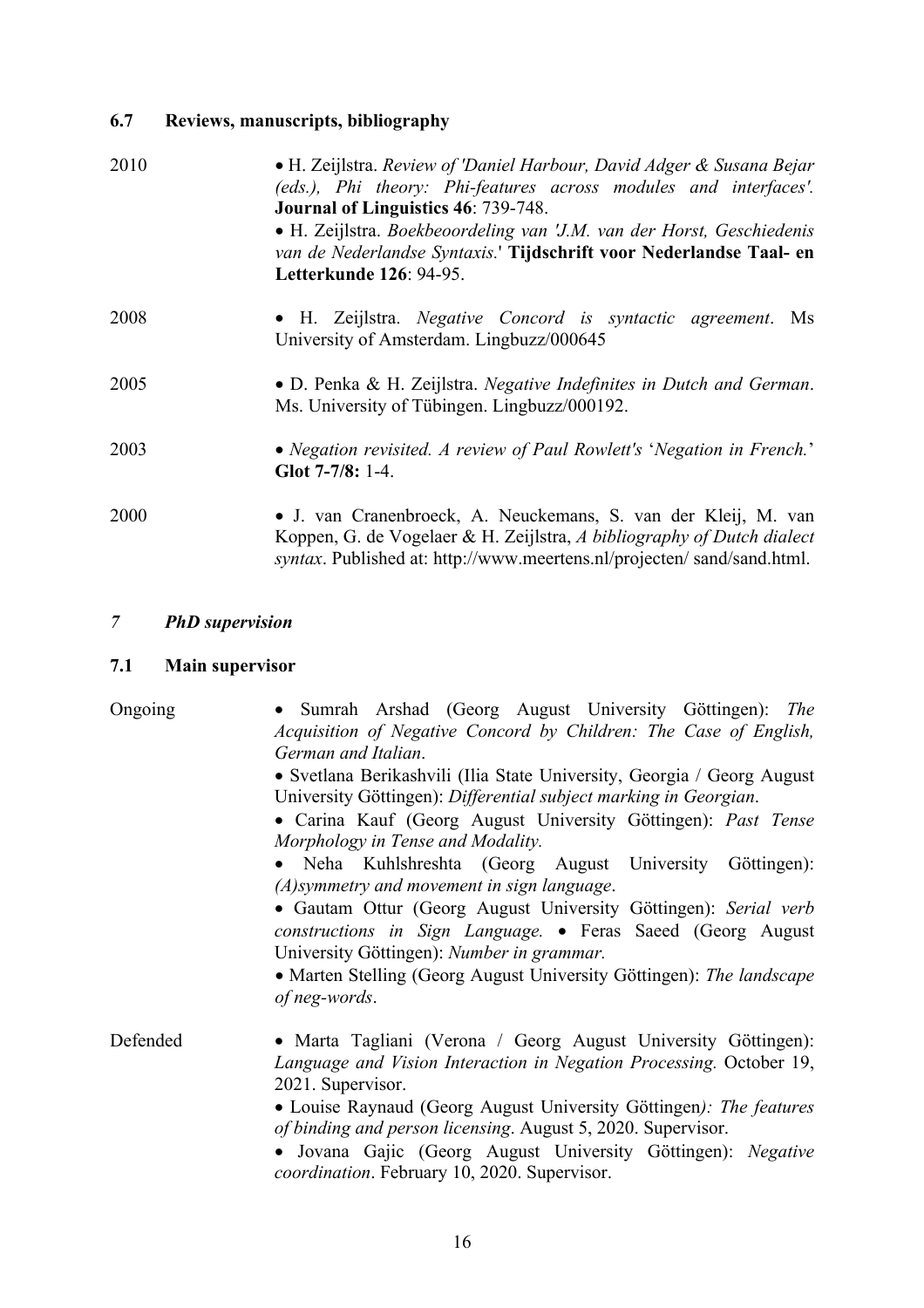|      | • Jegan Murugesan (Universität Leipzig): Predicting the Anaphor<br>Agreement Effect and its Violations. June 27. Second supervisor.<br>· Basima Mahmood (Georg August University Göttingen): Language<br>change and (ir) regularization. Defence April 10, 2018. Co-supervised<br>with Dani Panizza.<br>· Seid Tvica (University of Amsterdam): Testing the Rich Agreement<br>Hypothesis. Defence March 1, 2017. Co-supervised with Olaf<br>Koeneman, Kees Hengeveld and Fred Weerman.<br>• Matthias Passer (University of Amsterdam): Nominal classification.<br>Defence December 15, 2016. Co-supervised with Kees Hengeveld.<br>• Jing Lin (University of Amsterdam): The acquisition of negative<br>polarity items. Defended December 4, 2015. Co-supervised with Fred<br>Weerman.<br>· Hadil Karawani (University of Amsterdam): Mood for Modality.<br>Defended June 17, 2014. Member of the supervision committee. |
|------|--------------------------------------------------------------------------------------------------------------------------------------------------------------------------------------------------------------------------------------------------------------------------------------------------------------------------------------------------------------------------------------------------------------------------------------------------------------------------------------------------------------------------------------------------------------------------------------------------------------------------------------------------------------------------------------------------------------------------------------------------------------------------------------------------------------------------------------------------------------------------------------------------------------------------|
| 7.2  | <b>PhD Committees</b>                                                                                                                                                                                                                                                                                                                                                                                                                                                                                                                                                                                                                                                                                                                                                                                                                                                                                                    |
| 2022 | • Member of the thesis defence committee of Chloe Tahar (ENS Paris):<br>La négation explétive: des impératifs aux connecteurs. April 23.                                                                                                                                                                                                                                                                                                                                                                                                                                                                                                                                                                                                                                                                                                                                                                                 |
| 2021 | • Reviewer of the thesis of Keren Eynat (HUJI, Israel): Polarity-<br>Sensitive Items in Modern Hebrew and the Differences in their<br>Distribution in comparison with Classical Hebrew: A Contact-<br>Linguistics Explanation?                                                                                                                                                                                                                                                                                                                                                                                                                                                                                                                                                                                                                                                                                           |
| 2019 | • Member of the thesis defence committee of Anja Weingart (Georg<br>August University Göttingen): Anaphoric Dependencies in Spanish and<br>European Portuguese: A Minimalist Analysis. March 26.<br>• Member of the thesis defence committee of Bujar Rushiti (Université<br>de Paris Diderot): Share-Marking in Albanian The distributive marker<br>nga. December 9.                                                                                                                                                                                                                                                                                                                                                                                                                                                                                                                                                    |
| 2018 | • Member of the thesis defence committee of Maria Barouni<br>(University of Heraklion): Topics in the Syntax- Semantics of Greek<br><i>particles.</i> July 16.                                                                                                                                                                                                                                                                                                                                                                                                                                                                                                                                                                                                                                                                                                                                                           |
| 2015 | • Member of the thesis defence committee of Eva Csipak (Georg<br>August University Göttingen): Free factive subjunctives in German.<br>March 5.<br>• Member of the thesis defence committee of Sascha Alexeyenko<br>(University of Osnabrück): The Syntax and Semantics of Manner<br>Modification: Adjectives and Adverbs. April 23.                                                                                                                                                                                                                                                                                                                                                                                                                                                                                                                                                                                     |
| 2013 | • Member of the thesis defence committee of Lucía Contreras García<br>(University of Amsterdam): Grammar in 3D: On linguistic theory<br><i>design</i> . February 7.                                                                                                                                                                                                                                                                                                                                                                                                                                                                                                                                                                                                                                                                                                                                                      |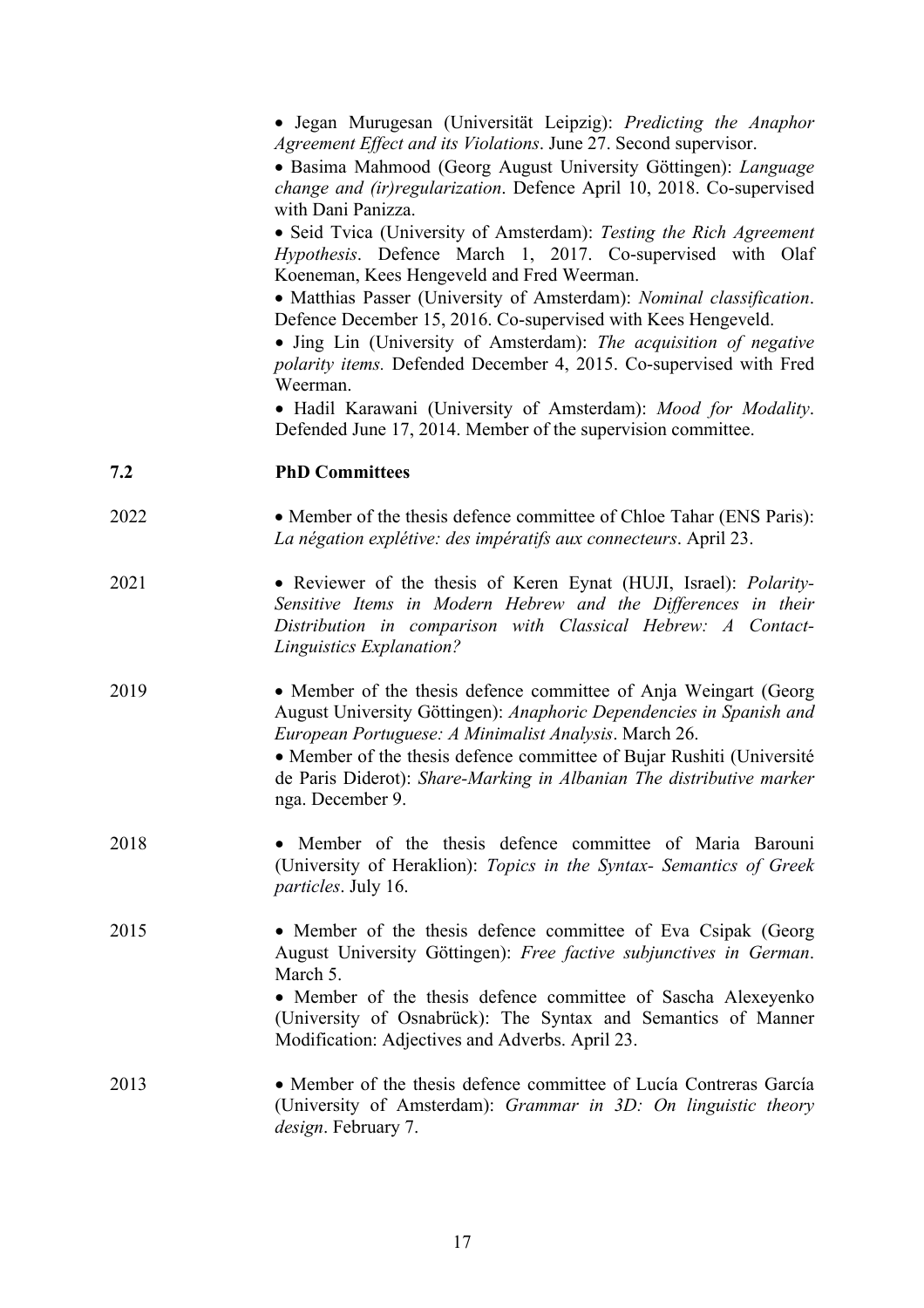| 2009 | • Member of the thesis defence committee of Robert Cloutier<br>(University of Amsterdam): West Germanic VO and OV: The status of<br><i>exceptions.</i> February 20.<br>• Member of the thesis defence committee of Robert Cirillo<br>(University of Amsterdam): The syntax of floating quantifiers:                                                                                                 |
|------|-----------------------------------------------------------------------------------------------------------------------------------------------------------------------------------------------------------------------------------------------------------------------------------------------------------------------------------------------------------------------------------------------------|
|      | stranding revisited. May 20.                                                                                                                                                                                                                                                                                                                                                                        |
| 2008 | • Member of the thesis defence committee of Fabrice Nauze (University<br>of Amsterdam): <i>Multiple modal constructions</i> . September 4.<br>• Member of the thesis defence committee of Susagna Tubau (UAB<br>Barcelona / University of Amsterdam): Negative Concord in English<br>and Romance: Syntax-Morphology Interface Conditions on the<br><i>Expression of Negation.</i> June 2 / June 16. |
|      | • Member of the thesis defence committee of Janneke Huitink                                                                                                                                                                                                                                                                                                                                         |

(University of Nijmegen): *Modals, conditionals and compositionality*. November 13.

#### *8 Teaching*

#### **8.1 Departmental teaching**

2022-2023 • Georg August University Göttingen, Seminar for English Philology. *Introduction to syntactic theory*. BA level.

> • Georg August University Göttingen, Seminar for English Philology. *Form and meaning of imperatives*. MA level.

> • Georg August University Göttingen, Seminar for English Philology. *Form meaning mismatches*. PhD level.

> • Georg August University Göttingen, Seminar for English Philology. *Research seminar: Control and ellipsis*. MA level.

> • Georg August University Göttingen, Seminar for English Philology. *Research seminar: Action sensitivity in grammar*. MA level.

2021-2022 • Georg August University Göttingen, Seminar for English Philology. *Introduction to syntactic theory*. BA level.

> • Georg August University Göttingen, Seminar for English Philology. *Linguistic theories: overview*. MA level.

> • Georg August University Göttingen, Seminar for English Philology. *Form meaning mismatches*. MA level.

> • Georg August University Göttingen, Seminar for English Philology. *Research seminar: Control and ellipsis*. MA level.

> • Georg August University Göttingen, Seminar for English Philology. *Research seminar: Action sensitivity in grammar*. MA level.

2020-2021 • Georg August University Göttingen, Seminar for English Philology. *Introduction to syntactic theory*. BA level.

• Georg August University Göttingen, Seminar for English Philology. *Linguistic theories: overview*. MA level.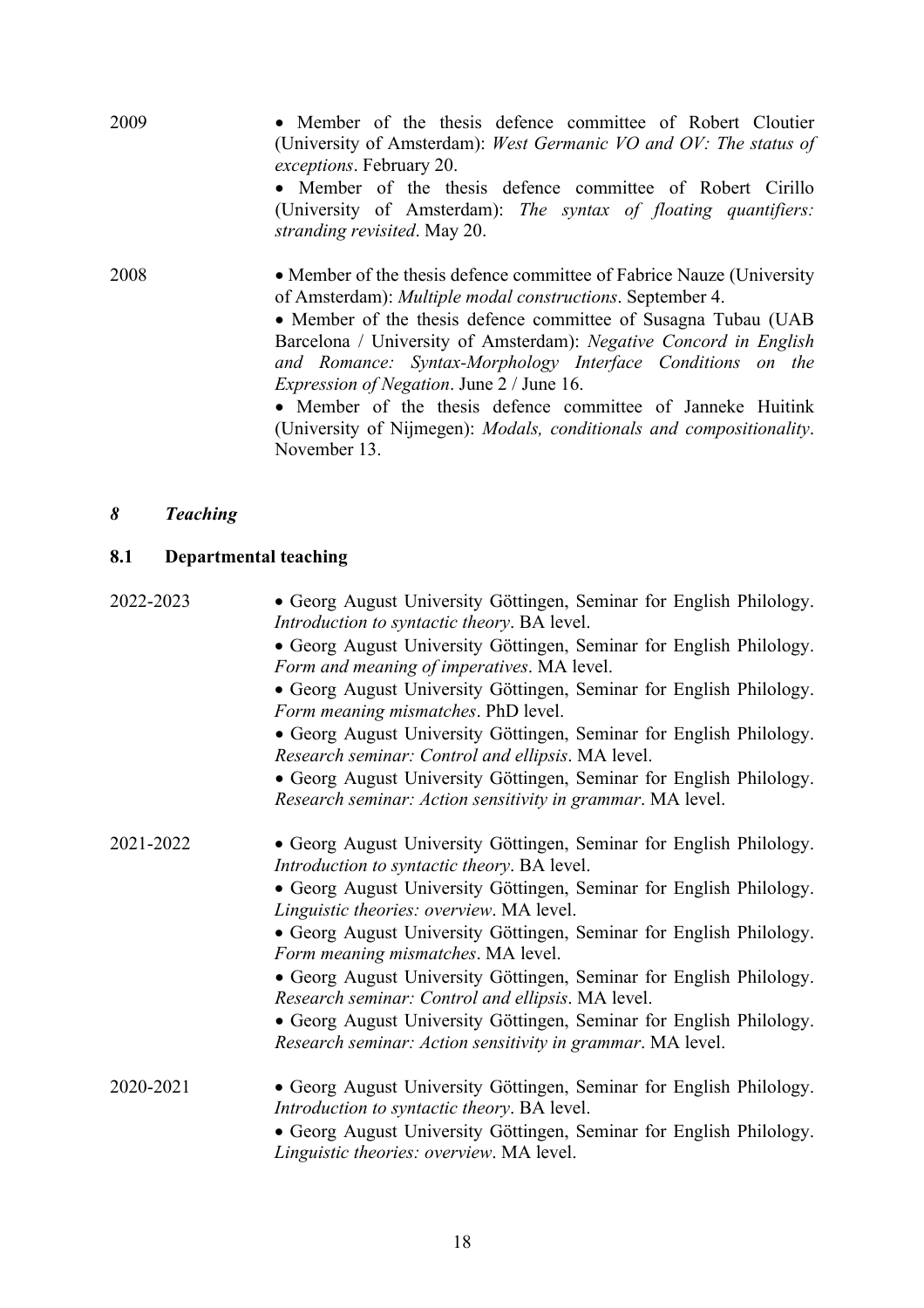|           | · Georg August University Göttingen, Seminar for English Philology.<br>Research seminar: Phases and locality. MA level.                                              |
|-----------|----------------------------------------------------------------------------------------------------------------------------------------------------------------------|
| 2019-2020 | • Georg August University Göttingen, Seminar for English Philology.<br>Linguistic theories: overview. MA level.                                                      |
|           | · Georg August University Göttingen, Seminar for English Philology.<br>Research seminar: Null subjects. MA level.                                                    |
| 2018-2019 | • Georg August University Göttingen, Seminar for English Philology.<br>Introduction to syntactic theory. BA level.                                                   |
|           | · Georg August University Göttingen, Seminar for English Philology.<br>Research seminar: (A)symmetries in grammar. MA level.                                         |
|           | • Georg August University Göttingen, Seminar for English Philology.<br>Minimalist parsing. MA level.                                                                 |
| 2016-2017 | • Georg August University Göttingen, Seminar for English Philology.<br>Introduction to linguistic theory. BA level.                                                  |
|           | · Georg August University Göttingen, Seminar for English Philology.<br>Linguistic theories: overview. MA level.                                                      |
|           | · Georg August University Göttingen, Seminar for English Philology.<br>Research seminar: Comparing categorial grammar with minimalism.<br>With Edgar Onea. MA level. |
|           | · Georg August University Göttingen, Seminar for English Philology.<br>Introduction to syntactic theory. BA level.                                                   |
|           | • Georg August University Göttingen, Seminar for English Philology.<br>Research seminar: Quantifier raising and covert movement. MA level.                           |
| 2015-2016 | • Georg August University Göttingen, Seminar for English Philology.<br>Introduction to syntactic theory. BA level.                                                   |
|           | • Georg August University Göttingen, Seminar for English Philology.<br>Squib class. MA level.                                                                        |
|           | · Georg August University Göttingen, Seminar for English Philology.<br>Research seminar: Labelling. MA level.                                                        |
|           | • Georg August University Göttingen, Seminar for English Philology.<br>Research seminar: Binding and agreement. MA level.                                            |
| 2014-2015 | • Georg August University Göttingen, Seminar for English Philology.<br>Introduction to syntactic theory. BA level.                                                   |
|           | · Georg August University Göttingen, Seminar for English Philology.<br>Linguistic theories: overview. MA level.                                                      |
|           | • Georg August University Göttingen, Seminar for English Philology.<br>Research seminar: Word order constraints. MA level.                                           |
| 2013-2014 | • Georg August University Göttingen, Seminar for English Philology.<br>Introduction to syntactic theory. BA level.                                                   |
|           | • Georg August University Göttingen, Seminar for English Philology.<br>Introduction to linguistic theory. BA level.                                                  |
|           | · Georg August University Göttingen, Seminar for English Philology.<br>Advanced syntax/semantics: Negation and polarity. BA level.                                   |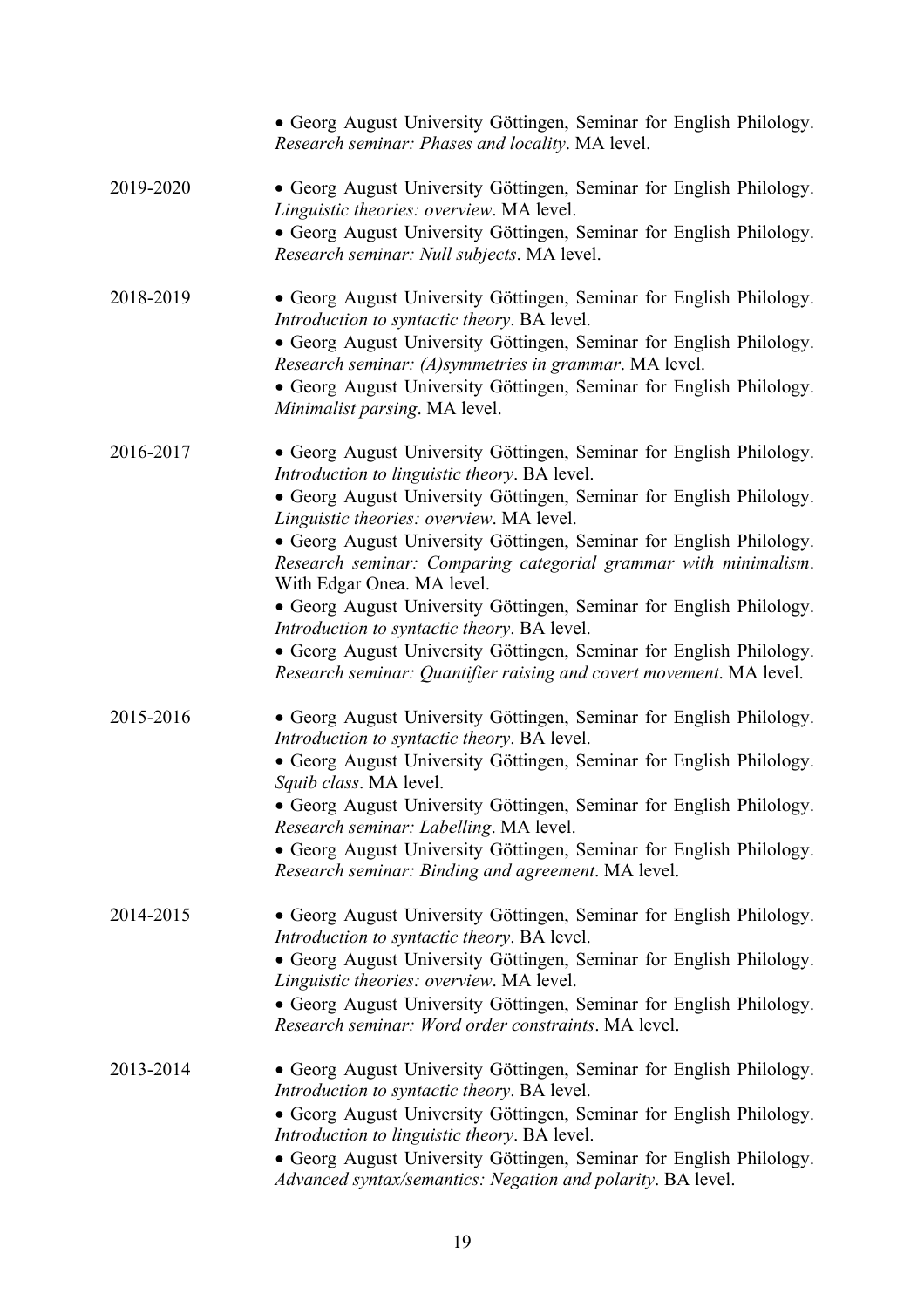|           | • Georg August University Göttingen, Seminar for English Philology.<br>Advanced syntax: Understanding minimalism. BA level.                                                                                                                                                                                                                                                                                                                                                                                                                                                                                                                                                                                                                                                                                                                                                                                                                                                                                                                                   |
|-----------|---------------------------------------------------------------------------------------------------------------------------------------------------------------------------------------------------------------------------------------------------------------------------------------------------------------------------------------------------------------------------------------------------------------------------------------------------------------------------------------------------------------------------------------------------------------------------------------------------------------------------------------------------------------------------------------------------------------------------------------------------------------------------------------------------------------------------------------------------------------------------------------------------------------------------------------------------------------------------------------------------------------------------------------------------------------|
|           | • Georg August University Göttingen, Seminar for English Philology.<br>Linguistic theories: overview. MA level.                                                                                                                                                                                                                                                                                                                                                                                                                                                                                                                                                                                                                                                                                                                                                                                                                                                                                                                                               |
|           | • Georg August University Göttingen, Seminar for English Philology.<br>Research seminar: historical pragmatics / grammaticalization and<br>syntactic theory. With Regine Eckardt. MA level.                                                                                                                                                                                                                                                                                                                                                                                                                                                                                                                                                                                                                                                                                                                                                                                                                                                                   |
| 2012-2013 | • University of Amsterdam, Department of Dutch linguistics.<br>Zinsanalyse (Sentential analysis). With Catherine van Beuningen, Jan<br>Don, Margot Kraaikamp and Camille Welie. BA level.<br>• University of Amsterdam, Department of linguistics. Current issues.<br>MA level.<br>• University of Amsterdam, Department of Dutch linguistics. Research<br>seminar: Language change and variation. MA level.<br>• University of Amsterdam, Center for Cognitive Science, Institute for<br>Interdisciplinary Studies. Hot topics in linguistics. MA level.<br>• University of Amsterdam, Department of Dutch linguistics. Research<br>seminar: Negation and polarity. BA level.<br>· Georg August University Göttingen, Seminar for English Philology.<br>Syntactic theory. BA level.<br>• Georg August University Göttingen, Seminar for English Philology.<br>Research seminar: Agreement in English and other languages. BA<br>level.<br>• Georg August University Göttingen, Seminar for English Philology.<br>Linguistics as cognitive science. MA level. |
| 2011-2012 | • University of Amsterdam, Department of Dutch linguistics.<br>Geschiedenis van het Nederlands (History of Dutch). With Margot<br>Kraaikamp. BA level.<br>• University of Amsterdam, Center for Cognitive Science, Institute for<br>Interdisciplinary Studies. Hot topics in linguistics. With Judith Rispens.<br>MA level.<br>• University of Amsterdam, Department of Dutch linguistics. Research<br>seminar: Negation and modality. MA level.<br>· University of Amsterdam, Department of linguistics. Current issues in<br>linguistic theory. MA level.                                                                                                                                                                                                                                                                                                                                                                                                                                                                                                   |
| 2010-2011 | • University of Amsterdam, Department of Dutch linguistics.<br>Geschiedenis van het Nederlands (History of Dutch). With Margot<br>Kraaikamp. BA level.<br>• University of Amsterdam, Center for Cognitive Science, Institute for<br>Interdisciplinary Studies. Hot topics in linguistics. MA level.<br>• University of Amsterdam, Department of Dutch linguistics. Research<br>seminar: Negation and modality. MA level.                                                                                                                                                                                                                                                                                                                                                                                                                                                                                                                                                                                                                                      |
| 2009-2010 | • University of Amsterdam, Department of Dutch linguistics.<br>Geschiedenis van het Nederlands (History of Dutch). With Mike Olson.<br>BA level.                                                                                                                                                                                                                                                                                                                                                                                                                                                                                                                                                                                                                                                                                                                                                                                                                                                                                                              |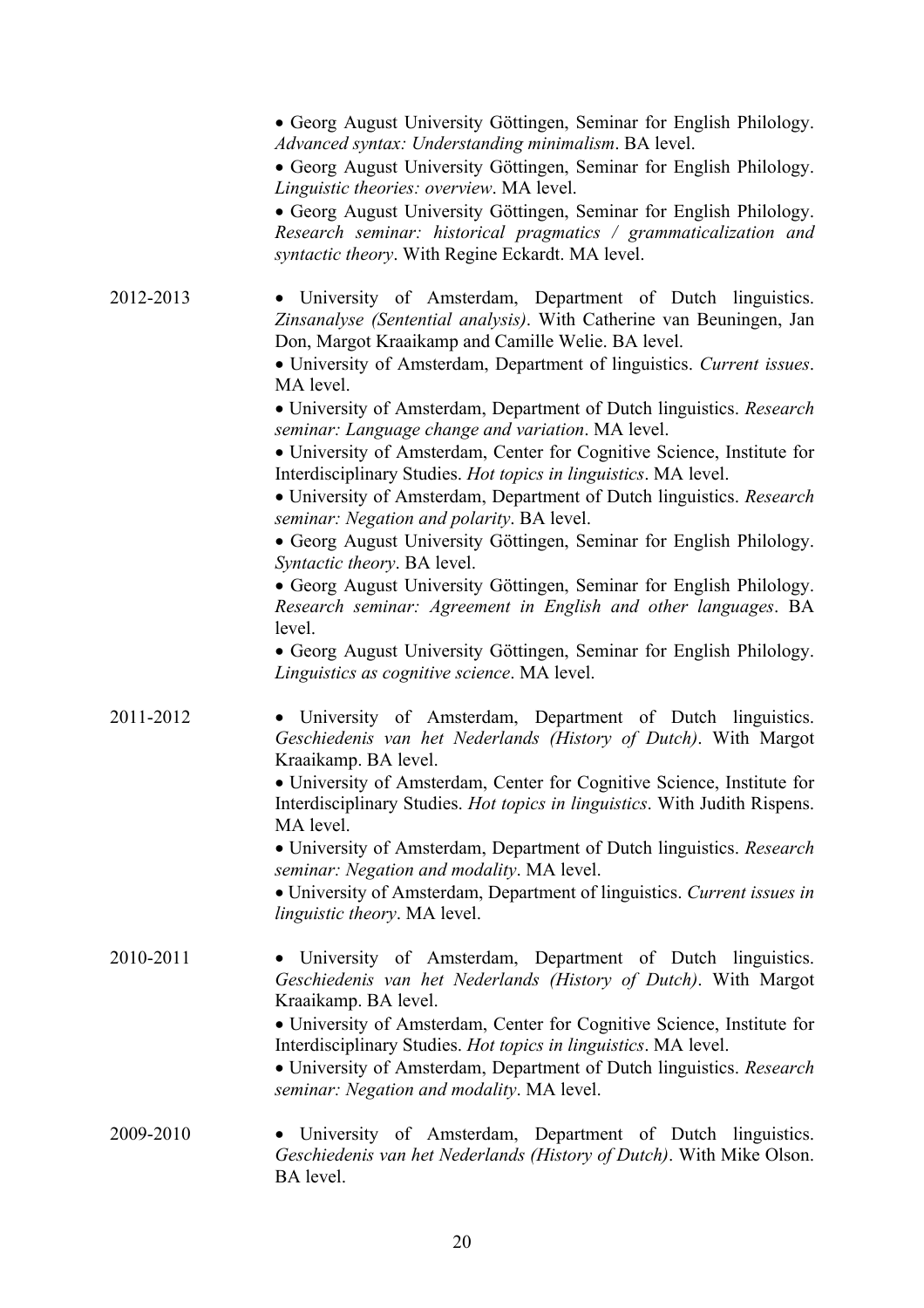|           | • University of Amsterdam, Center for Cognitive Science, Institute for<br>Interdisciplinary Studies. Hot topics in linguistics. MA level.<br>• University of Amsterdam, Department of Dutch linguistics. Negation<br>and modality. MA level.                                                                                                                                                                                                                                                                                                                                                                                                                                                                                                                                                             |
|-----------|----------------------------------------------------------------------------------------------------------------------------------------------------------------------------------------------------------------------------------------------------------------------------------------------------------------------------------------------------------------------------------------------------------------------------------------------------------------------------------------------------------------------------------------------------------------------------------------------------------------------------------------------------------------------------------------------------------------------------------------------------------------------------------------------------------|
| 2008-2009 | • Massachusetts Institute of Technology, Department of linguistics and<br>philosophy. More Advanced Syntax. With Sabine Iatridou. PhD level.<br>· University of Amsterdam, Department of Dutch linguistics.<br>Geschiedenis van het Nederlands (History of Dutch). With Suzanne<br>Aalberse. BA level.<br>• University of Amsterdam, Center for Cognitive Science, Institute for<br>Interdisciplinary Studies. Hot topics in linguistics. MA level.<br>• University of Amsterdam, Department of Dutch linguistics. Research<br>seminar: Doubling and redundancy. MA level.                                                                                                                                                                                                                               |
| 2007-2008 | • University of Amsterdam, Department of Dutch linguistics. Inleiding<br>Nederlandse Taalkunde (Introduction to Dutch linguistics). With<br>Suzanne Aalberse, Jan Don and Folkert Kuiken. BA level.<br>• University of Amsterdam, Department of Dutch linguistics.<br>Geschiedenis van het Nederlands (History of Dutch). With Fred<br>Weerman. BA level.<br>• University of Amsterdam, Center for Cognitive Science, Institute for<br>Interdisciplinary Studies. Linguistics. With Jan Don. MA level.<br>• University of Amsterdam, Department of Dutch linguistics. Research<br>seminar: Grammatical functions. MA level.<br>· University of Amsterdam, Department of Dutch linguistics.<br>Wetenschapsfilosofie voor de taalkunde (Philisophy of science for<br>linguistics). With Jan Don. BA level. |
| 2006-2007 | • University of Amsterdam, Department of Dutch linguistics. Inleiding<br>Nederlandse Taalkunde (Introduction to Dutch linguistics). With Jan<br>Don and Marjo van Koppen.<br>• University of Amsterdam, Department of Dutch linguistics.<br>Geschiedenis van het Nederlands (History of Dutch). With Fred<br>Weerman. BA level.<br>• University of Amsterdam, Center for Cognitive Science, Institute for<br>Interdisciplinary Studies. Linguistics. With Jan Don. MA level.<br>• University of Amsterdam, Department of Dutch linguistics. Research<br>seminar: Grammatical functions. MA level.<br>University of Amsterdam, Department of Dutch linguistics.<br>Wetenschapsfilosofie voor de taalkunde (Philisophy of science for<br><i>linguistics</i> ). With Jan Don. BA level.                     |
| 2005-2006 | Tübingen University, Seminar for linguistics, Understanding<br><i>Minimalism.</i> With Arnim von Stechow. BA level.<br>• Tübingen University, Seminar for linguistics, Focus Seminar. With<br>Arnim von Stechow and Doris Penka. BA level.<br>• Tübingen University, Seminar for linguistics, Language change and<br>grammaticalisation. With Wolfgang Sternefeld. BA level.                                                                                                                                                                                                                                                                                                                                                                                                                             |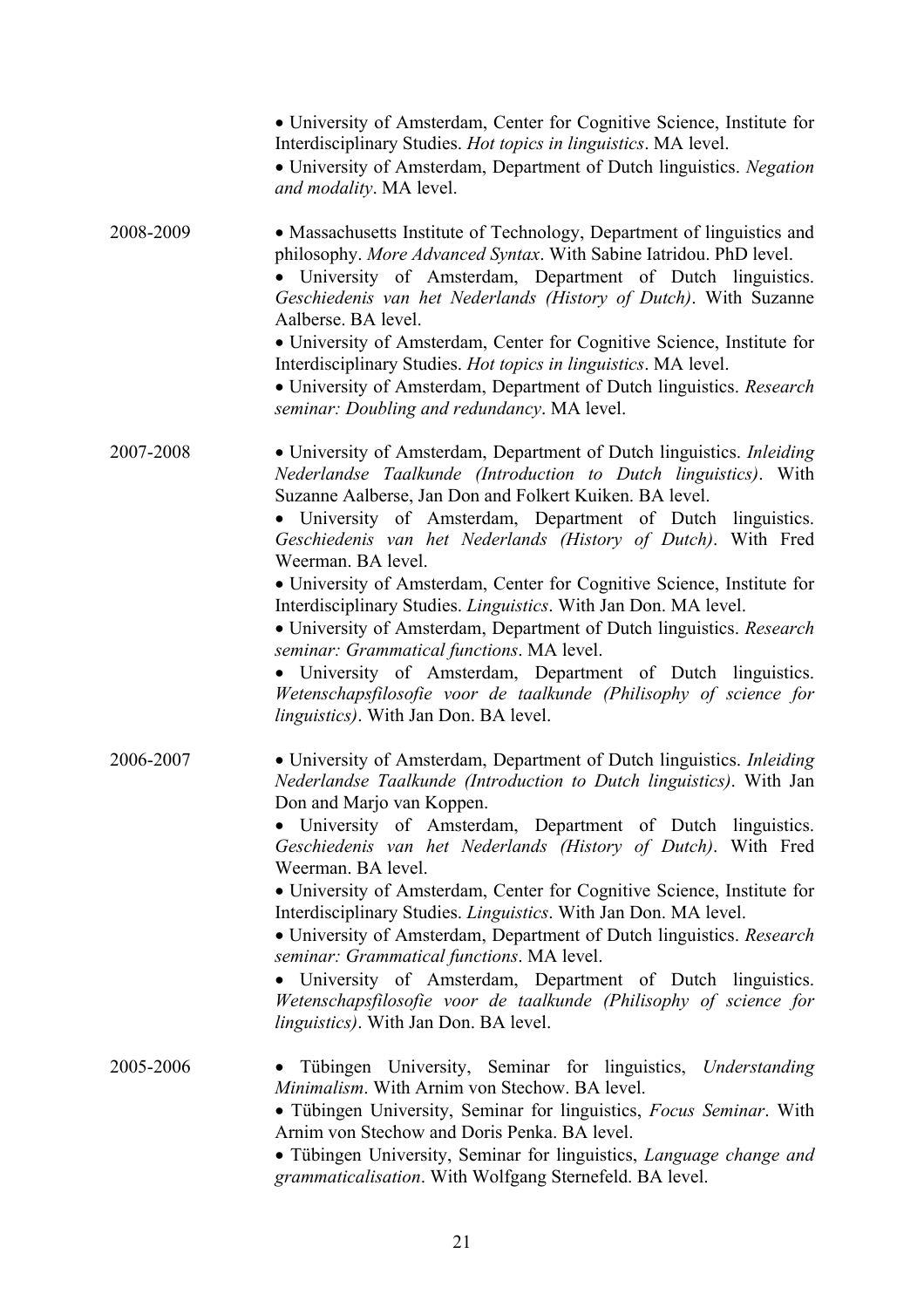| 2004-2005 | • Tübingen University, Seminar for linguistics, <i>Lizenzierung von N</i><br>Wörtern (Licensing of n-words). With Arnim von Stechow and Doris<br>Penka. BA level.<br>Tübingen University, Seminar for linguistics, Introduction to<br>$\bullet$<br>Linguistics. With Wolfgang Sternefeld and Sam Featherstone. BA level.<br>• Tübingen University, Seminar for linguistics, Rise and fall of<br>functional categories (advanced undergraduate level). With Wolfgang<br>Sternefeld. BA level.                                        |
|-----------|-------------------------------------------------------------------------------------------------------------------------------------------------------------------------------------------------------------------------------------------------------------------------------------------------------------------------------------------------------------------------------------------------------------------------------------------------------------------------------------------------------------------------------------|
| 2001-2002 | University of<br>Amsterdam,<br>Department<br>general<br>of<br>linguistics, Generative Grammar.                                                                                                                                                                                                                                                                                                                                                                                                                                      |
| 1999-2000 | • Utrecht University, Department of general linguistics, Introduction to<br>syntax, as a teaching-assistant of Helen de Hoop. BA level.                                                                                                                                                                                                                                                                                                                                                                                             |
| 8.2       | <b>Invited courses and lecture series</b>                                                                                                                                                                                                                                                                                                                                                                                                                                                                                           |
| 2022      | • The 4 <sup>th</sup> NYI Global Institute of Cultural, Cognitive and Linguistic<br>Studies. Missing words and missing worlds. With Zahra Mirrazi.<br>MA/PhD level.<br>• LOT Winter School. Free University of Amsterdam. Modality and<br><i>polarity</i> . PhD level.                                                                                                                                                                                                                                                              |
| 2020      | • UCLA. Mini lecture series. Left-right (a)symmetries in grammar. PhD<br>level.                                                                                                                                                                                                                                                                                                                                                                                                                                                     |
| 2019      | · 15 <sup>th</sup> International Tbilisi Summer School in Logic and Language,<br>Ivane Javakhishvili Tbilisi State University, Georgia. Minimalist<br>Grammars. MA/PhD level.<br>• Central and Eastern European Summerschool in Linguistics,<br>Wroclaw, Poland. Introduction to Syntax. With Sandhya Sundaresan.<br>MA/PhD level.<br>• Central and Eastern European Summerschool in Linguistics,<br>Wroclaw, Poland. Structure building, selection and selective opacity.<br>With Tom McFadden & Sandhya Sundaresan. MA/PhD level. |
| 2018      | • CreteLing Summerschool, University of Crete, Reymnon. Historical<br>Linguistics. With Ashwini Deo and Paul Kiparsky. MA/PhD level.<br>• MIT, Dept of Linguistics & Philosophy. Neg-Raising. Guest lecture,<br>in the More Advanced Syntax course. PhD level.                                                                                                                                                                                                                                                                      |
| 2017      | • CreteLing Summerschool, University of Crete, Reymnon. The<br>landscape of negative and positive polarity items. MA/PhD level.                                                                                                                                                                                                                                                                                                                                                                                                     |
| 2016      | · Escuela de Linguistica de Buenos Aires, University of Buenos Aires,<br>Argentina. Lectures on agreement. MA/PhD level.<br>• Goethe University Frankfurt, The Graduate School on Nominal<br>Modification. Grammatical Features. PhD level.                                                                                                                                                                                                                                                                                         |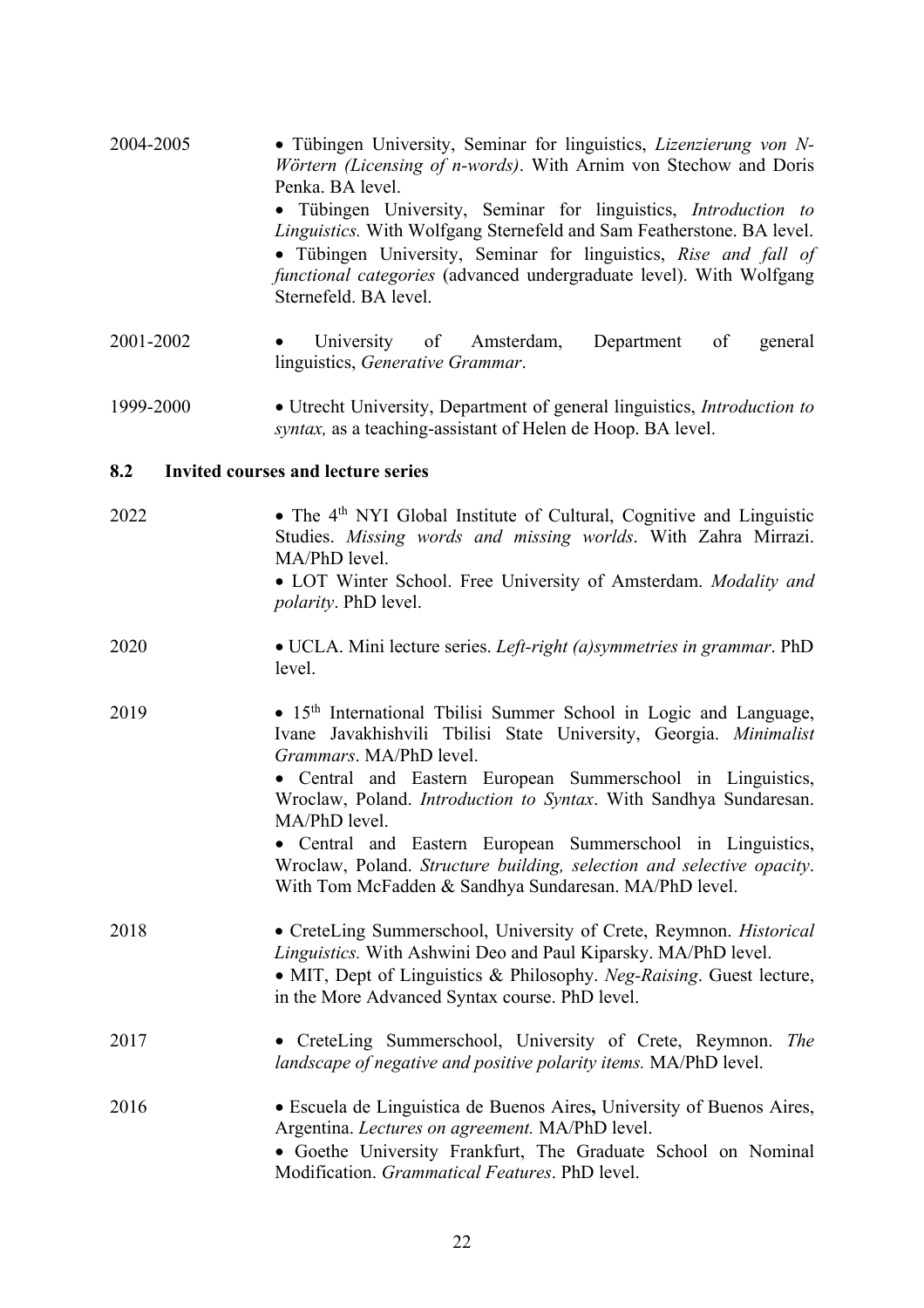|      | • Central and Eastern European Summerschool in Linguistics,<br>Lagodekhi, Georgia. Introduction to Syntax. With George Walkden.<br>MA/PhD level.                                                                                                                                                                        |
|------|-------------------------------------------------------------------------------------------------------------------------------------------------------------------------------------------------------------------------------------------------------------------------------------------------------------------------|
|      | • Central and Eastern European Summerschool in Linguistics,<br>Lagodekhi, Georgia. Negation and negative dependencies. MA/PhD<br>level.                                                                                                                                                                                 |
|      | • Central and Eastern European Summerschool in Linguistics,<br>Lagodekhi, Georgia. Syntactic lab classes. With Roberta d'Alessandro.<br>MA/PhD level.                                                                                                                                                                   |
| 2015 | • Linguistic Summerschool in the Indian Mountains, Solang valley,<br>Himachal Pradesh, India. Negation and negative polarity. MA/ PhD<br>level.                                                                                                                                                                         |
| 2014 | • Central and Eastern European Summerschool in Linguistics,<br>Debrecen, Hungary. Introduction to Syntax. With Olaf Koeneman. MA/<br>PhD level.                                                                                                                                                                         |
|      | • Central and Eastern European Summerschool in Linguistics,<br>Debrecen, Hungary. Directions of Agree. With Bronwyn Bjorkman.<br>MA/PhD level.                                                                                                                                                                          |
| 2013 | • 3 <sup>rd</sup> African Linguistics School, Lead City University, Ibadan, Nigeria.<br>Negation and polarity. BA level.                                                                                                                                                                                                |
| 2011 | • LOT Winterschool. Negation and Modality. With Sabine Iatridou.<br>PhD level.                                                                                                                                                                                                                                          |
|      | • Central and Eastern European Summerschool in Linguistics, Ceske<br>Budojevice, Czech Republic. Introduction to Semantics. MA/ PhD<br>level.                                                                                                                                                                           |
|      | • Central and Eastern European Summerschool in Linguistics, Ceske<br>Budojevice, Czech Republic. Modality and polarity. With Sabine<br>Iatridou. MA/ PhD level.                                                                                                                                                         |
| 2010 | • Cambridge University, Department of linguistics. Issues in the study<br>of agreement: negation, modality, tense. 4 guest lectures. PhD level.                                                                                                                                                                         |
| 2009 | • Central and Eastern European Summerschool in Linguistics, Poznan,<br>Poland, Introduction to Semantics. MA/ PhD level.                                                                                                                                                                                                |
| 2007 | • Central and Eastern European Summerschool in Linguistics, Brno,<br>Czech Republic, Introduction to Semantics. MA/ PhD level.<br>• Central and Eastern European Summerschool in Linguistics, Brno,<br>Czech Republic, The Meaning of Being Meaningless: the how and why<br>of uninterpretable features. MA/ PhD level. |
| 2003 | • Central and Eastern European Summerschool in Linguistics, Katholic<br>University Lublin, Poland, Semantics of Negative Concord. MA/ PhD<br>level.                                                                                                                                                                     |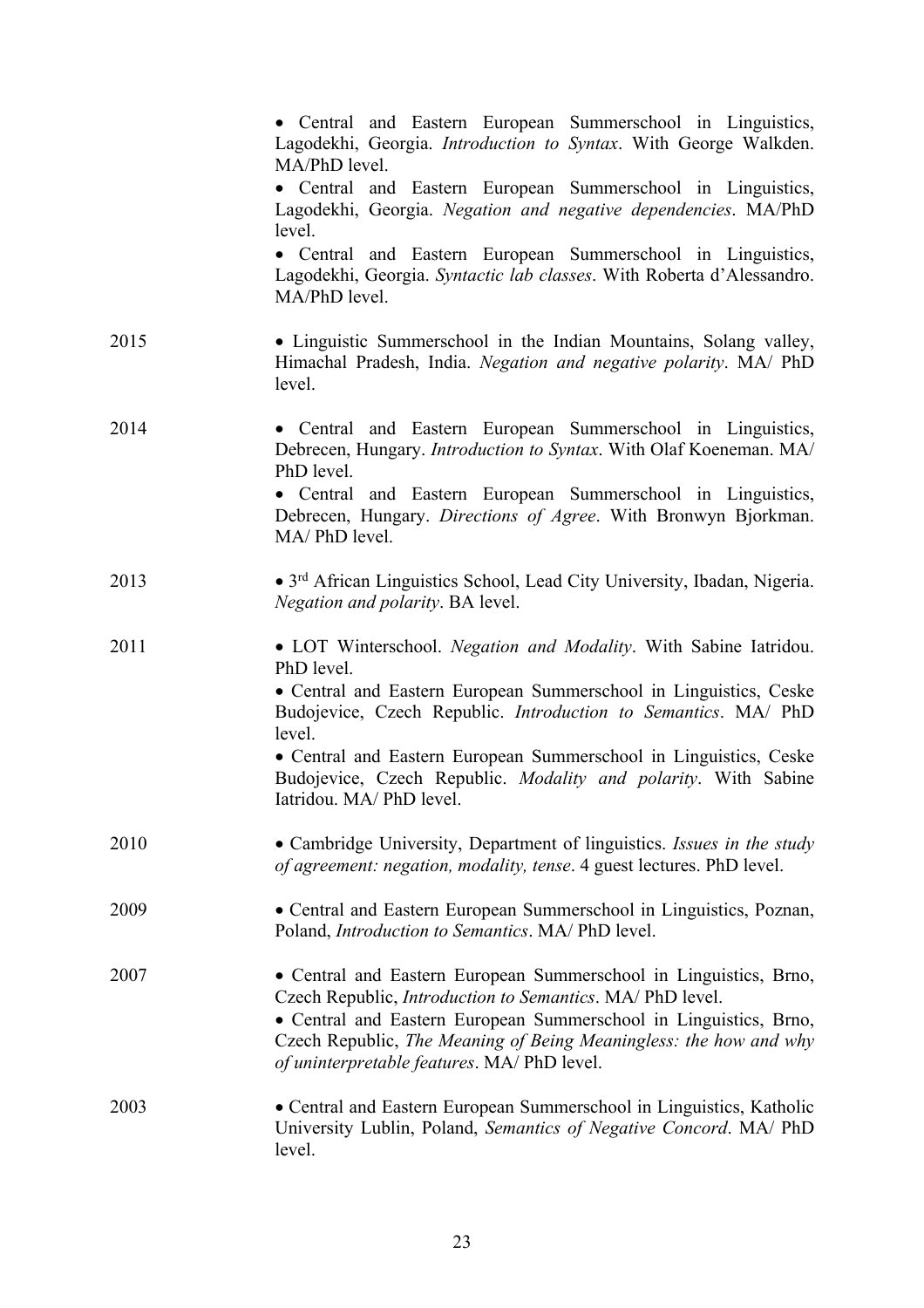2002 • Central and Eastern European Summerschool in Linguistics, University of Novi Sad, Serbia, *Syntax and semantics of Multiple Negation*. MA/ PhD level.

• Central and Eastern European Summerschool in Linguistics, University of Novi Sad, Serbia, *Introduction to semantics*. MA/ PhD level.

#### *9 Presentations*

#### **9.1 Keynote addresses and invited colloquium presentations**

2022 • *Labeling and feature percolation*. Syntax workshop. UMass Amherst. February 11.

> • *Verbal selection: semantically, syntactically or lexically constrained?* Workshop on Theoretical approaches to Lexical Constraints. ACLC, University of Amsterdam. March 3.

> • *Left-right asymmetries in grammar*. Syntax Interface Lecture series. Utrecht University. May 12.

> • *Absolute vs. relative locality*. GGS Conference. University of Stuttgart. May 19.

> • *T.b.a.* 12<sup>th</sup> International Visible Conference on Educational Studies and Applied Linguistics (VESAL). Tishk International University, Erbil, Iraq. May 20-21.

> • *T.b.a.* Workshop on Modality. Creteling Summerschool. July 27. Rethymnon, Greece.

2021 • *Types of Negative Concord Systems*. Workshop on Empirical approaches to canonical and non-canonical uses of negation (AG6). Annual DGfS meeting. Universität Freiburg. February 24-26. • *Building Blocks of Language*. Abralin Ao Vivo. May 18.

> • *The syntax & semantics behind Agree & Move.* Move and Agree Forum 2021. UBC/McGill. May 31-June 4.

> • *A contextual approach to Neg-raising*. International Workshop on Negation. University of the Basque Country (UPV/EHU). October 7.

> • *Syntactic Structure Building*. Linguistics Colloquium. Yale University. October 25.

> • With Beste Kamali. *Universal NPIs, existential PPIs, and the landscape of polarity sensitivity*. A memorial workshop in honor of Prof. Joanna Bł aszak. December 11.

2020 • *Nominal modification*. Grammar & cognition research seminar. University of Amsterdam. September 25.

• With Viviane Déprez. *Negation*. Linguistic Flash Mob. University of Padua. October 22.

• With Olaf Koeneman*. Deriving pro drop in a non-paradigmatic approach. I*nvited colloquium talk. Cambridge University. November 3.

• *v*. Invited colloquium talk. Tel Aviv University. November 5.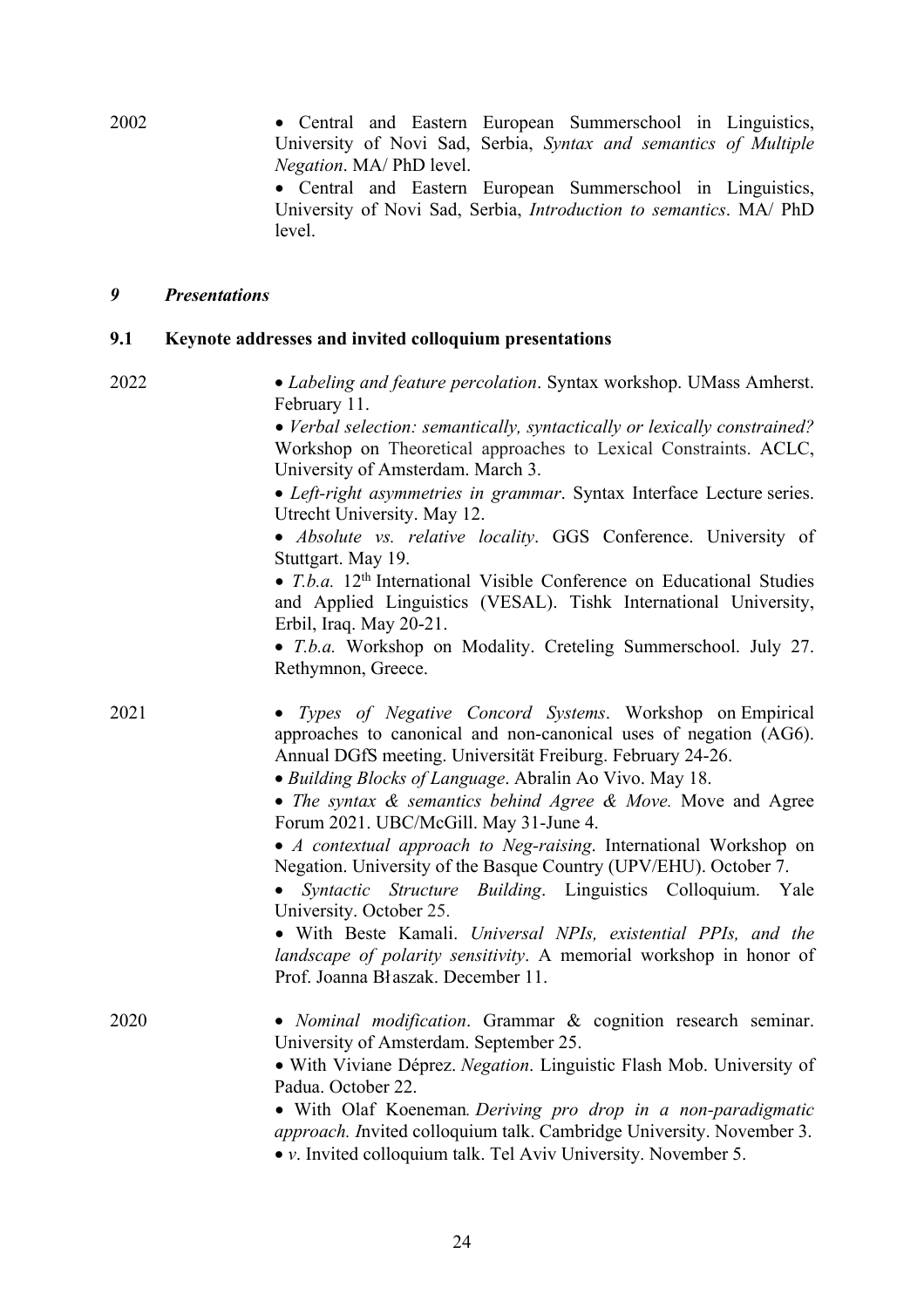|      | • A novel approach to pro-drop. Invited colloquium talk. Leiden<br>University. With Olaf Koeneman. December 10.                                                                                                                                                                                                                                                                                                                                                                                                                                                                                                                                                                                                                                                                                                                                                                                                                                                                                                                                                                                                                                                                                                                                                                                             |
|------|-------------------------------------------------------------------------------------------------------------------------------------------------------------------------------------------------------------------------------------------------------------------------------------------------------------------------------------------------------------------------------------------------------------------------------------------------------------------------------------------------------------------------------------------------------------------------------------------------------------------------------------------------------------------------------------------------------------------------------------------------------------------------------------------------------------------------------------------------------------------------------------------------------------------------------------------------------------------------------------------------------------------------------------------------------------------------------------------------------------------------------------------------------------------------------------------------------------------------------------------------------------------------------------------------------------|
| 2019 | • With Carina Kauf. Rethinking Sequence of Tense. Invited colloquium<br>talk. Leibniz-ZAS, Berlin. January 16.<br>• The landscape of neg-words. $4th$ Conference of Scientific Cooperation<br>between Lower Saxony and Israel. Universität Hannover. March 4-5.<br>• Grammatical(ized) features and labels. Invited colloquium talk.<br>Hebrew University, Jeruzalem. April 29.<br>• The complex beauty of boundary adverbials: in years and until.<br>Invited colloquium talk. Bar-Ilan University, Ramat Gan, Israel. April<br>30.<br>• The syntax of negative concord and its consequences for theories of<br>agree(ment). Invited guest lectures. Université de Paris 7, Diderot. July<br>$10 - 11$ .<br>• Left-right asymmteries in language. ACLC seminar 'Grammar and<br>Cognition'. University of Amsterdam. September 20.<br>• Until's Janus head. ILLC Express seminar. University of Amsterdam.<br>October 8.<br>• The complex beauty of boundary adverbials: in years and until.                                                                                                                                                                                                                                                                                                                |
|      | Invited colloquium talk. Verona University. October 23.                                                                                                                                                                                                                                                                                                                                                                                                                                                                                                                                                                                                                                                                                                                                                                                                                                                                                                                                                                                                                                                                                                                                                                                                                                                     |
| 2018 | • Modal and non-modal NPIs and PPIs. Invited colloquium talk.<br>Universität zu Köln. January 23.<br>• With Carina Kauf. Sequence of Tense Revisited: Explaining the<br>Ambiguity of Past-under-Past Embeddings. Invited colloquium talk.<br>Eberhard-Karls-Universität Tübingen.<br>• Types of syntactic dependencies. Invited lecture. Workshop on One-<br>to-many relations in morphology, syntax and semantics (AG4). Annual<br>DGfS meeting. Universität Stuttgart. March 7-9.<br>• Mirroring weak and strong NPIs and PPI. Invited lecture. NayFest.<br>University of Maryland, College Park. May 4-5.<br>• Principles of Projection. Invited colloquium Talk. Universität<br>Konstanz. May 24.<br>• With Sascha Alexeyenko. (Dis)obeying the Head-Final-Filter.<br>Workshop on syntactic microvariation. Invited lecture. Utrecht<br>University. June 7.<br>• Mirroring weak and strong NPIs and PPI. Invited lecture. Workshop<br>on the syntax and semantics of negation. IUSS Pavia. June 13.<br>• Another operation. Invited lecture. Groningen Syntax Workshop. June<br>17.<br>• Labels and categories. Invited colloquium talk. Eberhard-Karls-<br>Universität Tübingen. November 15.<br>• Merge and move in language and music. Invited colloquium talk.<br>Universität zu Köln. December 13. |
| 2017 | • With Daniele Panizza. A minimalist parser. Invited colloquium Talk.<br>Heinrich-Heine-Universität Düsseldorf. February 9.                                                                                                                                                                                                                                                                                                                                                                                                                                                                                                                                                                                                                                                                                                                                                                                                                                                                                                                                                                                                                                                                                                                                                                                 |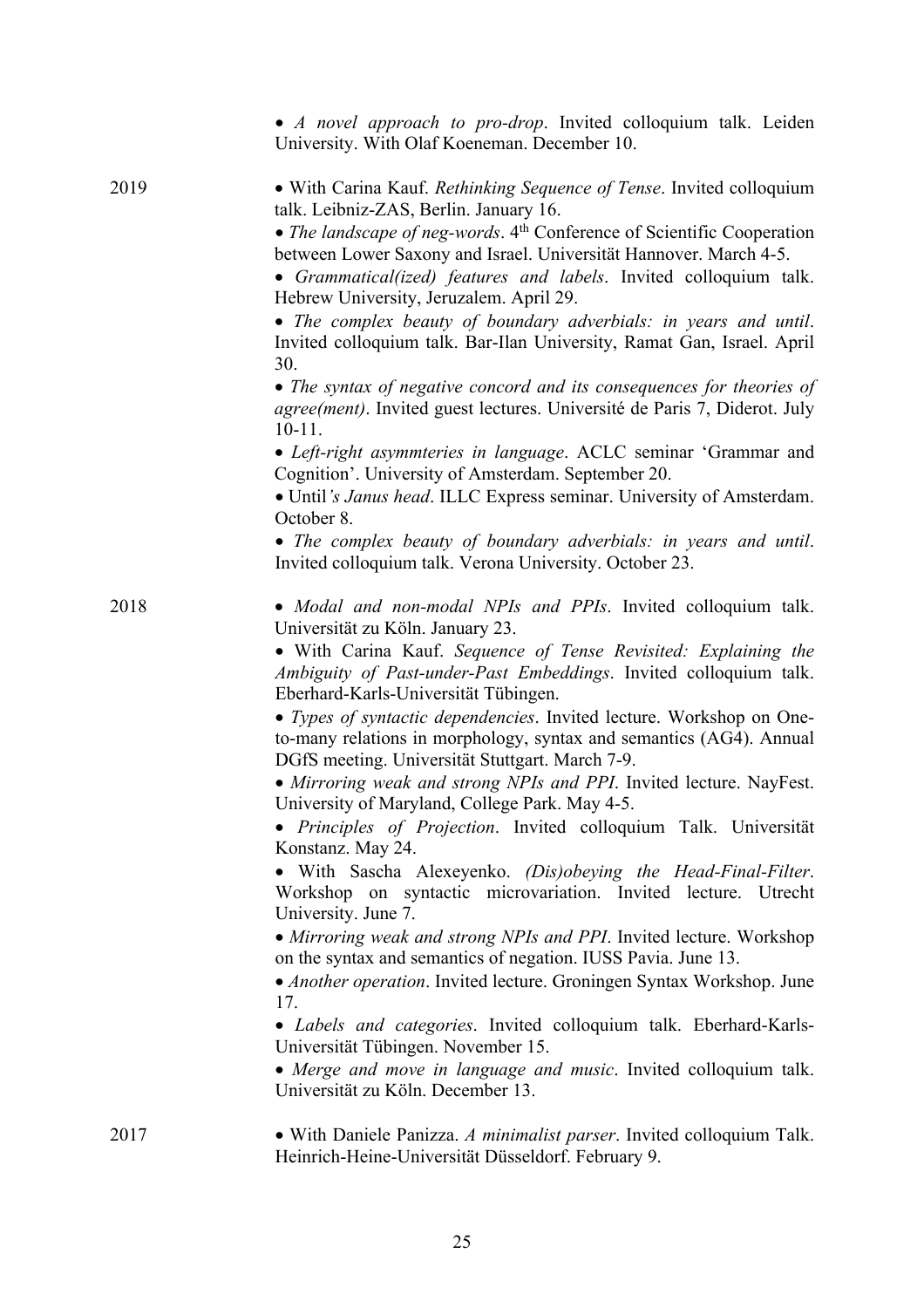|      | • Projection and feature percolation. Invited colloquium talk.<br>Cambridge University. February 21                                                                                                                                         |
|------|---------------------------------------------------------------------------------------------------------------------------------------------------------------------------------------------------------------------------------------------|
|      | · Types of Negative Concord systems. Invited colloquium talk.<br>Cambridge University. February 23.                                                                                                                                         |
|      | · Government and Feature Checking. Invited lecture. GLOW 40,<br>special workshop 'What happened to Government?' University of<br>Amsterdam / Meertens Institute. March 18.                                                                  |
|      | • On the PPI properties of speech acts and/or certain modals. Invited<br>lecture. Workshop 'Imperatives, Performativity, and Commitment'<br>(IPaC). Leibniz ZAS Berlin. April 21-2                                                          |
|      | • Strong and weak NPIs & PPIs. Invited colloquium Talk. Universität<br>Frankfurt. May 23.                                                                                                                                                   |
|      | • Types of Negative Concord systems. Invited lecture. AICED 19.<br>University of Bucharest. June 8-10.                                                                                                                                      |
|      | • Neg-Raising? Universität Frankfurt. July 3.                                                                                                                                                                                               |
|      | • Strength and locality of polarity-sensitive items. Invited colloquium<br>Talk. Universität Stuttgart. July 4.                                                                                                                             |
|      | • Principles of Projection. Invited colloquium Talk. Utrecht University.<br>October 23.                                                                                                                                                     |
|      | • Principles of Projection. Invited colloquium Talk. Groningen<br>University. November 30.                                                                                                                                                  |
| 2016 | • Modal Polarity Items. Colloquium talk. Konstanz University. January<br>21.                                                                                                                                                                |
|      | • With Olaf Koeneman. The Rich Agreement Redux. DGfS Workshop<br>on Morphological effects on word order from a typological and a<br>diachronic perspective. Konstanz University. February 24-26.                                            |
|      | • Preliminary Principles of Projection. Colloquium talk. Hamburg<br>University. June 6.                                                                                                                                                     |
|      | • Preliminary Principles of Projection. Workshop on agreement.<br>Goetthe University Frankfurt. July 14.                                                                                                                                    |
|      | · Selection, Agree and features. Generative Grammatik des Südens.<br>Leipzig University. October 20-22.                                                                                                                                     |
|      | • Strict vs non-strict NPIs and PPIs. Colloquium talk. Hebrew<br>University Jerusalem, Israel. November 15.                                                                                                                                 |
| 2015 | • Upward Agree. Colloquium talk. Potsdam University. January 14.<br>• The pluriform landscape of negative dependencies. Jerusalem<br>Workshop on Syntax & Semantics: Negation and Polarity. Hebrew<br>University, Jerusalem. February 8-10. |
|      | • Formal features and the triggers of syntactic movement. Syntax<br>Interfaces lectures. UiL OTS, Utrecht University. April 13.                                                                                                             |
|      | • The pluriform landscape of negative dependencies. Colloquium talk,<br>Institute for Cognitive Science. Osnabrück University. April 24.<br>• Merge, movement and music, Colloquium talk. Meertens Institute,                               |
|      | Amsterdam. June 25.<br>· Upward Agree 2.0. Colloquium talk. Leipzig University. July 2.                                                                                                                                                     |
|      |                                                                                                                                                                                                                                             |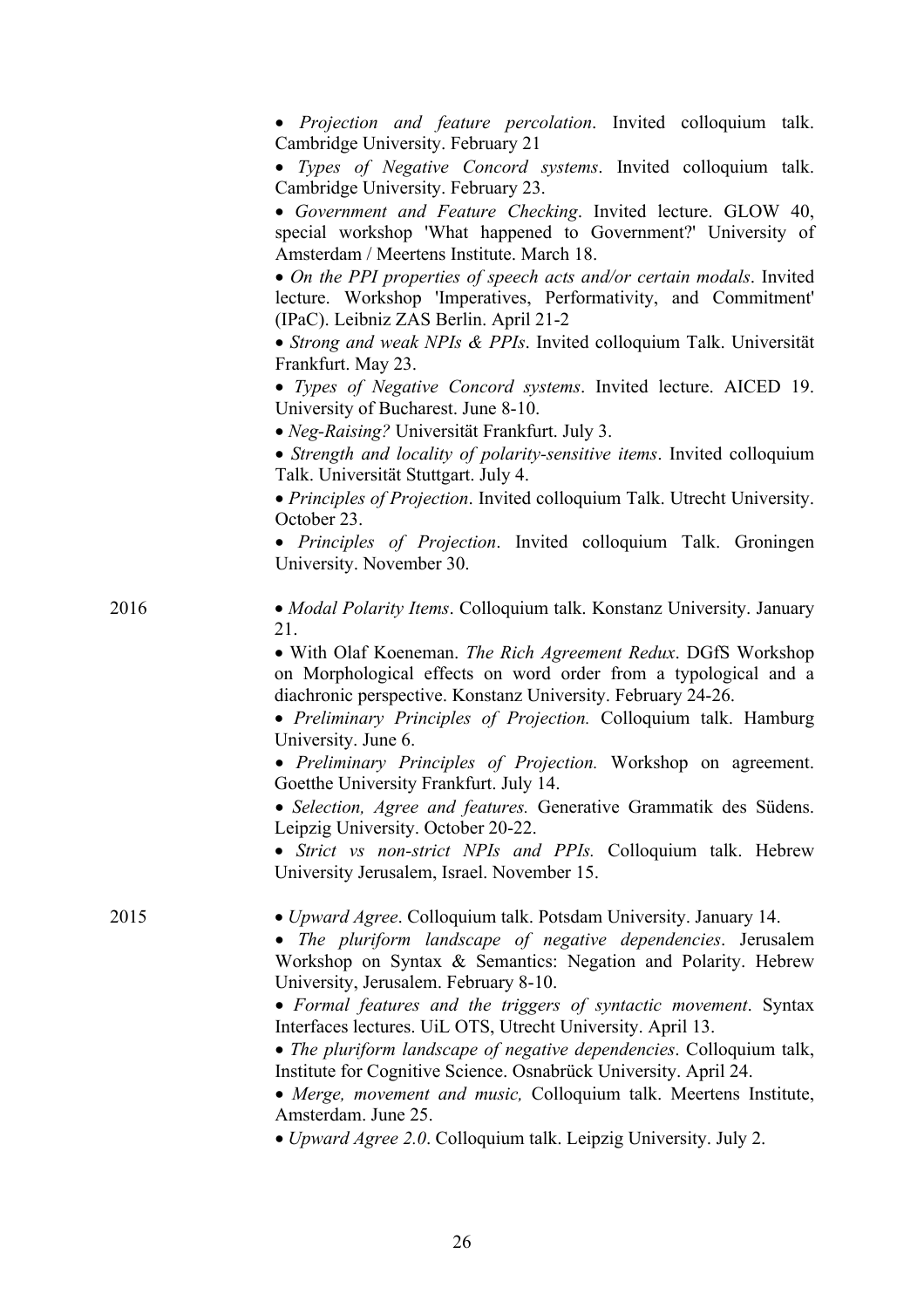• *NEG Raising is not syntactic reconstruction: a reply to Collins & Postal 2014.* Spirit Summerschool on negation. Georg August University Göttingen. September 14-19.

• *Modal Polarity Items*. Workshop 'Modality across categories'. UPF, Barcelona. November 5-6.

• *Formal features and the triggers of syntactic movement*. Skype talk. IIT Delhi. November 15.

2014 • *NPIs and PPIs: The landscape extended.* Colloquium talk. University of Cologne. January 15.

> • *Upward agree is superior*. Colloquium talk. Leipzig University. January 22.

> • *Universal Quantifier NPIs and PPIs: Evidence for a convergent view on the landscape of polarity-sensitive elements.* MIT LingLunch. February 27.

• *Upward agree is superior*. Colloquium talk. UConn, Storrs. March 4.

• *Divergence or convergence? Understanding the landscape of NPIs and PPIs*. Workshop on negation. Vienna University. April 8.

• *Formal features*. Colloquium talk. Vienna University. April 11.

• *Negation, polarity, modality*. Lecture series at Palacký University, Olomouc. April 28-29.

• *A convergent view on the landscape of polarity-sensitive elements*. Colloquium talk. Goethe University Frankfurt. May 12.

• With Sabine Iatridou. *Constant's observation*. Workshop on formal semantics (at the occasion of Hadil Karawani's PhD defence). University of Amsterdam. June 17.

• *The landscape of (universal) NPIs and PPIs*. Colloquium talk. ZAS Berlin. July 17.

• *Upward vs Downward Agree*. Colloquium talk, Goethe University Frankfurt. November 25

• *Grammatical Building blocks*. Colloquium talk. Institute for Cognitive Science. Osnabrück University. December 3.

• *Types of negative dependencies*. Workshop on Negation: Theoretical and Empirical Investigations. UAB, Barcelona. December 18-19.

2013 • *Universal NPIs and PPIs*. Keynote lecture. Szklarska Poreba Workshop on semantics, pragmatics and experimental philosophy. Szklarska Poreba, Poland. March 1.

> • *Features and feature asymmetries*. Pronouns and perspective in language and literature. NIAS Wassenaar. January 16-17.

> • *Syntactic vs semantic features*. U4 network workshop 'New Approaches to the Syntax/Semantics Interface'. Georg August University Göttingen. December 12.

> • *What does the absence of subordinate clauses tell us about grammar?* SMART Cognitive Science Debate on Language, Recursion and Cognition. University of Amsterdam. April 26.

| 2012 | • Modal NPIs and PPIs. Syntax and semantics seminar. UCLA. April |
|------|------------------------------------------------------------------|
|      |                                                                  |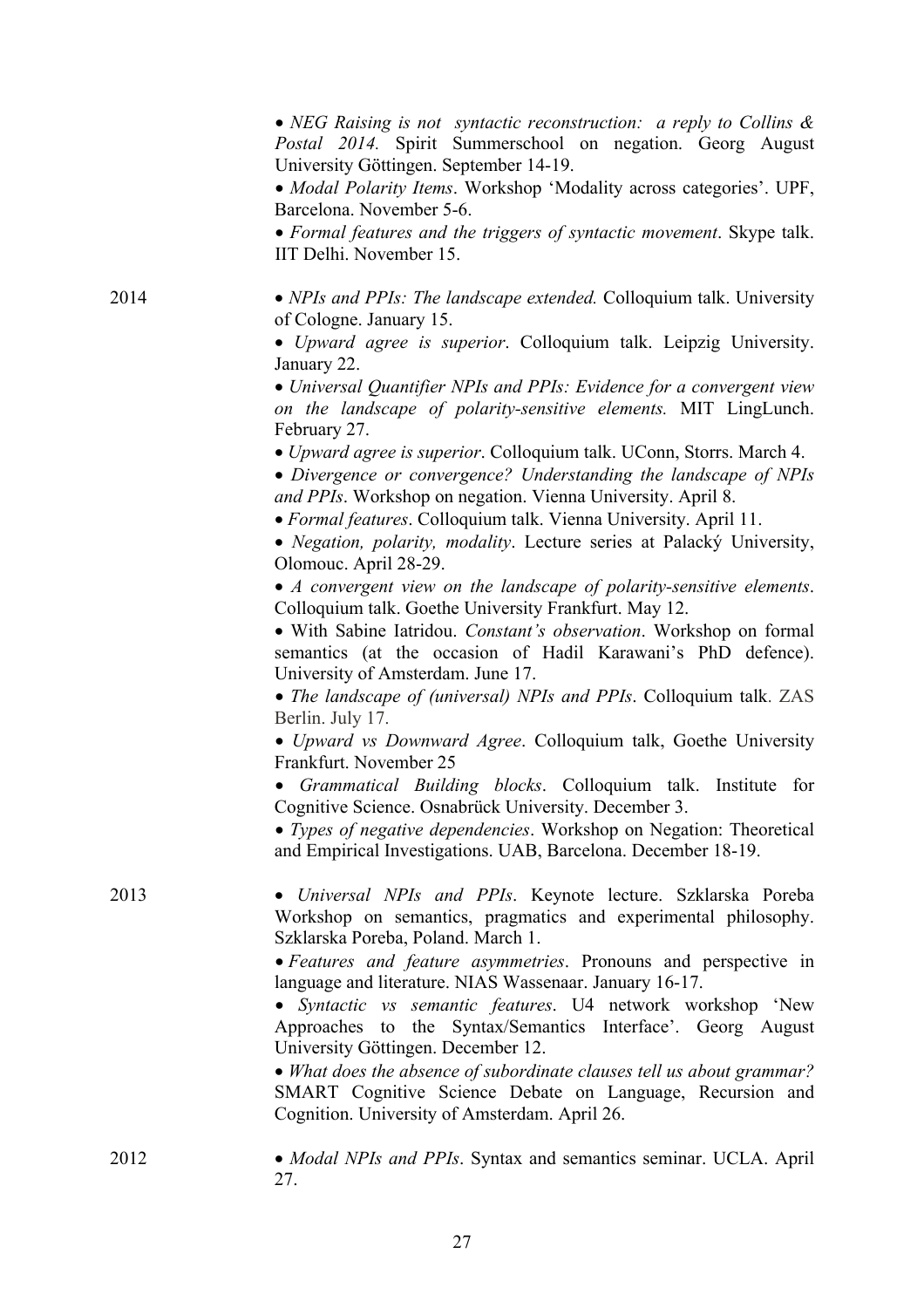|      | • The rich agreement hypothesis rehabilitated. Colloquium talk. USC.<br>April 30.                                                                                                             |
|------|-----------------------------------------------------------------------------------------------------------------------------------------------------------------------------------------------|
|      | • Universal quantifiers and NPIs/PPIs. Colloquium talk. Leiden<br>University. November 13.                                                                                                    |
| 2011 | • How to Agree? Colloquium talk. Goethe University Frankfurt.<br>January 12.                                                                                                                  |
|      | • With Olaf Koeneman. One law for the rich and another for the poor.<br>Colloquium talk. University of Lund. May 5.                                                                           |
|      | • On interpretable and uninterpretable features. Colloquium talk.<br>University of Tromso. May 12                                                                                             |
|      | • One law for the rich and another for the poor. Job talk. Georg August<br>University Göttingen. May 31.                                                                                      |
|      | • Negation, polarity and modality. Linguistics lunch. MIT. December<br>15.                                                                                                                    |
| 2010 | • There is only one way to agree. Colloquium talk. Georg August<br>University Göttingen. April 27.                                                                                            |
|      | • With Olaf Koeneman. Weak isn't strong enough: resurrecting the<br>Rich Agreement Hypothesis. Cambridge & QMUL Workshop on phi<br>agreement. May 25.                                         |
|      | • With Theresa Biberauer, Cecilia Poletto & Helmut Weiss.<br>Mesocomparative syntax of negative doubling. 4th European Dialect<br>Syntax Meeting BasDiSyn, Donosta/San Sebastián. June 21-23. |
|      | • On Agree. Leiden Syntax Lab. November 11.<br>• Negation, modality and polarity. Colloquium talk. University of<br>Geneva. December 13.                                                      |
| 2009 | • Ain't nothing wrong with that. Invited lecture. Harvard University.<br>February 10.                                                                                                         |
|      | • A formal approach to understanding redundancy. Colloquium talk.<br>Stanford University. February 19.                                                                                        |
|      | · Pas de problème. Brown bag talk. New York University. March 6.<br>• On French Negation. LF Reading group. MIT. March 18.                                                                    |
|      | • Creole evidence against VO default status. Seminar on bilingualism.<br>MIT. April 2.                                                                                                        |
|      | • On the origin of Berbice Dutch VO. Colloquium talk. MIT. April 17.<br>• On the seemingly illogical behavior of negation in natural language.                                                |
|      | Colloquium talk. Yale University. April 20.                                                                                                                                                   |
| 2008 | • Don't start with a negation. Invited lecture. Sarajevo Linguistics<br>Gathering. October 5-6.                                                                                               |
|      | • One way to agree. Colloquium talk. Cambridge University. October<br>21.                                                                                                                     |
|      | • Reverse Agree? Reverse Boskovic! Colloquium talk. Vienna<br>University. October 23.                                                                                                         |
|      | • Funny negation in even more funny languages. Colloquium talk.<br>Tübingen University. December 4.                                                                                           |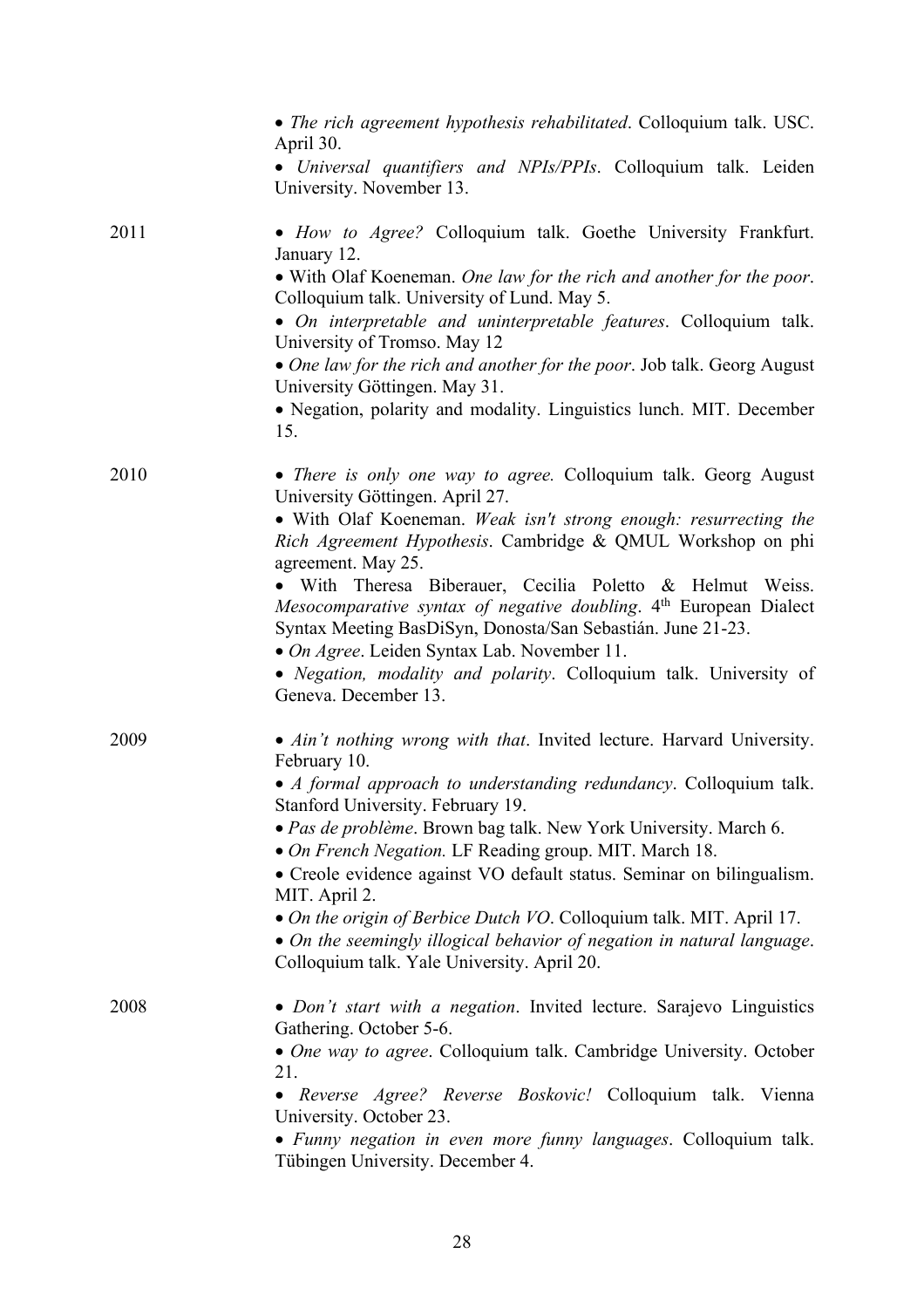|      | • Underspecification or the flexible boundary between semantic and<br>pragmatic modes of interpretation. Colloquium talk. Tübingen<br>University. December 5.                                                                                                                                                                                    |
|------|--------------------------------------------------------------------------------------------------------------------------------------------------------------------------------------------------------------------------------------------------------------------------------------------------------------------------------------------------|
| 2007 | • The Stimulus of Poverty. Syntax/Semantics Colloquium. Utrecht<br>Institute for Linguistics UiL OTS. January 24.                                                                                                                                                                                                                                |
|      | · Doubling, Dislocation and Interpretability. Syntax Circle. Meertens<br>Institute. January 31.                                                                                                                                                                                                                                                  |
|      | • The Physics of Natural Language. Colloquium talk. Amsterdam<br>Center for Language and Communication. University of Amsterdam.<br>February 16.                                                                                                                                                                                                 |
|      | • What syntax tells us about negation and what negation tells us about<br>syntax. Workshop on Negation and Polarity. Tübingen University.<br>March 8.                                                                                                                                                                                            |
|      | • A matter of agreement. Colloquium talk. Nantes University. March<br>28.                                                                                                                                                                                                                                                                        |
|      | Why uninterpretable features? Colloquium talk. Cambridge<br>$\bullet$<br>University. June 7.                                                                                                                                                                                                                                                     |
|      | • Grammaticalisation and Economy. Workshop on Language Change.<br>University of Amsterdam. November 1.                                                                                                                                                                                                                                           |
| 2006 | • A theory of negation. Colloquium talk. Stanford. University March<br>30.                                                                                                                                                                                                                                                                       |
|      | • UG: Universal Grammaticalisation. Colloquium talk. University of<br>Venice. June 13.                                                                                                                                                                                                                                                           |
|      | • Double or Nothing! Colloquium talk. Tübingen University. June 19.<br>· With Doris Penka. Negation and Functional Categories. Linguistics<br>seminar. Tübingen University. July 3.                                                                                                                                                              |
|      | · Preverbal Negation. Colloquium talk. Leipzig University. July 14.<br>• With Paul Dekker. Concord Phenomena at the Syntax-Semantics<br>Interface. Workshop on Concord Phenomena at the Syntax-Semantics<br>Interface. 18 <sup>th</sup> European Summerschool in Logic, Language and<br>Information (ESSLLI). University of Malaga. August 7-11. |
|      | • Doubling, redundancy and the derived status of parameters.<br>Philosophy department. Semantics Colloquium. Radboud University,<br>Nijmegen. October 3.                                                                                                                                                                                         |
|      | • <i>Not in the first place</i> . Workshop on negation. University of Brabant,<br>Tilburg. October 20.                                                                                                                                                                                                                                           |
|      | • The meaning of being meaningless. Colloquium talk. Vienna<br>University. October 26.                                                                                                                                                                                                                                                           |
|      | · Syntactic Change and Economy. Linguistics seminar. Vienna<br>University. October 27.                                                                                                                                                                                                                                                           |
| 2005 | • Negative Quantifiers in modal constructions. ACLC/ILLC Workshop<br>on Modality. University of Amsterdam. February 18.                                                                                                                                                                                                                          |
|      | • The diachronic development of negation and Negative Concord in<br>Dutch. Humboldt University Berlin. March 1.                                                                                                                                                                                                                                  |
|      | • Issues in the study of negation. Seminar on negation and polarity.<br>University of Chicago. October 26.                                                                                                                                                                                                                                       |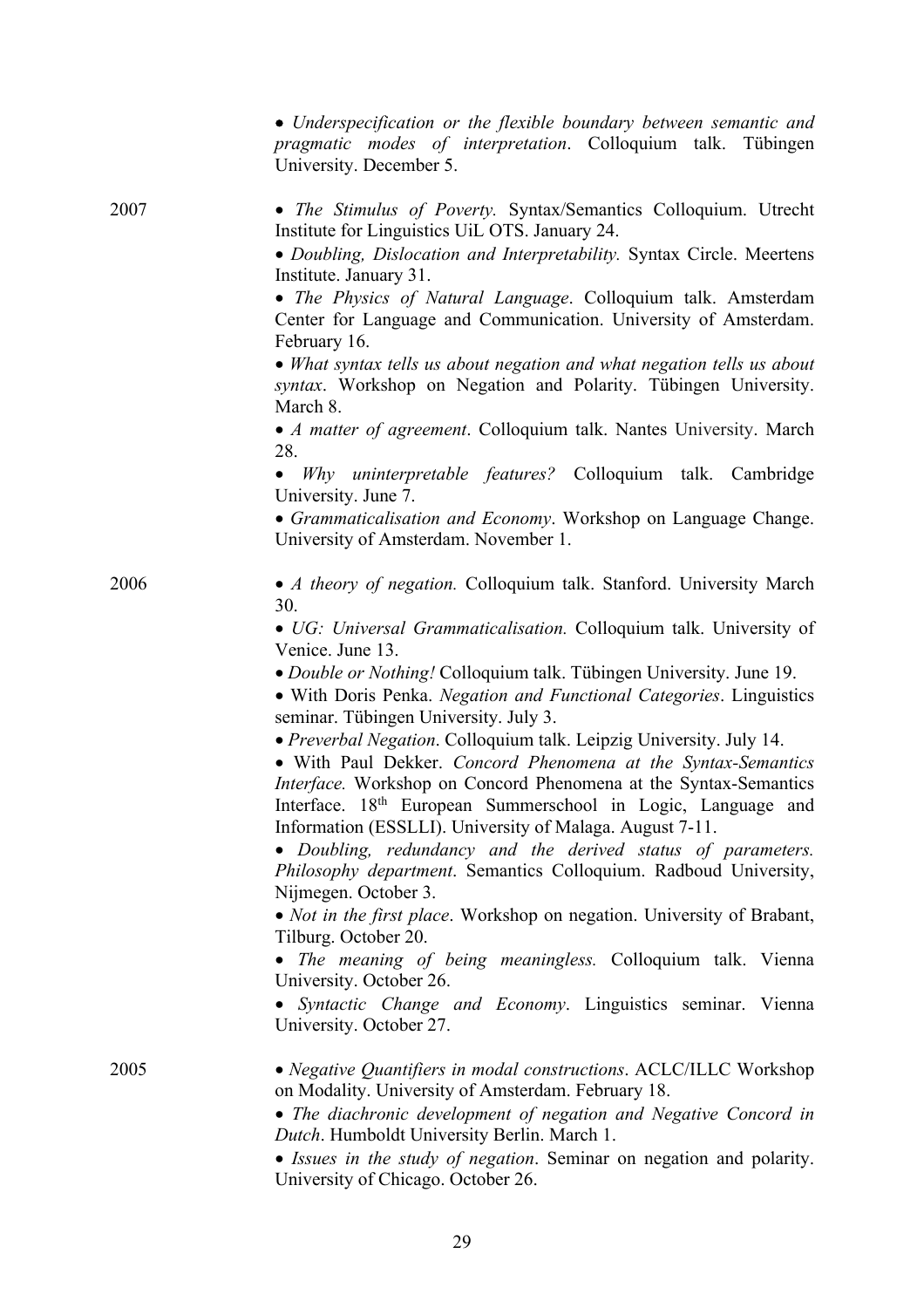|      | • Negative imperatives and the distinction between Strict vs. Non-strict<br>Negative Concord languages. Workshop on imperatives. ZAS Berlin.<br>November 25.                                                                                                                                                                                                                                                                                                                                                                                                                                                                                       |
|------|----------------------------------------------------------------------------------------------------------------------------------------------------------------------------------------------------------------------------------------------------------------------------------------------------------------------------------------------------------------------------------------------------------------------------------------------------------------------------------------------------------------------------------------------------------------------------------------------------------------------------------------------------|
| 2004 | • Why formal features are a result of $LI$ acquisition. Invited speaker at<br>the Bilbao/Deusto Student Conference in Linguistics (BIDE'04).<br>University of Deusto. Bilbao. July 8-10.<br>• Negative Markers, Negative Concord, Negative Imperatives.<br>Colloquium talk. Tübingen University. October 25.<br>• Negation. Wednesday Syntax Meeting. University of Leiden Centre<br>for Linguistics (ULCL). November 10.<br>• On negative imperatives. Colloquium talk. Goethe University<br>Frankfurt. December 10.                                                                                                                              |
| 2003 | • Syntactic vs. semantic negation. Linguistics Colloquium. SUNY<br>Stony Brook. March 28.<br>• Syntactic vs. semantic negation. LANYU Forum. NYU. 18 April<br>2003.<br>• Requirements for licensing n-words. DIP Colloquium. ILLC.<br>University of Amsterdam. November 14.<br>• A Compositional Account for Negative Concord. Colloquium talk.<br>Tübingen University. November 26.<br>• Negative Concord and the Availability of Negative Projections. Trans<br>Seminar on Syntax and Semantics. UiL OTS. Utrecht University.<br>December 17.                                                                                                    |
| 2001 | • Variation in negation in the Dutch dialects. Dialect Syntax<br>Workshop. Freiburg University. November 29-30.                                                                                                                                                                                                                                                                                                                                                                                                                                                                                                                                    |
| 2000 | • Van dialect naar universele grammatica. Openingsdag ACLC.<br>University of Amsterdam. September 30.                                                                                                                                                                                                                                                                                                                                                                                                                                                                                                                                              |
| 9.2  | Conference and workshop presentations (accepted after anonymous review)                                                                                                                                                                                                                                                                                                                                                                                                                                                                                                                                                                            |
| 2022 | • Postsyntactic movement on the LF-side of Grammar: Quantifier<br>Raising applies outside narrow syntax. Dutch annual linguistics day.<br>February 4.<br>• Postsyntactic movement on the LF-side of Grammar: Quantifier<br>Raising applies outside narrow syntax. LSA 2022, Washington DC.<br>January 6-8.<br>• With Zahra Mirrazi. Neg-raising without excluded middle. LSA 2022,<br>Washington DC. January 6-8.<br>• With Zahra Mirrazi. Missing words and missing worlds. Chicago<br>Linguistics Society 2022, Chicago. April 22-24.<br>· With Julie Goncharov. Polarity sensitivity and diagonalization.<br>GLOW 45. QMUY, London. April 26-29 |
| 2021 | • With Olaf Koeneman. The lack of full pro drop as a consequence of<br>featural overspecification. Penn Linguistics Conference. March 19-21.                                                                                                                                                                                                                                                                                                                                                                                                                                                                                                       |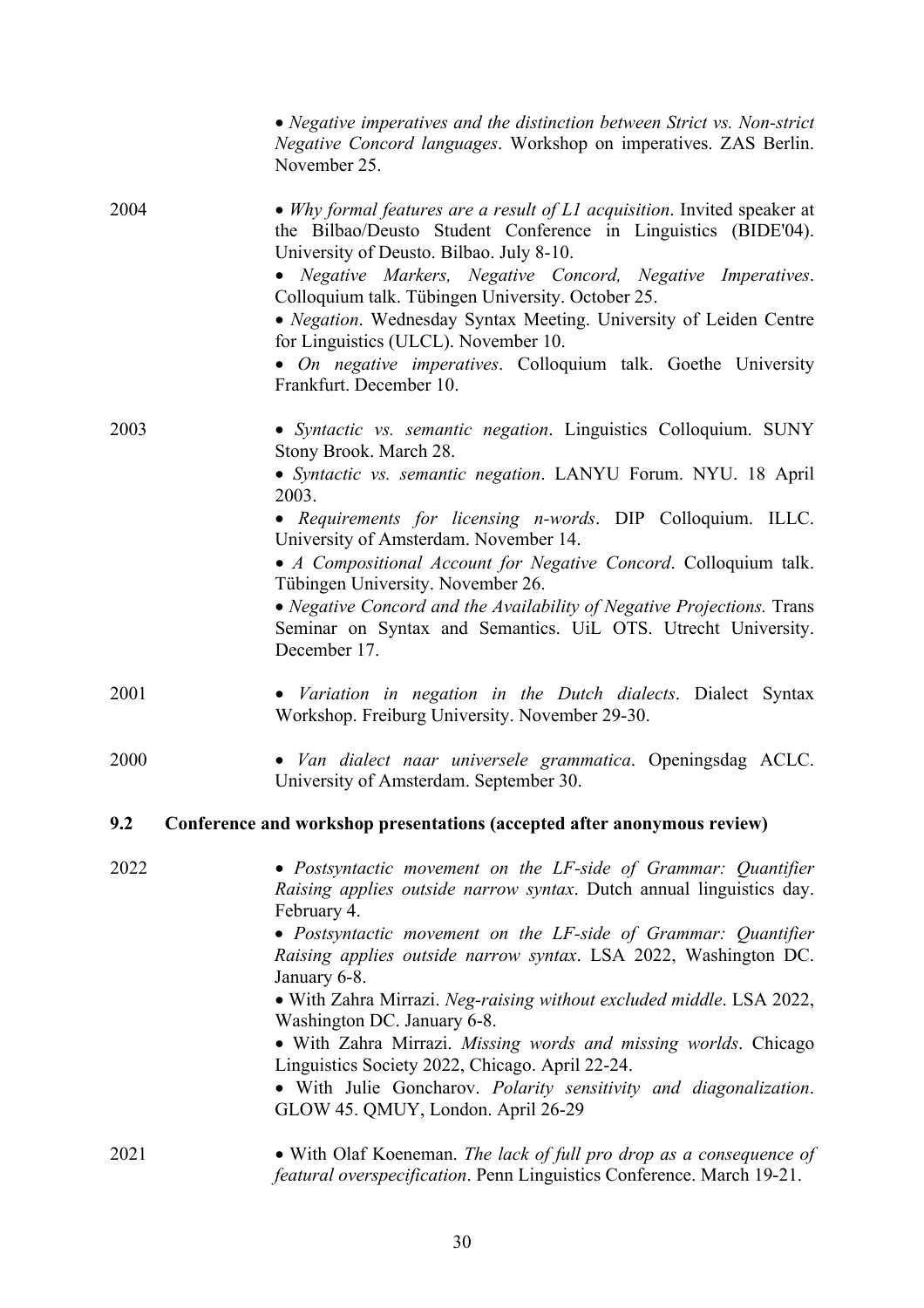• *Roots aren't acategorial; they're supercategorial*. WCCFL 39. University of Arizon. April 9-11.

• With Thomas McFadden & Sandhya Sundaresan. *On certain crosslinguistic variations: Universal fseq vs Gricean reasoning*. GLOW 44. April 15-17.

• *Bi-directional form-meaning mappings: unifying competence with performance.* 12th Dubrovnik Conference on Cognitive Science. May 19-21.

• With Zahra Mirrazi. *A non-lexical approach to NEG-RAISING*. 12th Dubrovnik Conference on Cognitive Science. May 19-21.

• With Olaf Koeneman. *The lack of full pro drop in Germanic as a consequence of featural overspecification*. CGSW 35. June 23-25.

• With Zahra Mirrazi. *A non-lexical approach to NEG-RAISING*. IATL 36. Bar Ilan University. July 11-13.

• With Zahra Mirrazi. A non-lexical approach to NEG-RAISING. The International Conference on Head-Driven Phrase Structure Grammar (HPSG 2021). Frankfurt University. July 28-30.

• With Zahra Mirrazi. *Neg-raising with-out lexical excluded middle inferences in English an Farsi*. The 23rd Seoul International Conference on Generative Grammar (SICOGG 23). August 11-13.

• With Zahra Mirrazi. *Neg-raising without excluded middle*. Moscow HSE Pragmatics workshop. September 30 – October 1.

• With Julie Goncharov. *Parasitic sensitivity and uncertainty*. Moscow HSE Pragmatics workshop. September 30 – October 1.

• With Zahra Mirrazi. *A non-lexical approach to NEG-RAISING*. CSSP 2021. Paris. December 9-11.

• With Julie Goncharov. *Parasitic licensing in uncertainty*. CSSP 2021. Paris. December 9-11.

2020 • With With Sascha Alexenyko. *(Dis)obeying the head-final filter*. WCCFL 38. UBC, Vancouver. March 6-8.

> • With Thomas McFadden, Sandhya Sundaresan. *Adjunct islands and the interplay of theoretical and empirical factors in refining universal claims*. Workshop on Empirical consequences of universal claims in grammatical theorizing(AG4). Annual DGfS meeting. Universität Hamburg. March 4-6.

> • With Julie Goncharov. *A semantic account of negative inversion and Horn-clauses*. Degree Expressions & Polarity Effects. Leibniz-ZAS, Berlin. March 9-10.

> • *What forbids deontic epistemic existential PPIs*. GLOW 41, workshop on semantic universals.Leibniz-ZAS, Berlin. March 31.

> • With Stefan Keine. *Morphology of extraction*. GLOW 41. Leibniz-ZAS, Berlin. April 1-3.

> • *What forbids deontic epistemic existential PPIs*. Semantics & Pragmatics 3. Leibniz-ZAS, Berlin. International Laboratory for Logic, Language and Formal Philosophy and the School of Linguistics at the National Research University Higher School of Economics, Moscow, Russia. October 7-8.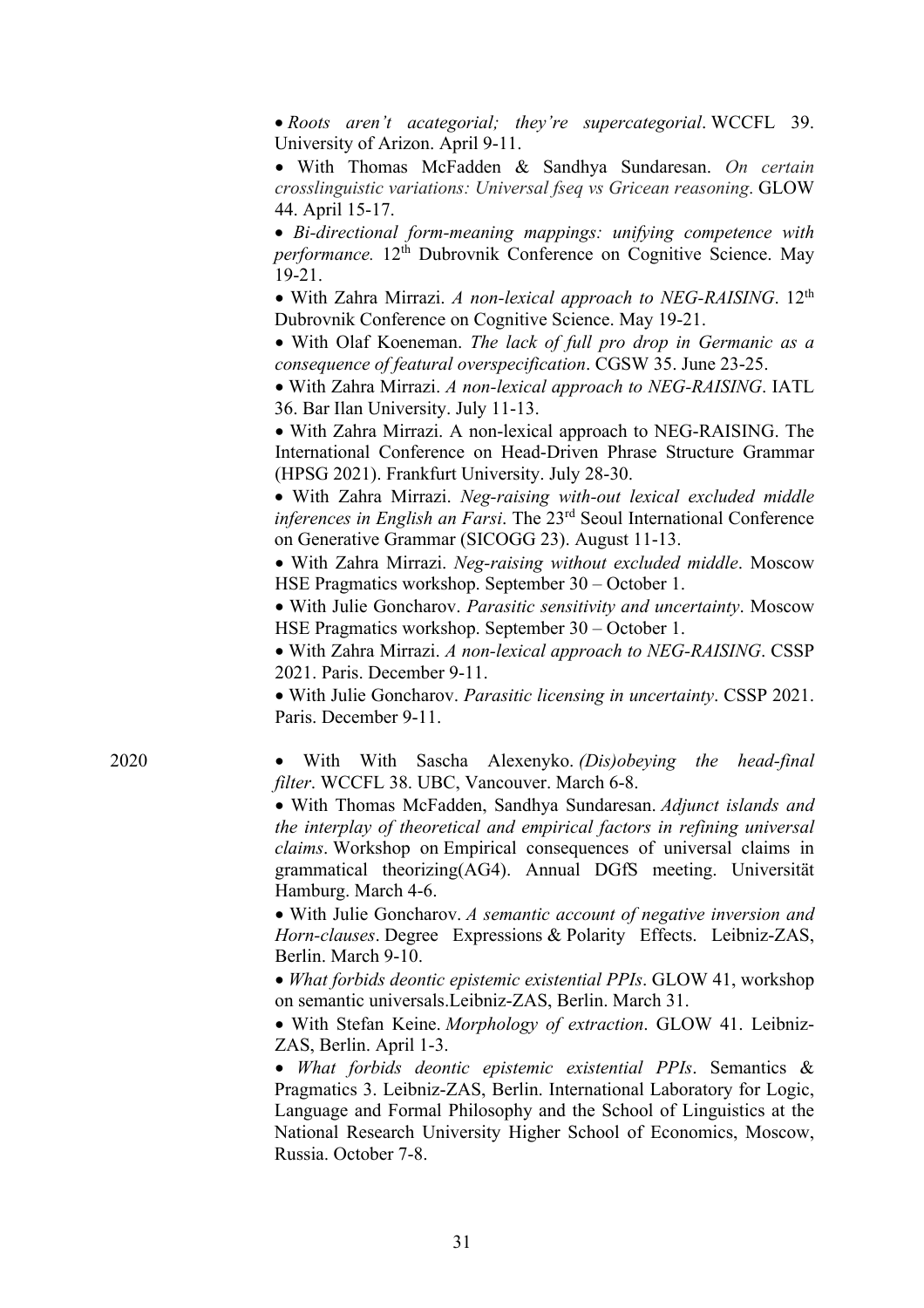|      | • With Hadil Karawani& Carina Kauf. The asymmetry of fake<br>tense. Semantics & Pragmatics 3. Leibniz-ZAS, Berlin. International<br>Laboratory for Logic, Language and Formal Philosophy and the School<br>of Linguistics at the National Research University Higher School of<br>Economics, Moscow, Russia. October 7-8.           |
|------|-------------------------------------------------------------------------------------------------------------------------------------------------------------------------------------------------------------------------------------------------------------------------------------------------------------------------------------|
| 2019 | • With Julie Goncharov, Ivy Sichel, Luka Crnic, Marten Stelling.<br>Licensing Horn clauses. IGG 45. University of Padua. February 21-23.<br>· With Tom McFadden, Sandhya Sundaresan & H. Zeijlstra 2019,<br>Deriving selective opacity in adjuncts. GLOW 42. University of Oslo.<br>May 8-10.                                       |
|      | • With Sascha Alexeyenko. (Dis)obeying the Head-Final-Filter. CCG<br>29. University of Ciudad Real. May 22-24.<br>• With Carina Kauf. Pronominal Tense Semantics and Sequence of                                                                                                                                                    |
|      | Tense - A Unified Account. Sinn & Bedeuting 24. Universität<br>Osnabrück. September 4-6.                                                                                                                                                                                                                                            |
|      | • With Hadil Karawani & Carina Kauf. The asymmetry of fake tense.<br>22 <sup>nd</sup> Amsterdam Colloquium 2019. Amsterdam, ILLC. December 18-<br>20.                                                                                                                                                                               |
| 2018 | • A unified labeling algorithm for adjuncts and other configurations.<br>Getegra III. Universidade Federal de Pernambuco, Brazil. March 22-23.<br>• With Carina Kauf. Explaining the Ambiguity of Embedded Past Tense<br>Morphology. GLOW 41. Research Institute for Linguistics of the                                             |
|      | Hungarian Academy of Sciences, Budapest. April 10-14.<br>• With Carina Kauf. Towards a new explanation of Sequence of Tense.                                                                                                                                                                                                        |
|      | SALT 28, MIT. May 18-20.<br>• With Carina Kauf. Resolving Sequence-of-Tense Ambiguities.<br>Ambigo: Workshop on Ambiguity - Theory, Development. Georg-<br>August-Universität Göttingen. July 4-6.                                                                                                                                  |
|      | • No movement in music: a reply to Katz & Pesetsky $(2011)$ . Linguistic<br>explorations beyond language: music, dance and visual narrative.<br>CreteLing 2018. University of Crete, Rethymnon. July 18.                                                                                                                            |
| 2017 | • With Gurujegan Murugesan, Louise Raynaud, Sandhya Sundaresan.<br>Binding and Agreement in Icelandic ECM Constructions: From<br>Nominative Reflexives to Pronouns. Anaphora Resolution in Sign and<br>Spoken Languages - Theoretical and Experimental Dimensions<br>(ARISAS). Georg-August-Universität Goettingen. February 20-21. |
|      | • With Gurujegan Murugesan, Louise Raynaud, Sandhya Sundaresan.<br>Binding and agreement in Icelandic ECM constructions: from<br>nominative reflexives to pronouns. 2017 Debrecen Workshop on<br>Pronouns. University of Debrecen. February 24-25.                                                                                  |
|      | • Two varieties of Korean. Theoretical and Empirical Approaches to<br>Microvariation. University of Padua. June 22-24.                                                                                                                                                                                                              |
|      | • Two varieties of Korean. Linguistic knowledge and patterns of<br>variation. Meertens Institute, Amsterdam. August 24-25.                                                                                                                                                                                                          |
|      | • Variation in the scopal construal of negated universal quantifier<br><i>objects</i> . Workshop on semantic microvariation – satellite event of Sinn                                                                                                                                                                               |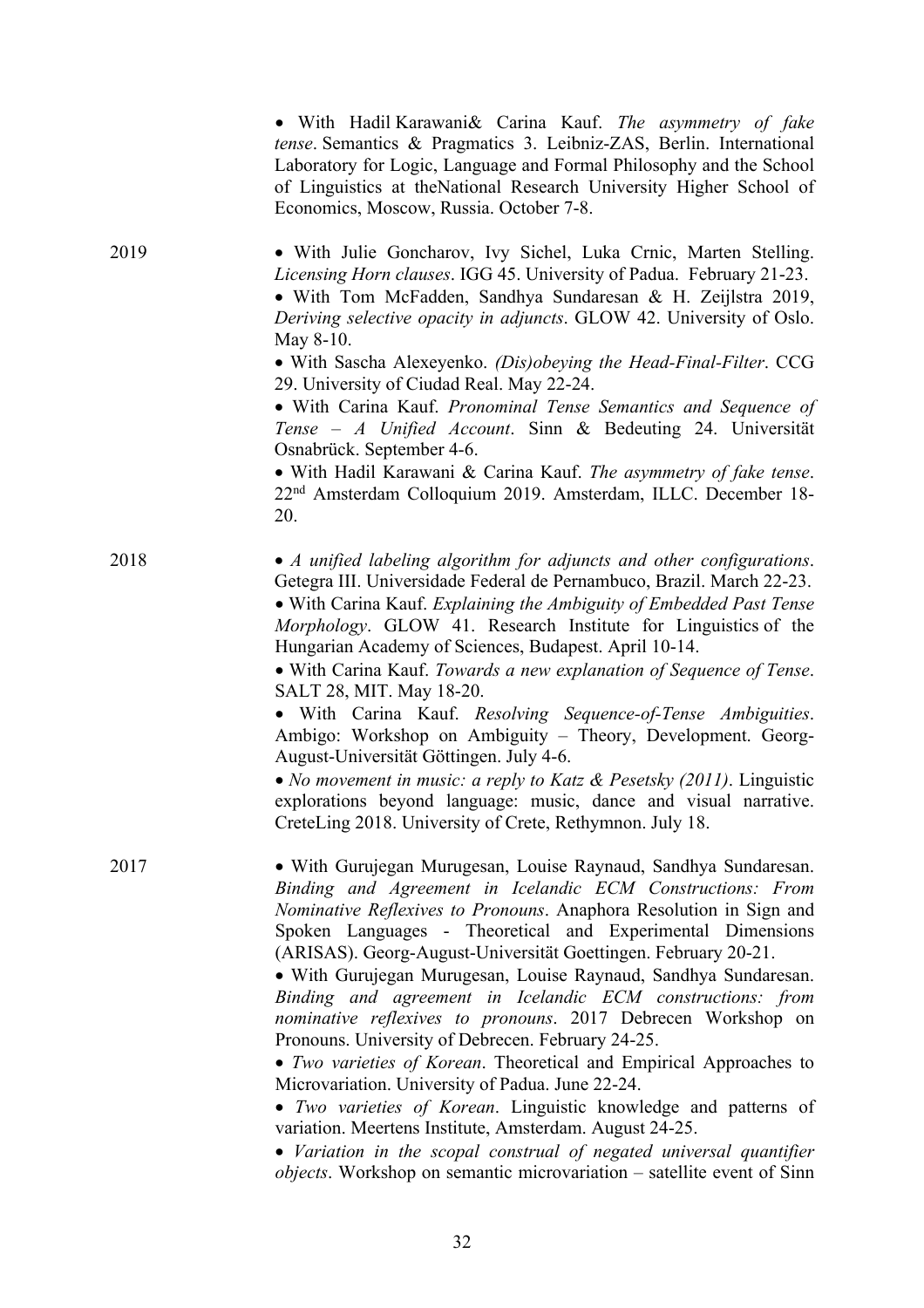& Bedeutung 22. Leibniz-ZAS, Berlin. September 5.

• *Two varieties of Korean*. *Or the ban against rightward head movement*. NELS 48. University of Iceland. Reykjavik. October 27-29. • *Labeling: reinstalling 'selection by projection'.* Selectionfest. Leibniz-ZAS, Berlin. November 10-11

• With Carina Kauf. *Explaining the Ambiguity of Past-Under-Past Embeddings*. Amsterdam Colloquium. University of Amsterdam. December 20-22.

2016 • *Contentives or the alleged universal noun-verb distinction: An asymmetric perspective*. Olomouc Linguistics Colloquium. Olomouc. June 9-11.

> • *Strict vs non-strict NPIs and PPIs.* Sinn & Bedeutung 21. University of Edinburgh. September 4-6.

> • *On the locality and the strength of NPI and PPI licensing*. New Ideas on Semantic Modelling. Paris. September 7-8

> • *On the locality and the strength of NPI and PPI licensing*. Logic in Language and in Conversation. Utrecht. September 19-20.

> • *Explaining FOFC without the LCA.* NELS 47. UMass Amherst. October 14-16.

> • *On the syntax of weak and strong polarity items: evidence from English and Dutch.* 31<sup>st</sup> Comparative Germanic Syntax Workshop. Stellenbosch University, South Africa. December 1-3.

2015 • With Viola Schmitt. *An even weaker theory of number*. Workshop on proportions and quantities. Pre-DGfS workshop. ZAS Berlin. March 2.

> • *Uninterpretable features as triggers for movement: differences between language and music.* Workshop *'*What drives syntactic computation? Alternatives to formal features'. DGfS Meeting. Leipzig University. March 3-5.

> • *Self-anti-licensers: the case of universal quantifier PPIs.* Workshop on varieties of positive polarity items. DGfS Meeting. Leipzig University. March 3-5.

> • *No movement in music: a reply to Katz & Pesetsky (2011)*. WCCFL 33, Simon-Fraser University, Vancouver. March 27-29.

> • With Bronwny Bjorkman. *Upward Agree is Superior*. Poster presentation. WCCFL 33. Simon-Fraser University, Vancouver. March 27-29.

> • *Left and right: explaining FOFC and the left position of specifiers without the LCA.* Cambridge Comparative Syntax 4. Cambridge University. May 7-9.

> • With Sabine Iatridou. *If Diachronically.* 22nd International Conference on Historical Linguistics. Workshop on Patterns and Models of Semantics Change. Naples. July 27-31.

> • *More on types of iF/uF-agreement*. Poster presentation. Sinn & Bedeutung 20. Tübingen University. September 11-13.

> • With Jing Lin and Fred Weerman. *Acquisition as a window on the nature of NPIs*. Poster presentation. Sinn & Bedeutung 20. Tübingen University. September 11-13.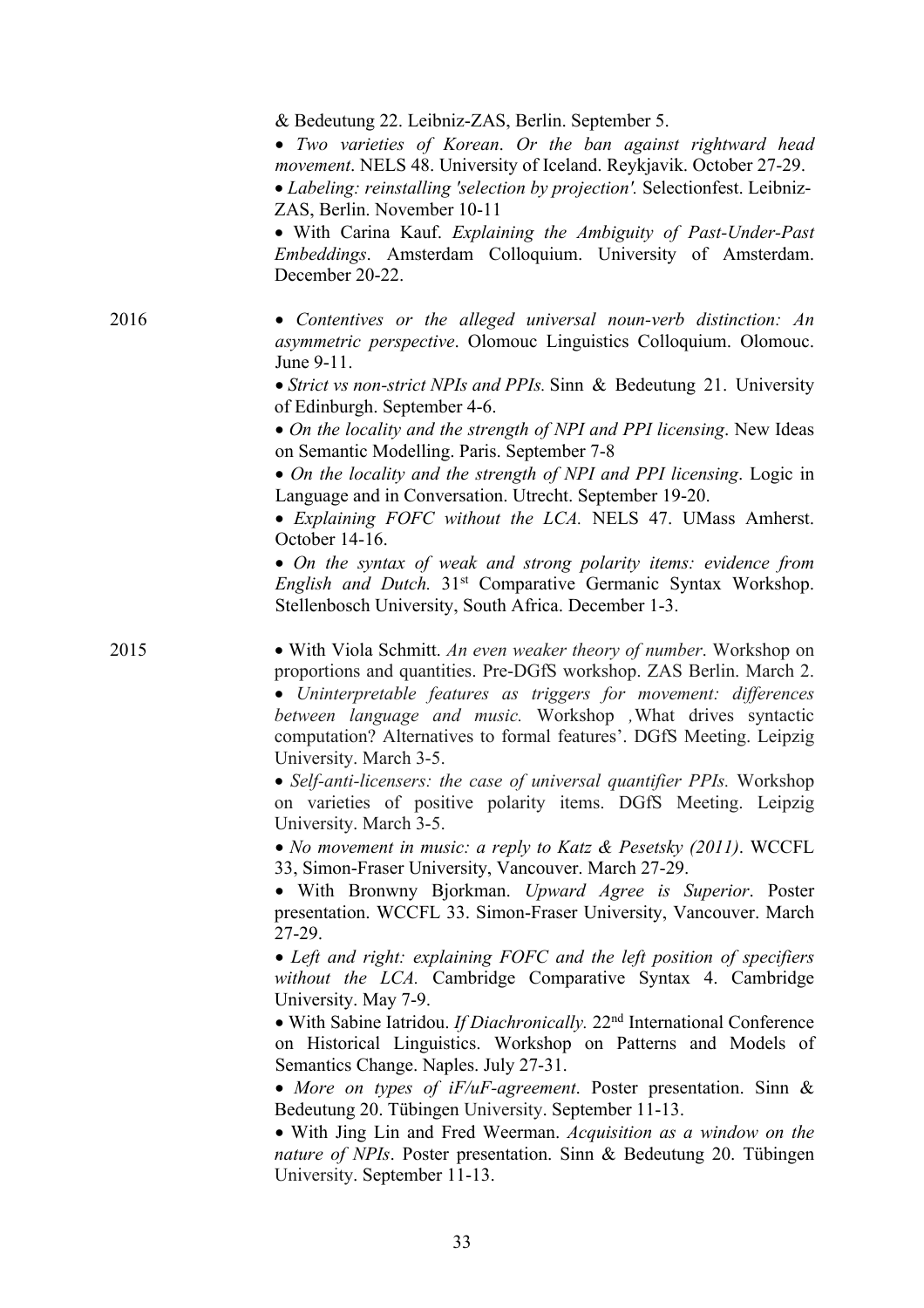|      | • With Jing Lin. What language acquisition tells us about the nature of<br><i>NPIs: The case of Dutch hoeven 'need'.</i> 12 <sup>th</sup> Generative Approaches to<br>Language Acquisition. Nantes University. September 10-12.<br>• Explaining FOFC without the LCA. Israelian Association for<br>Theoretical Linguistics 31. Bar Ilan University. October 13-14.<br>• NEG Raising is not syntactic reconstruction: a reply to Collins $\&$<br>Postal 2014. Amsterdam Colloquium 2015. University of Amsterdam.<br>December 16-18.                                                                                                                                                                                                                                                                                                                                                                                                                                                                                                                 |
|------|-----------------------------------------------------------------------------------------------------------------------------------------------------------------------------------------------------------------------------------------------------------------------------------------------------------------------------------------------------------------------------------------------------------------------------------------------------------------------------------------------------------------------------------------------------------------------------------------------------------------------------------------------------------------------------------------------------------------------------------------------------------------------------------------------------------------------------------------------------------------------------------------------------------------------------------------------------------------------------------------------------------------------------------------------------|
| 2014 | • Upward agree is superior. Agreement 2014. GETEGRA international<br>thematic workshop. Recife, Brazil. February 6-7.<br>• Merge, morphology, music. National Tsing Hua University, Tapei.<br>May 24-26<br>• Upward Agree is superior. Olomouc Linguistics Colloquium.<br>Olomouc. June 5-7.<br>• With Sabine Iatridou. If, diachronically. 6th Diachronic Generative<br>Syntax conference. Budapest. July 3-5.                                                                                                                                                                                                                                                                                                                                                                                                                                                                                                                                                                                                                                     |
| 2013 | • With Jing Lin and Fred Weerman. Same strategy, distinct pathways:<br>explaining the learnability of NPIs and their strengths. 39 <sup>th</sup> Incontro di<br>Grammatica Generativa, Modena. February 21-23.<br>• With Jing Lin and Fred Weerman. Emerging NPIs. Semantics and<br>Philosophy in Europe. St Petersburg. June 10-14.<br>• With Jing Lin. On the emergence of NPIs: Why frequency is not<br>enough. Generative Approaches to Language Acquisition. Oldenburg<br>University. September 5-7.<br>• With Jing Lin and Fred Weerman. <i>Emerging NPIs</i> . Israelian<br>Association for Theoretical Linguistics 29. Hebrew University<br>Jerusalem. October 6-7.<br>• With Hadil Karawani. If you want a future, darling, why don't you get<br>a past? Israelian Association for Theoretical Linguistics 29. Hebrew<br>University Jerusalem. October 6-7.<br>• Universal quantifier PPIs. 19th Amsterdam Colloquium. University of<br>Amsterdam. December 18-20.<br>• Upward agree is superior. TiN Day. Utrecht University. February 9. |
| 2012 | • What is right to say about light negation? Semantics and Linguistics<br>Theory 22. University of Chicago. May 18-20.<br>• Negative universals: understanding the nall problem. $3rd$ World<br>Conference on the Square of Opposition. American University. Beirut.<br>June 26-30.<br>· With Shigeru Miyagawa and Nobuaki Nishioka. Negative<br>dependencies in Japanese. 8 <sup>th</sup> Workshop on Altaic Formal Linguistics.<br>Stuttgart. May 18-20.<br>• With Olaf Koeneman. Syntactic change and morpho-semantic<br>mismatches: an argument from argumenthood. Workshop on language<br>change and the syntax-semantics interface. DGfS Meeting. Frankfurt<br>am Mainz. March 6-9.                                                                                                                                                                                                                                                                                                                                                           |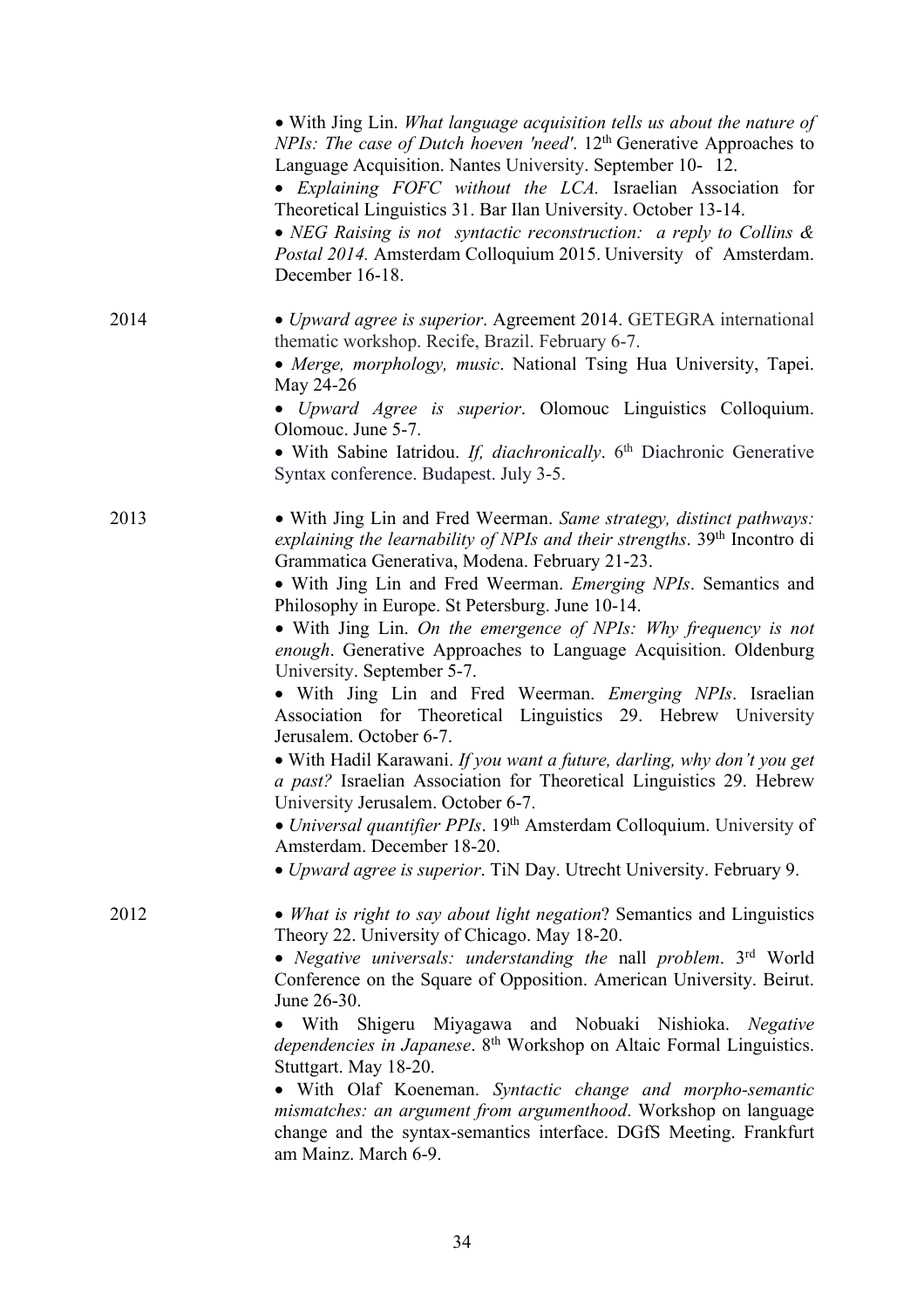| 2011 | • With Ana Aguilar Guevara, Maria Aloni, Angelika Port, Radek Simik<br>and Machteld de Vos. 'Semantics and pragmatics of indefinites:<br>methodology for a synchronic and diachronic corpus study' Workshop<br>Beyond Semantics. DGfS meeting. Georg August University Göttingen.<br>February 27-28.<br>• Nalle Wörter werden Brüder. Poster presentation. GLOW 33.<br>University of Vienna. April 28-30.<br>• With Theresa Biberauer. Inherent instability and spontaneous change:<br>an Afrikaans case study. Colloque de Syntax et de Sémantique à Paris.<br>Université de Paris XIII. September 29 – October 1. |
|------|---------------------------------------------------------------------------------------------------------------------------------------------------------------------------------------------------------------------------------------------------------------------------------------------------------------------------------------------------------------------------------------------------------------------------------------------------------------------------------------------------------------------------------------------------------------------------------------------------------------------|
|      | • On the uninterpretability of interpretable features. Workshop 'The<br>Minimalist Program: Quo Vadis? - Newborn, Reborn, or Stillborn?'<br>Potsdam University. October 3-6.                                                                                                                                                                                                                                                                                                                                                                                                                                        |
|      | • On Agree. 50 years of linguistics at MIT. Poster presentation. A<br>scientific Reunion. MIT. December 8-10.                                                                                                                                                                                                                                                                                                                                                                                                                                                                                                       |
| 2010 | • Nall quantifiers nand connectives can be negated. $35th$ Incontro di<br>Grammatica Generativa. University of Milano-Bicocca. February 25-<br>27.                                                                                                                                                                                                                                                                                                                                                                                                                                                                  |
|      | • One way to Agree. The XXth Colloquium on Generative Grammar.<br>UPF, Barcelona. March 18-20.                                                                                                                                                                                                                                                                                                                                                                                                                                                                                                                      |
|      | • There is only one way to Agree. GLOW 33. University of Wrocław.<br>April 14-16.                                                                                                                                                                                                                                                                                                                                                                                                                                                                                                                                   |
|      | • Let's talk about you and me. Workshop 'Between you and me': local<br>pronouns across modalities. Radboud University Nijmegen. June 7-8.<br>• With Hadil Karawani. The semantic contribution of the past<br>morpheme in Palestinian Arabic. Workshop on Tense and Aspect.<br>University of Lisbon. July 1.                                                                                                                                                                                                                                                                                                         |
|      | · With Sabine Iatridou. Modals, negation and polarity. GLOW Asia 8.<br>Beijing Language and Culture University. August 12-16.                                                                                                                                                                                                                                                                                                                                                                                                                                                                                       |
|      | • With Olaf Koeneman. Weak isn't strong enough: resurrecting the<br>Rich Agreement Hypothesis. 12 <sup>th</sup> Seoul International Conference on<br>Generative Grammar. Konkuk University, Seoul. August 17-20.                                                                                                                                                                                                                                                                                                                                                                                                    |
|      | · With Sabine Iatridou. Modals, negation and polarity. Sinn &<br>Bedeutung 15. Saarland University, Saarbrücken.                                                                                                                                                                                                                                                                                                                                                                                                                                                                                                    |
|      | • Negation and deontic modals: Dutch between English and German. A<br>Germanic Sandwich 2010: Dutch between English and German.<br>Oldenburg University. September 17-18.                                                                                                                                                                                                                                                                                                                                                                                                                                           |
| 2009 | • With Theresa Biberauer. Negative Concord In Afrikaans: In Search<br>Of The Missing Language. Berkely Linguistics Society 35. February<br>$14-16.$                                                                                                                                                                                                                                                                                                                                                                                                                                                                 |
|      | • On French negation. Berkely Linguistics Society 35. February 14-16.<br>• With Denice Goddard. On the origin of VO in Berbice Dutch Creole.<br>35 <sup>th</sup> Incontro di Grammatica Generativa. University of Siena. February<br>$26 - 28.$                                                                                                                                                                                                                                                                                                                                                                     |
|      | • With Denice Goddard. A non-universalist approach to Berbice Dutch.<br>Language Change: grammaticalization and beyond. University of Ulster<br>at Jordanstown. April 24-25.                                                                                                                                                                                                                                                                                                                                                                                                                                        |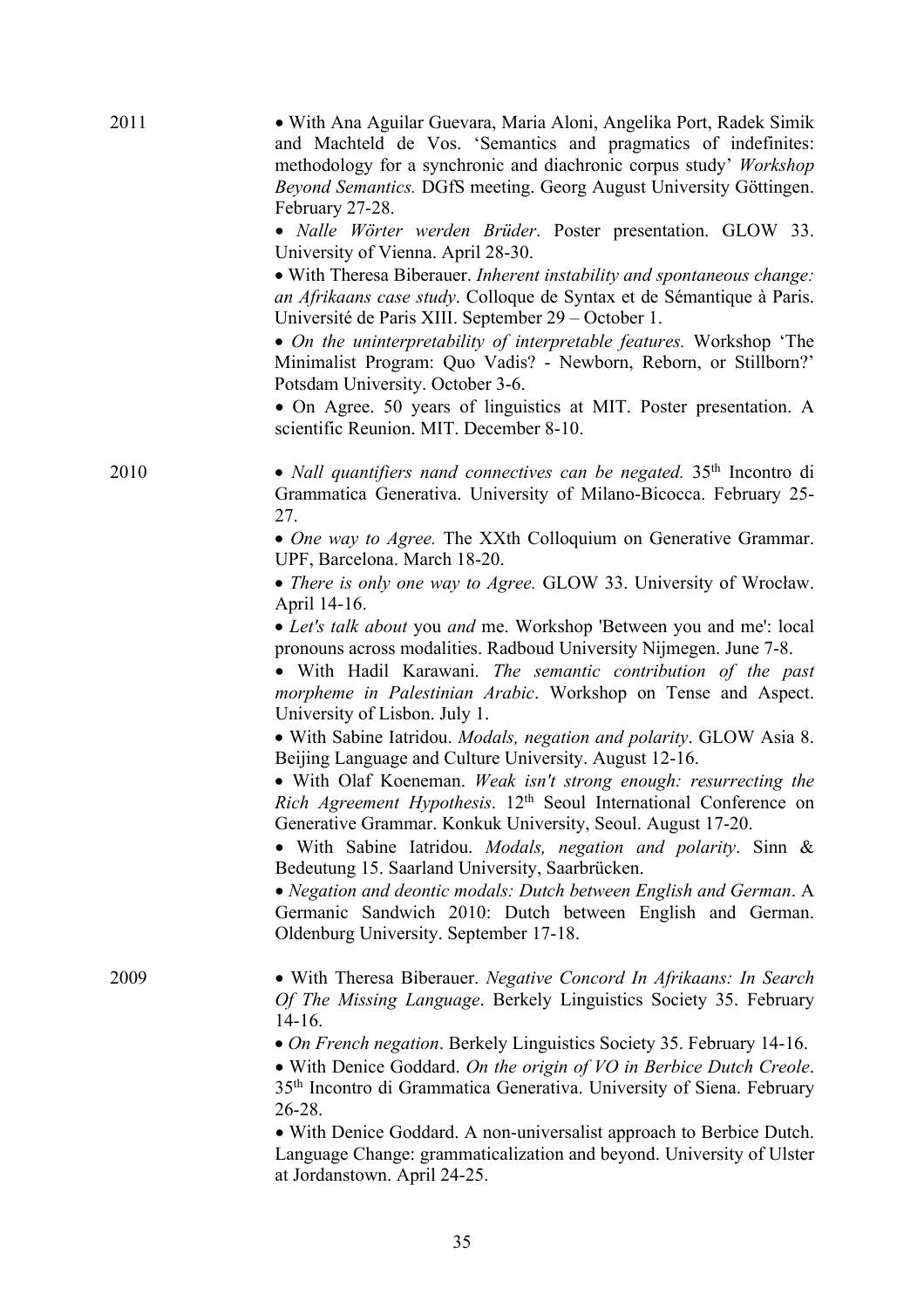|      | • With Theresa Biberauer. Microvariation in Afrikaans negation: filling<br>a typological gap. 20th Comparative Germanic Syntax Workshop. HU<br>Brussels. May 28-29.                                                                                                                                                    |
|------|------------------------------------------------------------------------------------------------------------------------------------------------------------------------------------------------------------------------------------------------------------------------------------------------------------------------|
|      | • With Denice Goddard. On the origin of VO in Berbice Dutch Creole.<br>Diachronic Generative Syntax 11. University of Campinas, Brazil. July<br>$22 - 24.$                                                                                                                                                             |
|      | • With Theresa Biberauer. Negative changes: a parametric account of<br>the diachrony of Afrikaans negation. Diachronic Generative Syntax 11.<br>University of Campinas, Brazil. July 22-24.                                                                                                                            |
|      | • With Denice Goddard. How Berbice Dutch became VO. The 9th<br>International Conference on Historical Linguistics. Radboud University<br>Nijmegen. August 10-15.                                                                                                                                                       |
|      | • With Sabine Iatridou. On the scopal interaction of negation and<br>deontic modals: revealing a mystery. Israelian Association for<br>Theoretical Linguistics 25. Ben Gurion University of the Negev.<br>October 12-13.                                                                                               |
|      | • One way to Agree. Israelian Association for Theoretical Linguistics<br>25. Ben Gurion University of the Negev. October 12-13.<br>• With Sabine Iatridou. On the scopal interaction of negation and<br>deontic modals. Amsterdam Colloquium 2009. University of<br>Amsterdam. December 16-18.                         |
| 2008 | • Hard and soft conditions in grammar. Interface theories: the filtering<br>of the output of the generator. Descriptive and Explanatory Adequacy<br>in Linguistics (DEAL) II. Leiden University. February 23.                                                                                                          |
|      | • Parameters are epiphenomena of grammatical architecture.<br>Foundations of Language Comparison: Human Universals as<br>Constraints on Language Diversity. DGfS Meeting. Bamberg<br>University. February 28.                                                                                                          |
|      | • With Suzanne Aalberse. The semantic (un)markedness of pronominal<br>features. Workshop on Markedness and Underspecification in the<br>Morphology and Semantics of Agreement. Harvard University. March                                                                                                               |
|      | 1.<br>• With Arnim von Stechow. How to agree? Brussels Conference on<br>Generative Linguistics 3. Catholic University Brussels. May 21-23.<br>• Not in the first place. 23 <sup>rd</sup> Comparative Germanic Syntax Workshop.                                                                                         |
|      | University of Edinburgh. June 12-13.<br>• Negation and grammaticalisation: the case of French pas. 18th<br>International Congress of Linguists (CIL 18). Seoul, Korea. July 21-26.<br>• On the semantics and pragmatics of pronominal features. 18th<br>International Congress of Linguists. Seoul, Korea. July 21-26. |
|      | The subatomic particles of language. Workshop on syntactic<br>parameters. 18th International Congress of Linguists. Seoul, Korea. July<br>$21-26.$                                                                                                                                                                     |
|      | • Negation in Afrikaans: filling the typological gap. NELS 39. Cornell<br>University. Ithaca, NY, November 7-9.<br>· Pas de problème. Going Romance 2008. Groningen University.                                                                                                                                        |
|      | December 11-12.                                                                                                                                                                                                                                                                                                        |

36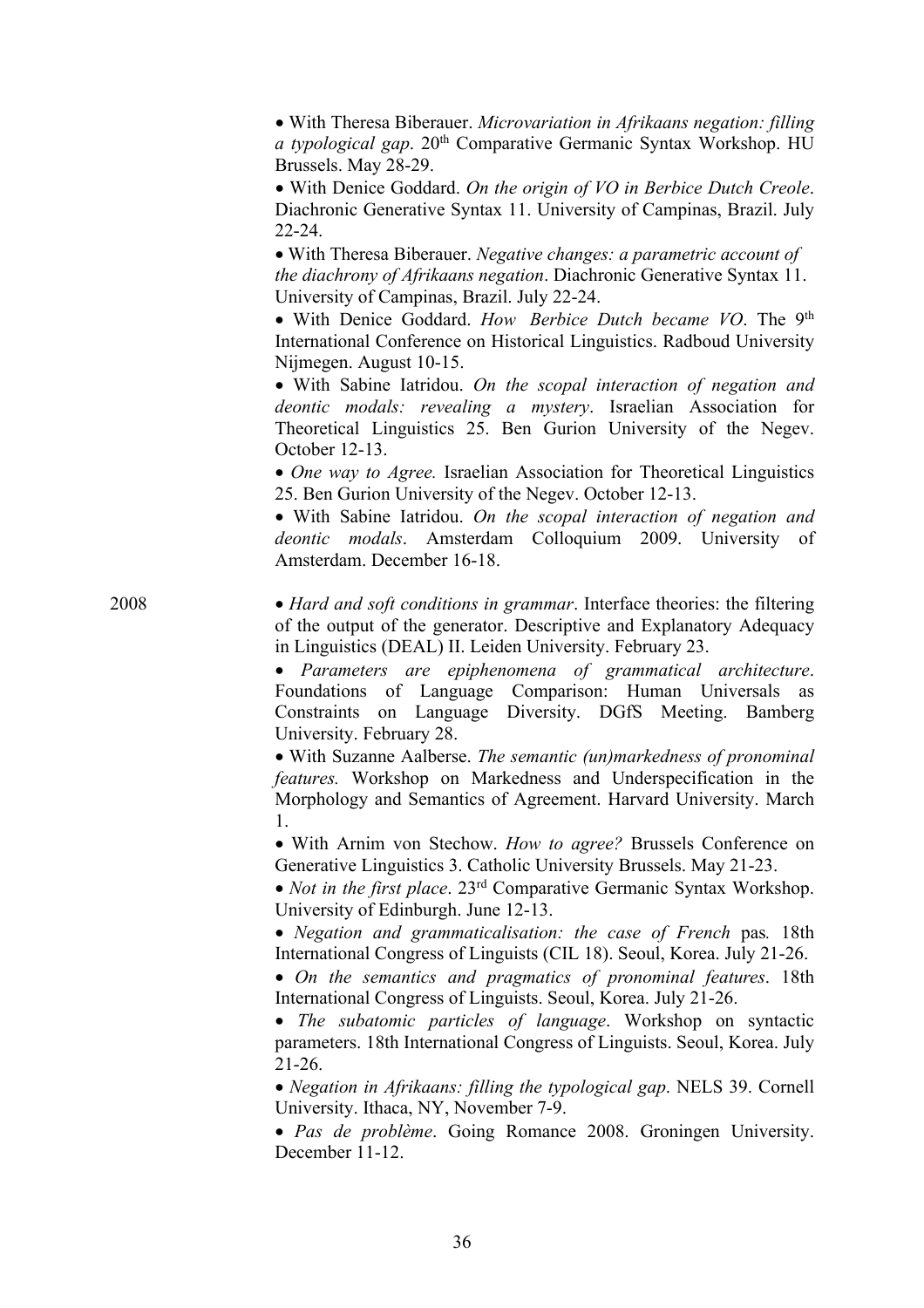| 2007 | • How Revising the Strongest Minimalist Thesis Constitutes Parametric<br>Variation. Biolinguistic Investigations. Santo Domingo. February 23-<br>25.                                                                                                                                                                                                   |
|------|--------------------------------------------------------------------------------------------------------------------------------------------------------------------------------------------------------------------------------------------------------------------------------------------------------------------------------------------------------|
|      | • The meaning of multiple modals. JSM 2007. CNRS Paris. March 30-<br>31                                                                                                                                                                                                                                                                                |
|      | • Modal auxiliaries are empty. Semantics and Linguistic Theory 17.<br>University of Connecticut. May 11-13.                                                                                                                                                                                                                                            |
| 2006 | Emphatic multiple negation in substandard Dutch. Poster<br>presentation. International conference on linguistic evidence. Tübingen<br>University. February 2-4.<br>• With Doris Penka. Poster presentation. Typological implications as<br>linguistic evidence. International conference on linguistic evidence.<br>Tübingen University. February 2-4. |
|      | • Language Change: Shifting Complexity. Szklarska Poreba Workshop<br>on semantics, pragmatics and experimental philosophy. Szklarska<br>Poreba, Poland. March 3-5.                                                                                                                                                                                     |
|      | • Negative Doubling in Dutch. Workshop on syntactic doubling in<br>European dialects. Meertens Institute, Amsterdam. March 16-18.<br>• Negative Doubling in Non-Negative Concord languages. $21^{st}$<br>Comparative Germanic Syntax Workshop. University of California at<br>Santa Cruz. April 1-2.                                                   |
|      | • The syntactic status of adverbials. Workshop on adjuncts/modifiers.<br>GLOW 29. Universitat Autònoma de Barcelona. April 5-8.                                                                                                                                                                                                                        |
|      | • Functional structure and parametric variation: consequences of<br>conflicting interface conditions. Workshop on InterPhases. University<br>of Cyprus, Nikosia. May 16-18.                                                                                                                                                                            |
|      | • Diachronic change and constant complexity. $9th$ Diachronic<br>Generative Syntax Conference. University of Trieste. June 8-10.                                                                                                                                                                                                                       |
| 2005 | Negative Concord as syntactic agreement. Electronic Poster<br>presentation. Workshop 'Polarity from Different Perspectives.' NYU.<br>March 11-13.                                                                                                                                                                                                      |
|      | 20 <sup>th</sup><br>With Doris Penka. Negative Indefinites in Germanic.<br>Comparative Germanic Syntax Workshop. University of Tilburg. June<br>$10-11.$                                                                                                                                                                                               |
|      | • Deriving parameters: on the syntactic flexibility of functional<br>categories. Workshop 'The structure of parametric variation.'<br>University of Newcastle. September 5-7.                                                                                                                                                                          |
|      | • With Arnim von Stechow. Why functional categories are syntactically<br>flexible. Sixth International Tbilisi Symposium on Language Logic and<br>Computation. Batumi. September 12-16.                                                                                                                                                                |
|      | • The Ban on True Negative Imperatives. Colloque de Syntax et de<br>Sémantique à Paris. University Paris XII. September 29 - October 1.                                                                                                                                                                                                                |
|      | • With Arnim von Stechow. How Semantics Dictates the Syntactic<br>Vocabulary. Sinn & Bedeutung 10. ZAS / Humboldt University Berlin.<br>October 13-15.                                                                                                                                                                                                 |